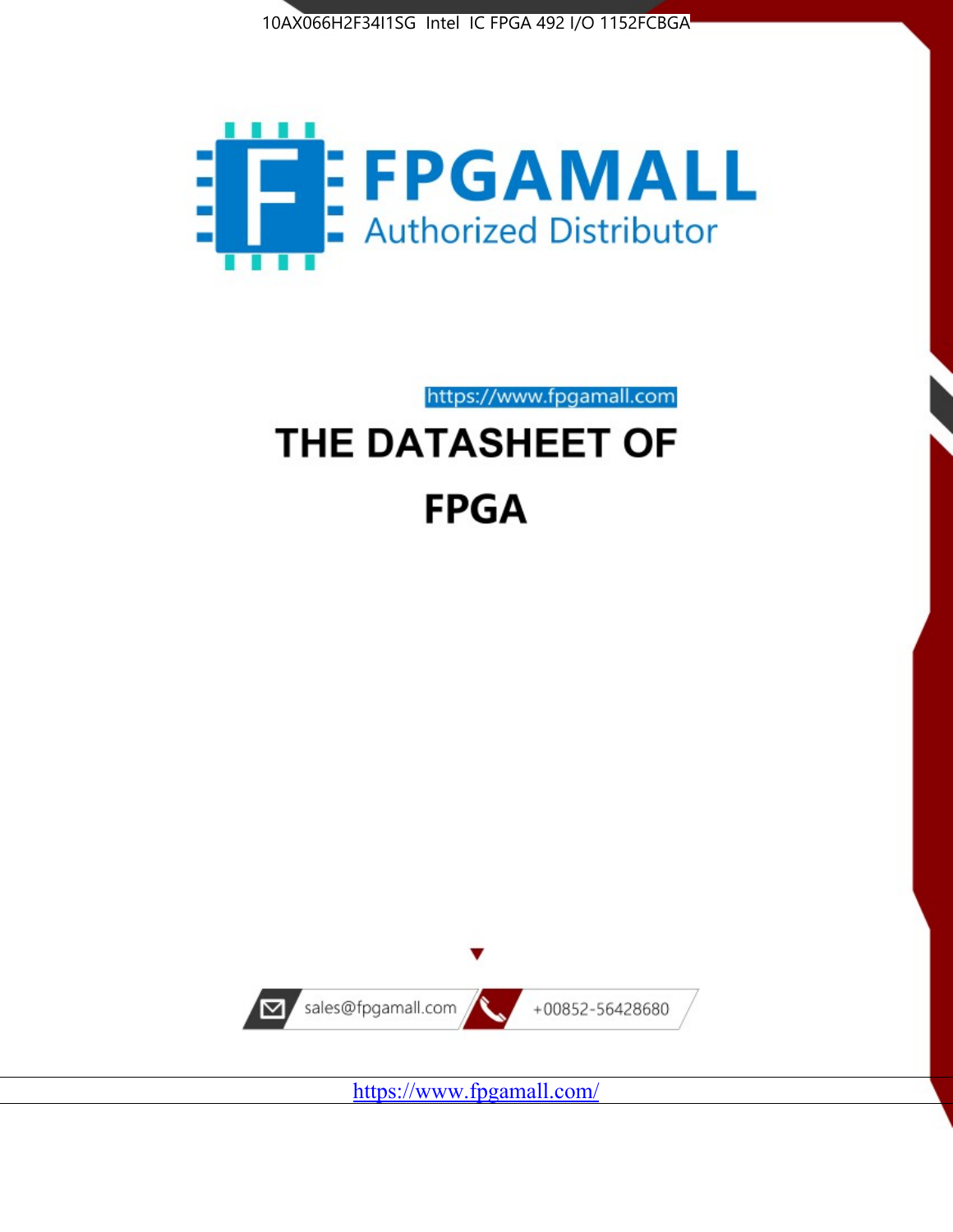10AX066H2F34I1SG Intel IC FPGA 492 I/O 1152FCBGA



# **Intel® Arria® 10 Device Overview**



**A10-OVERVIEW | 2018.12.06** Latest document on the web: **[PDF](https://www.intel.com/content/dam/www/programmable/us/en/pdfs/literature/hb/arria-10/a10_overview.pdf)** | **[HTML](https://www.intel.com/content/www/us/en/programmable/documentation/sam1403480274650.html)**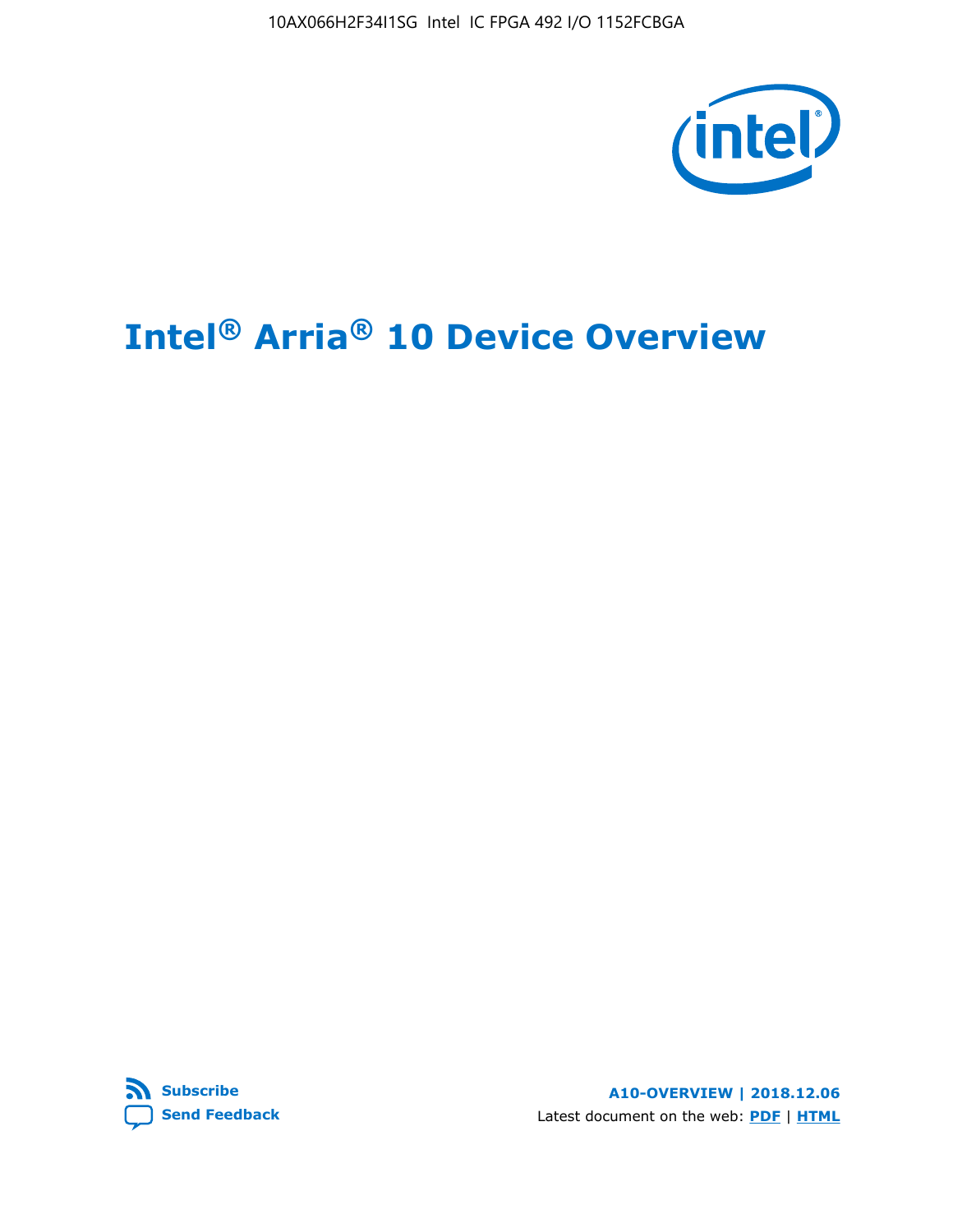

**Contents** 

# **Contents**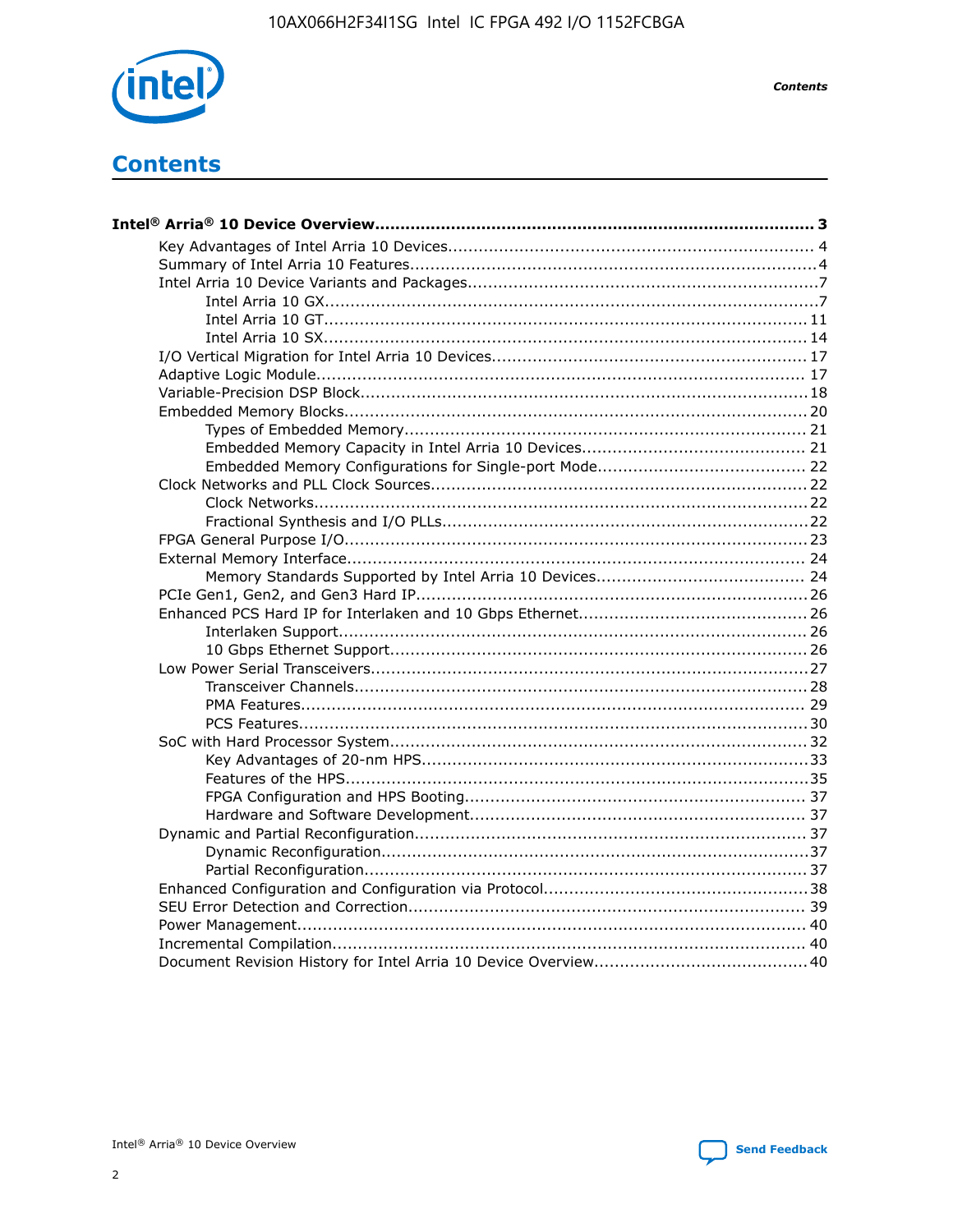**A10-OVERVIEW | 2018.12.06**

**[Send Feedback](mailto:FPGAtechdocfeedback@intel.com?subject=Feedback%20on%20Intel%20Arria%2010%20Device%20Overview%20(A10-OVERVIEW%202018.12.06)&body=We%20appreciate%20your%20feedback.%20In%20your%20comments,%20also%20specify%20the%20page%20number%20or%20paragraph.%20Thank%20you.)**



# **Intel® Arria® 10 Device Overview**

The Intel<sup>®</sup> Arria<sup>®</sup> 10 device family consists of high-performance and power-efficient 20 nm mid-range FPGAs and SoCs.

Intel Arria 10 device family delivers:

- Higher performance than the previous generation of mid-range and high-end FPGAs.
- Power efficiency attained through a comprehensive set of power-saving technologies.

The Intel Arria 10 devices are ideal for high performance, power-sensitive, midrange applications in diverse markets.

| <b>Market</b>         | <b>Applications</b>                                                                                               |
|-----------------------|-------------------------------------------------------------------------------------------------------------------|
| Wireless              | Channel and switch cards in remote radio heads<br>٠<br>Mobile backhaul<br>٠                                       |
| Wireline              | 40G/100G muxponders and transponders<br>٠<br>100G line cards<br>٠<br><b>Bridging</b><br>٠<br>Aggregation<br>٠     |
| <b>Broadcast</b>      | Studio switches<br>٠<br>Servers and transport<br>٠<br>Videoconferencing<br>٠<br>Professional audio and video<br>٠ |
| Computing and Storage | Flash cache<br>٠<br>Cloud computing servers<br>٠<br>Server acceleration<br>٠                                      |
| Medical               | Diagnostic scanners<br>٠<br>Diagnostic imaging<br>٠                                                               |
| Military              | Missile guidance and control<br>٠<br>Radar<br>٠<br>Electronic warfare<br>٠<br>Secure communications<br>٠          |

#### **Table 1. Sample Markets and Ideal Applications for Intel Arria 10 Devices**

#### **Related Information**

- [Intel Arria 10 Device Handbook: Known Issues](http://www.altera.com/support/kdb/solutions/rd07302013_646.html) Lists the planned updates to the *Intel Arria 10 Device Handbook* chapters.
- [Intel Arria 10 GX/GT Device Errata and Design Recommendations](https://www.intel.com/content/www/us/en/programmable/documentation/agz1493851706374.html#yqz1494433888646)
- [Intel Arria 10 SX Device Errata and Design Recommendations](https://www.intel.com/content/www/us/en/programmable/documentation/cru1462832385668.html#cru1462832558642)

Intel Corporation. All rights reserved. Intel, the Intel logo, Altera, Arria, Cyclone, Enpirion, MAX, Nios, Quartus and Stratix words and logos are trademarks of Intel Corporation or its subsidiaries in the U.S. and/or other countries. Intel warrants performance of its FPGA and semiconductor products to current specifications in accordance with Intel's standard warranty, but reserves the right to make changes to any products and services at any time without notice. Intel assumes no responsibility or liability arising out of the application or use of any information, product, or service described herein except as expressly agreed to in writing by Intel. Intel customers are advised to obtain the latest version of device specifications before relying on any published information and before placing orders for products or services. \*Other names and brands may be claimed as the property of others.

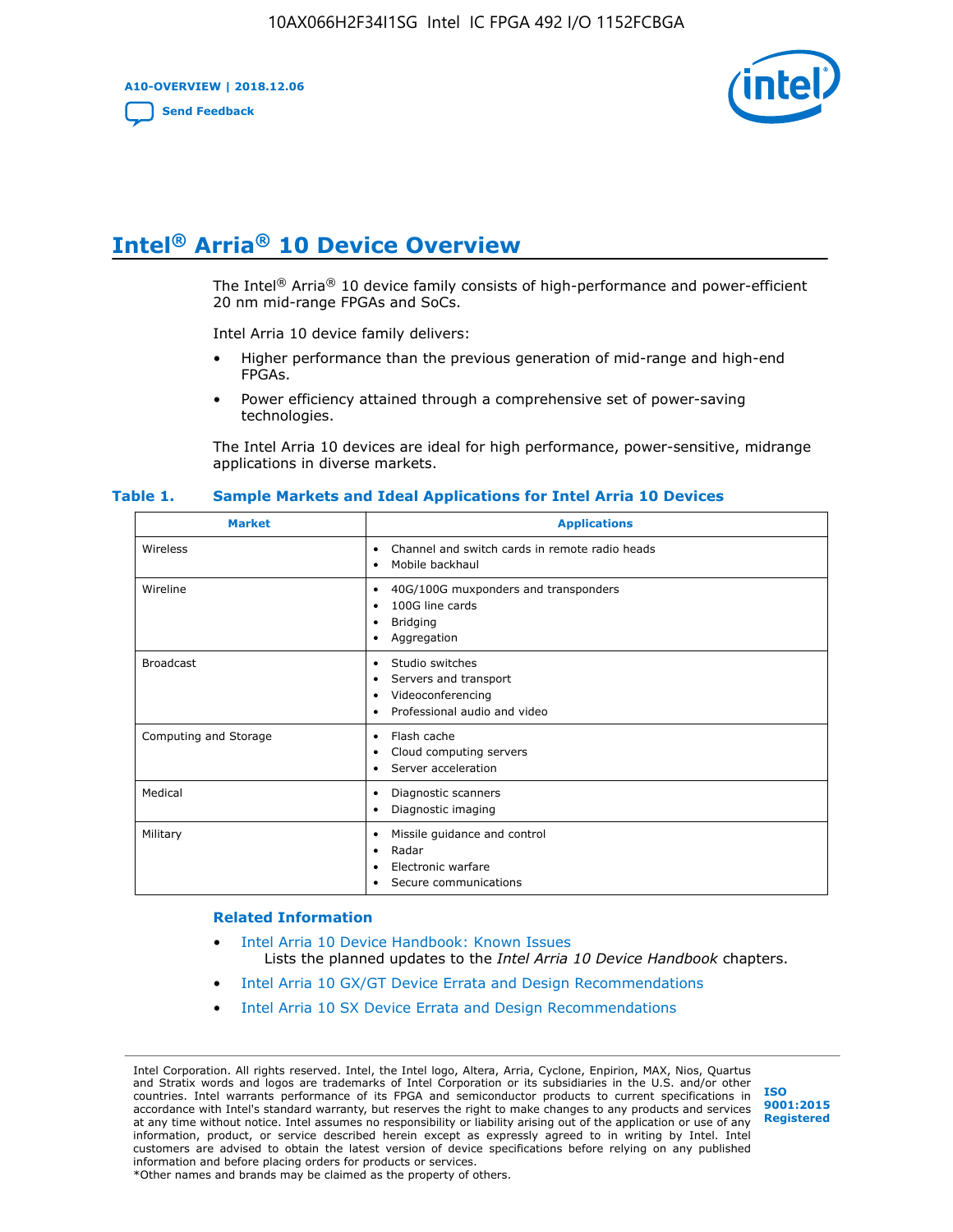

## **Key Advantages of Intel Arria 10 Devices**

## **Table 2. Key Advantages of the Intel Arria 10 Device Family**

| <b>Advantage</b>                                                                                          | <b>Supporting Feature</b>                                                                                                                                                                                                                                                                                                |  |  |  |  |  |  |
|-----------------------------------------------------------------------------------------------------------|--------------------------------------------------------------------------------------------------------------------------------------------------------------------------------------------------------------------------------------------------------------------------------------------------------------------------|--|--|--|--|--|--|
| Enhanced core architecture                                                                                | Built on TSMC's 20 nm process technology<br>٠<br>60% higher performance than the previous generation of mid-range FPGAs<br>٠<br>15% higher performance than the fastest previous-generation FPGA<br>٠                                                                                                                    |  |  |  |  |  |  |
| High-bandwidth integrated<br>transceivers                                                                 | Short-reach rates up to 25.8 Gigabits per second (Gbps)<br>٠<br>Backplane capability up to 12.5 Gbps<br>٠<br>Integrated 10GBASE-KR and 40GBASE-KR4 Forward Error Correction (FEC)<br>٠                                                                                                                                   |  |  |  |  |  |  |
| Improved logic integration and<br>hard IP blocks                                                          | 8-input adaptive logic module (ALM)<br>٠<br>Up to 65.6 megabits (Mb) of embedded memory<br>٠<br>Variable-precision digital signal processing (DSP) blocks<br>Fractional synthesis phase-locked loops (PLLs)<br>Hard PCI Express Gen3 IP blocks<br>Hard memory controllers and PHY up to 2,400 Megabits per second (Mbps) |  |  |  |  |  |  |
| Second generation hard<br>processor system (HPS) with<br>integrated ARM* Cortex*-A9*<br>MPCore* processor | Tight integration of a dual-core ARM Cortex-A9 MPCore processor, hard IP, and an<br>٠<br>FPGA in a single Intel Arria 10 system-on-a-chip (SoC)<br>Supports over 128 Gbps peak bandwidth with integrated data coherency between<br>$\bullet$<br>the processor and the FPGA fabric                                        |  |  |  |  |  |  |
| Advanced power savings                                                                                    | Comprehensive set of advanced power saving features<br>٠<br>Power-optimized MultiTrack routing and core architecture<br>٠<br>Up to 40% lower power compared to previous generation of mid-range FPGAs<br>٠<br>Up to 60% lower power compared to previous generation of high-end FPGAs                                    |  |  |  |  |  |  |

## **Summary of Intel Arria 10 Features**

## **Table 3. Summary of Features for Intel Arria 10 Devices**

| <b>Feature</b>                  | <b>Description</b>                                                                                                                                                                                                                                                                                                                                                                                 |
|---------------------------------|----------------------------------------------------------------------------------------------------------------------------------------------------------------------------------------------------------------------------------------------------------------------------------------------------------------------------------------------------------------------------------------------------|
| Technology                      | TSMC's 20-nm SoC process technology<br>Allows operation at a lower $V_{\text{CC}}$ level of 0.82 V instead of the 0.9 V standard $V_{\text{CC}}$ core voltage                                                                                                                                                                                                                                      |
| Packaging                       | 1.0 mm ball-pitch Fineline BGA packaging<br>٠<br>0.8 mm ball-pitch Ultra Fineline BGA packaging<br>Multiple devices with identical package footprints for seamless migration between different<br><b>FPGA</b> densities<br>Devices with compatible package footprints allow migration to next generation high-end<br>Stratix $@10$ devices<br>RoHS, leaded $(1)$ , and lead-free (Pb-free) options |
| High-performance<br>FPGA fabric | Enhanced 8-input ALM with four registers<br>Improved multi-track routing architecture to reduce congestion and improve compilation time<br>Hierarchical core clocking architecture<br>Fine-grained partial reconfiguration                                                                                                                                                                         |
| Internal memory<br>blocks       | M20K-20-Kb memory blocks with hard error correction code (ECC)<br>Memory logic array block (MLAB)-640-bit memory                                                                                                                                                                                                                                                                                   |
|                                 | continued                                                                                                                                                                                                                                                                                                                                                                                          |



<sup>(1)</sup> Contact Intel for availability.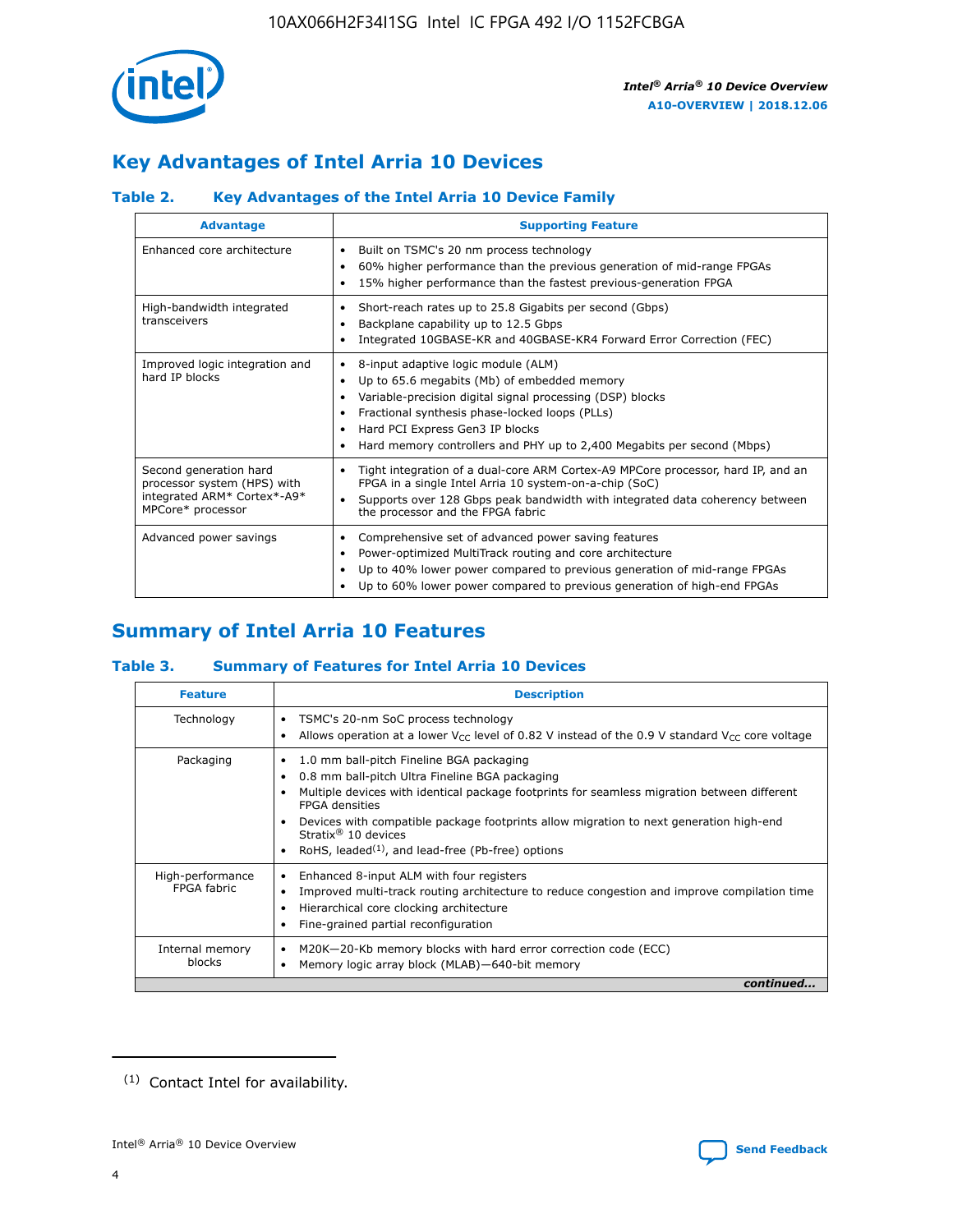r



| <b>Feature</b>                         |                                                                                                                | <b>Description</b>                                                                                                                                                                                                                                                                                                                                                                                                                                                                                                                                                                                                                                                                                                                                                                                                                                               |  |  |  |  |  |  |
|----------------------------------------|----------------------------------------------------------------------------------------------------------------|------------------------------------------------------------------------------------------------------------------------------------------------------------------------------------------------------------------------------------------------------------------------------------------------------------------------------------------------------------------------------------------------------------------------------------------------------------------------------------------------------------------------------------------------------------------------------------------------------------------------------------------------------------------------------------------------------------------------------------------------------------------------------------------------------------------------------------------------------------------|--|--|--|--|--|--|
| Embedded Hard IP<br>blocks             | Variable-precision DSP                                                                                         | Native support for signal processing precision levels from $18 \times 19$ to<br>$\bullet$<br>54 x 54<br>Native support for 27 x 27 multiplier mode<br>$\bullet$<br>64-bit accumulator and cascade for systolic finite impulse responses<br>(FIRs)<br>Internal coefficient memory banks<br>$\bullet$<br>Preadder/subtractor for improved efficiency<br>Additional pipeline register to increase performance and reduce<br>power<br>Supports floating point arithmetic:<br>- Perform multiplication, addition, subtraction, multiply-add,<br>multiply-subtract, and complex multiplication.<br>- Supports multiplication with accumulation capability, cascade<br>summation, and cascade subtraction capability.<br>- Dynamic accumulator reset control.<br>- Support direct vector dot and complex multiplication chaining<br>multiply floating point DSP blocks. |  |  |  |  |  |  |
|                                        | Memory controller                                                                                              | DDR4, DDR3, and DDR3L                                                                                                                                                                                                                                                                                                                                                                                                                                                                                                                                                                                                                                                                                                                                                                                                                                            |  |  |  |  |  |  |
|                                        | PCI Express*                                                                                                   | PCI Express (PCIe*) Gen3 (x1, x2, x4, or x8), Gen2 (x1, x2, x4, or x8)<br>and Gen1 (x1, x2, x4, or x8) hard IP with complete protocol stack,<br>endpoint, and root port                                                                                                                                                                                                                                                                                                                                                                                                                                                                                                                                                                                                                                                                                          |  |  |  |  |  |  |
|                                        | Transceiver I/O                                                                                                | 10GBASE-KR/40GBASE-KR4 Forward Error Correction (FEC)<br>PCS hard IPs that support:<br>- 10-Gbps Ethernet (10GbE)<br>- PCIe PIPE interface<br>- Interlaken<br>- Gbps Ethernet (GbE)<br>- Common Public Radio Interface (CPRI) with deterministic latency<br>support<br>- Gigabit-capable passive optical network (GPON) with fast lock-<br>time support<br>13.5G JESD204b<br>$\bullet$<br>8B/10B, 64B/66B, 64B/67B encoders and decoders<br>Custom mode support for proprietary protocols                                                                                                                                                                                                                                                                                                                                                                        |  |  |  |  |  |  |
| Core clock networks                    | $\bullet$                                                                                                      | Up to 800 MHz fabric clocking, depending on the application:<br>- 667 MHz external memory interface clocking with 2,400 Mbps DDR4 interface<br>- 800 MHz LVDS interface clocking with 1,600 Mbps LVDS interface<br>Global, regional, and peripheral clock networks<br>Clock networks that are not used can be gated to reduce dynamic power                                                                                                                                                                                                                                                                                                                                                                                                                                                                                                                      |  |  |  |  |  |  |
| Phase-locked loops<br>(PLLs)           | High-resolution fractional synthesis PLLs:<br>$\bullet$<br>Integer PLLs:<br>- Adjacent to general purpose I/Os | - Precision clock synthesis, clock delay compensation, and zero delay buffering (ZDB)<br>- Support integer mode and fractional mode<br>- Fractional mode support with third-order delta-sigma modulation<br>- Support external memory and LVDS interfaces                                                                                                                                                                                                                                                                                                                                                                                                                                                                                                                                                                                                        |  |  |  |  |  |  |
| FPGA General-purpose<br>$I/Os$ (GPIOs) | On-chip termination (OCT)<br>٠<br>$\bullet$                                                                    | 1.6 Gbps LVDS-every pair can be configured as receiver or transmitter                                                                                                                                                                                                                                                                                                                                                                                                                                                                                                                                                                                                                                                                                                                                                                                            |  |  |  |  |  |  |
| <b>External Memory</b><br>Interface    | $\bullet$                                                                                                      | 1.2 V to 3.0 V single-ended LVTTL/LVCMOS interfacing<br>Hard memory controller- DDR4, DDR3, and DDR3L support<br>$-$ DDR4-speeds up to 1,200 MHz/2,400 Mbps<br>- DDR3-speeds up to 1,067 MHz/2,133 Mbps<br>Soft memory controller—provides support for RLDRAM $3^{(2)}$ , QDR IV $^{(2)}$ , and QDR II+<br>continued                                                                                                                                                                                                                                                                                                                                                                                                                                                                                                                                             |  |  |  |  |  |  |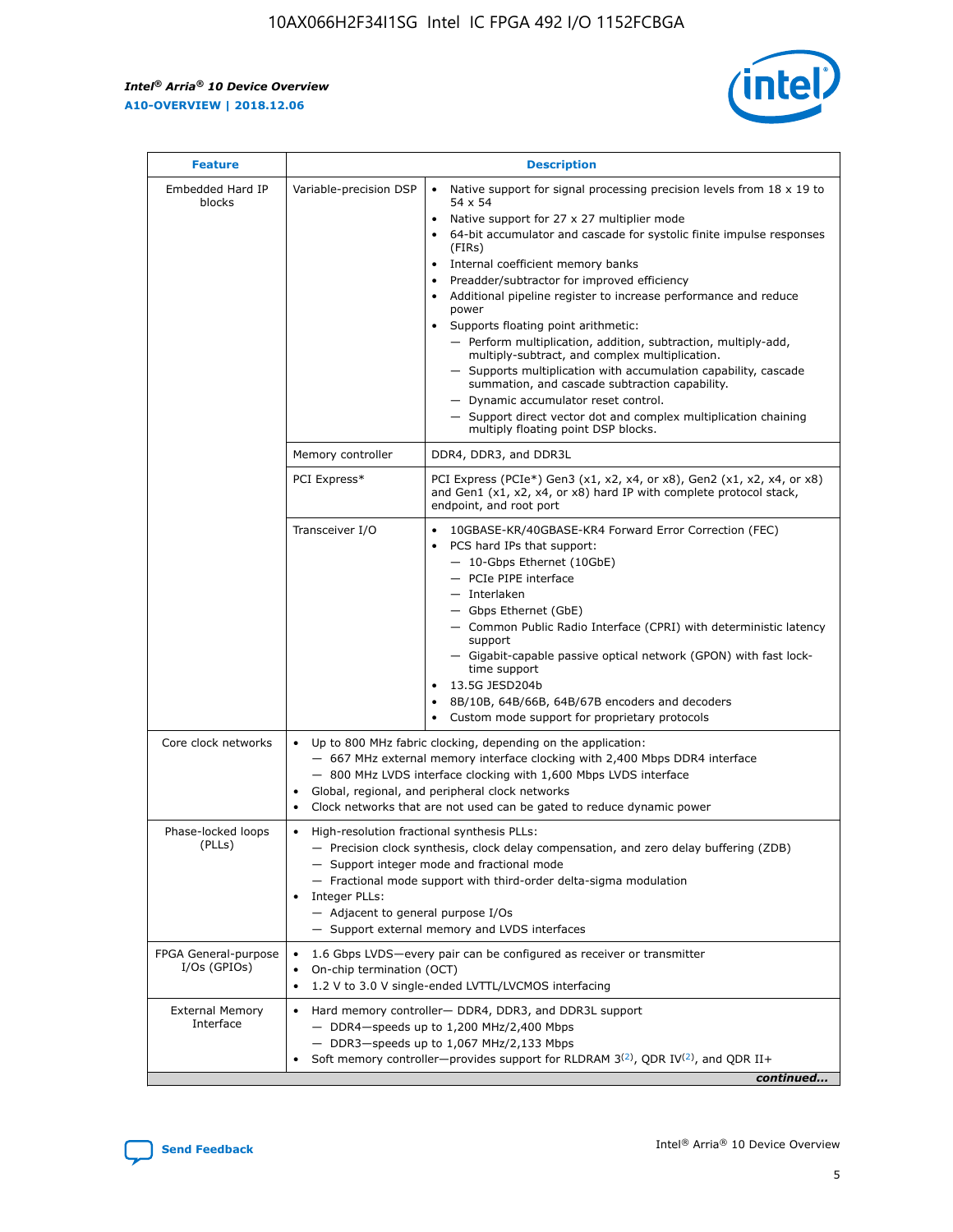

| <b>Feature</b>                                    | <b>Description</b>                                                                                                                                                                                                                                                                                                                                                                                                                                                                                                                                                                                                                             |
|---------------------------------------------------|------------------------------------------------------------------------------------------------------------------------------------------------------------------------------------------------------------------------------------------------------------------------------------------------------------------------------------------------------------------------------------------------------------------------------------------------------------------------------------------------------------------------------------------------------------------------------------------------------------------------------------------------|
| Low-power serial<br>transceivers                  | • Continuous operating range:<br>- Intel Arria 10 GX-1 Gbps to 17.4 Gbps<br>- Intel Arria 10 GT-1 Gbps to 25.8 Gbps<br>Backplane support:<br>$-$ Intel Arria 10 GX-up to 12.5<br>$-$ Intel Arria 10 GT-up to 12.5<br>Extended range down to 125 Mbps with oversampling<br>ATX transmit PLLs with user-configurable fractional synthesis capability<br>• Electronic Dispersion Compensation (EDC) support for XFP, SFP+, QSFP, and CFP optical<br>module<br>• Adaptive linear and decision feedback equalization<br>Transmitter pre-emphasis and de-emphasis<br>$\bullet$<br>Dynamic partial reconfiguration of individual transceiver channels |
| <b>HPS</b><br>(Intel Arria 10 SX<br>devices only) | Processor and system<br>Dual-core ARM Cortex-A9 MPCore processor-1.2 GHz CPU with<br>$\bullet$<br>1.5 GHz overdrive capability<br>256 KB on-chip RAM and 64 KB on-chip ROM<br>$\bullet$<br>System peripherals-general-purpose timers, watchdog timers, direct<br>memory access (DMA) controller, FPGA configuration manager, and<br>clock and reset managers<br>• Security features—anti-tamper, secure boot, Advanced Encryption<br>Standard (AES) and authentication (SHA)<br>ARM CoreSight* JTAG debug access port, trace port, and on-chip<br>trace storage                                                                                |
|                                                   | <b>External interfaces</b><br>Hard memory interface—Hard memory controller (2,400 Mbps DDR4,<br>$\bullet$<br>and 2,133 Mbps DDR3), Quad serial peripheral interface (QSPI) flash<br>controller, NAND flash controller, direct memory access (DMA)<br>controller, Secure Digital/MultiMediaCard (SD/MMC) controller<br>Communication interface-10/100/1000 Ethernet media access<br>control (MAC), USB On-The-GO (OTG) controllers, I <sup>2</sup> C controllers,<br>UART 16550, serial peripheral interface (SPI), and up to 62<br>HPS GPIO interfaces (48 direct-share I/Os)                                                                  |
|                                                   | High-performance ARM AMBA* AXI bus bridges that support<br>Interconnects to core<br>$\bullet$<br>simultaneous read and write<br>HPS-FPGA bridges—include the FPGA-to-HPS, HPS-to-FPGA, and<br>$\bullet$<br>lightweight HPS-to-FPGA bridges that allow the FPGA fabric to issue<br>transactions to slaves in the HPS, and vice versa<br>Configuration bridge that allows HPS configuration manager to<br>configure the core logic via dedicated 32-bit configuration port<br>FPGA-to-HPS SDRAM controller bridge-provides configuration<br>interfaces for the multiport front end (MPFE) of the HPS SDRAM<br>controller                         |
| Configuration                                     | Tamper protection—comprehensive design protection to protect your valuable IP investments<br>Enhanced 256-bit advanced encryption standard (AES) design security with authentication<br>$\bullet$<br>Configuration via protocol (CvP) using PCIe Gen1, Gen2, or Gen3<br>continued                                                                                                                                                                                                                                                                                                                                                              |

<sup>(2)</sup> Intel Arria 10 devices support this external memory interface using hard PHY with soft memory controller.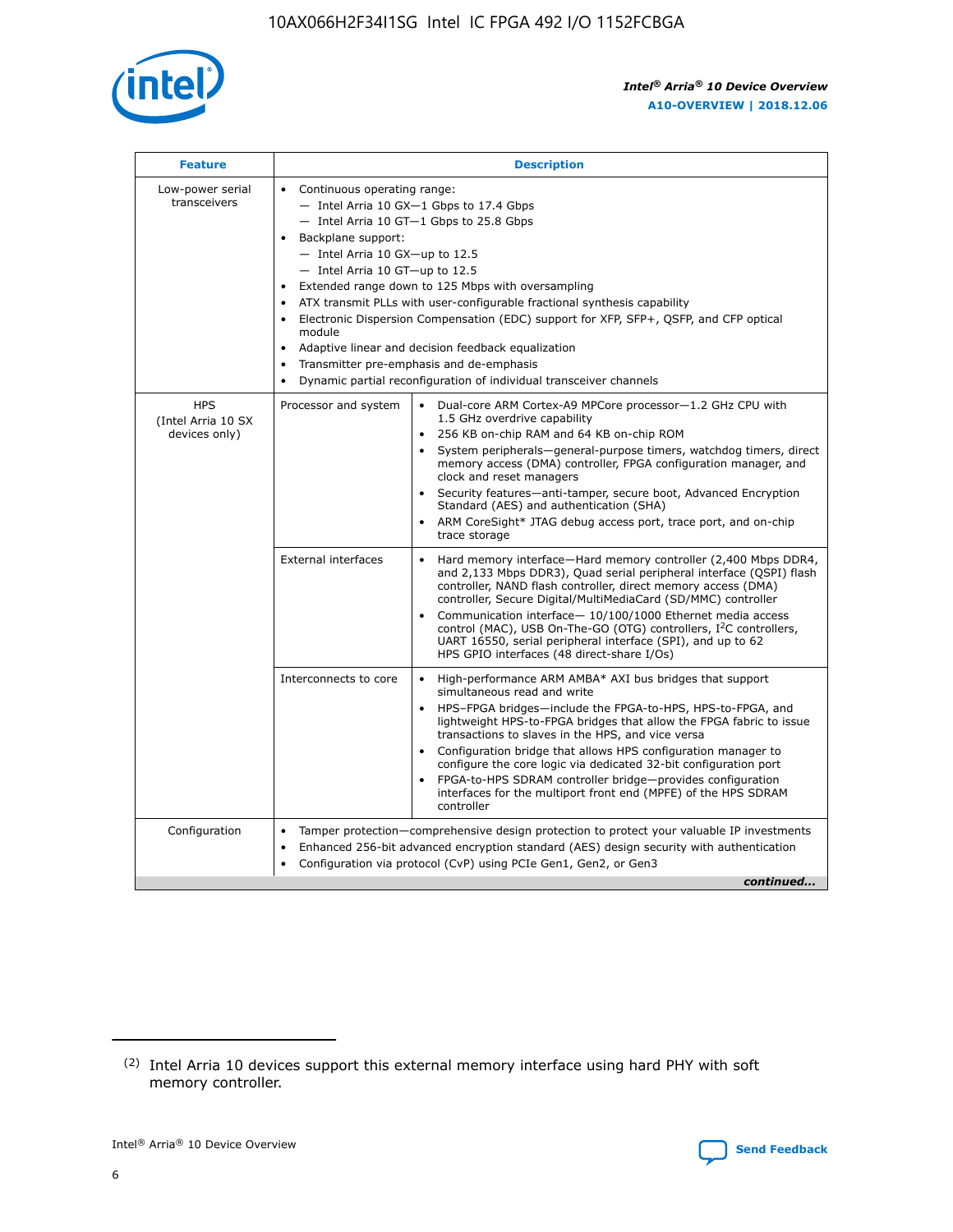

| <b>Feature</b>     | <b>Description</b>                                                                                                                                                                                               |
|--------------------|------------------------------------------------------------------------------------------------------------------------------------------------------------------------------------------------------------------|
|                    | Dynamic reconfiguration of the transceivers and PLLs<br>Fine-grained partial reconfiguration of the core fabric<br>Active Serial x4 Interface<br>$\bullet$                                                       |
| Power management   | SmartVID<br>Low static power device options<br>Programmable Power Technology<br>Intel Quartus <sup>®</sup> Prime integrated power analysis                                                                       |
| Software and tools | Intel Quartus Prime design suite<br>Transceiver toolkit<br>Platform Designer system integration tool<br>DSP Builder for Intel FPGAs<br>OpenCL <sup>™</sup> support<br>Intel SoC FPGA Embedded Design Suite (EDS) |

## **Related Information**

[Intel Arria 10 Transceiver PHY Overview](https://www.intel.com/content/www/us/en/programmable/documentation/nik1398707230472.html#nik1398706768037) Provides details on Intel Arria 10 transceivers.

## **Intel Arria 10 Device Variants and Packages**

#### **Table 4. Device Variants for the Intel Arria 10 Device Family**

| <b>Variant</b>    | <b>Description</b>                                                                                                                                                                                                     |
|-------------------|------------------------------------------------------------------------------------------------------------------------------------------------------------------------------------------------------------------------|
| Intel Arria 10 GX | FPGA featuring 17.4 Gbps transceivers for short reach applications with 12.5 backplane driving<br>capability.                                                                                                          |
| Intel Arria 10 GT | FPGA featuring:<br>17.4 Gbps transceivers for short reach applications with 12.5 backplane driving capability.<br>25.8 Gbps transceivers for supporting CAUI-4 and CEI-25G applications with CFP2 and CFP4<br>modules. |
| Intel Arria 10 SX | SoC integrating ARM-based HPS and FPGA featuring 17.4 Gbps transceivers for short reach<br>applications with 12.5 backplane driving capability.                                                                        |

## **Intel Arria 10 GX**

This section provides the available options, maximum resource counts, and package plan for the Intel Arria 10 GX devices.

The information in this section is correct at the time of publication. For the latest information and to get more details, refer to the Intel FPGA Product Selector.

#### **Related Information**

#### [Intel FPGA Product Selector](http://www.altera.com/products/selector/psg-selector.html) Provides the latest information on Intel products.

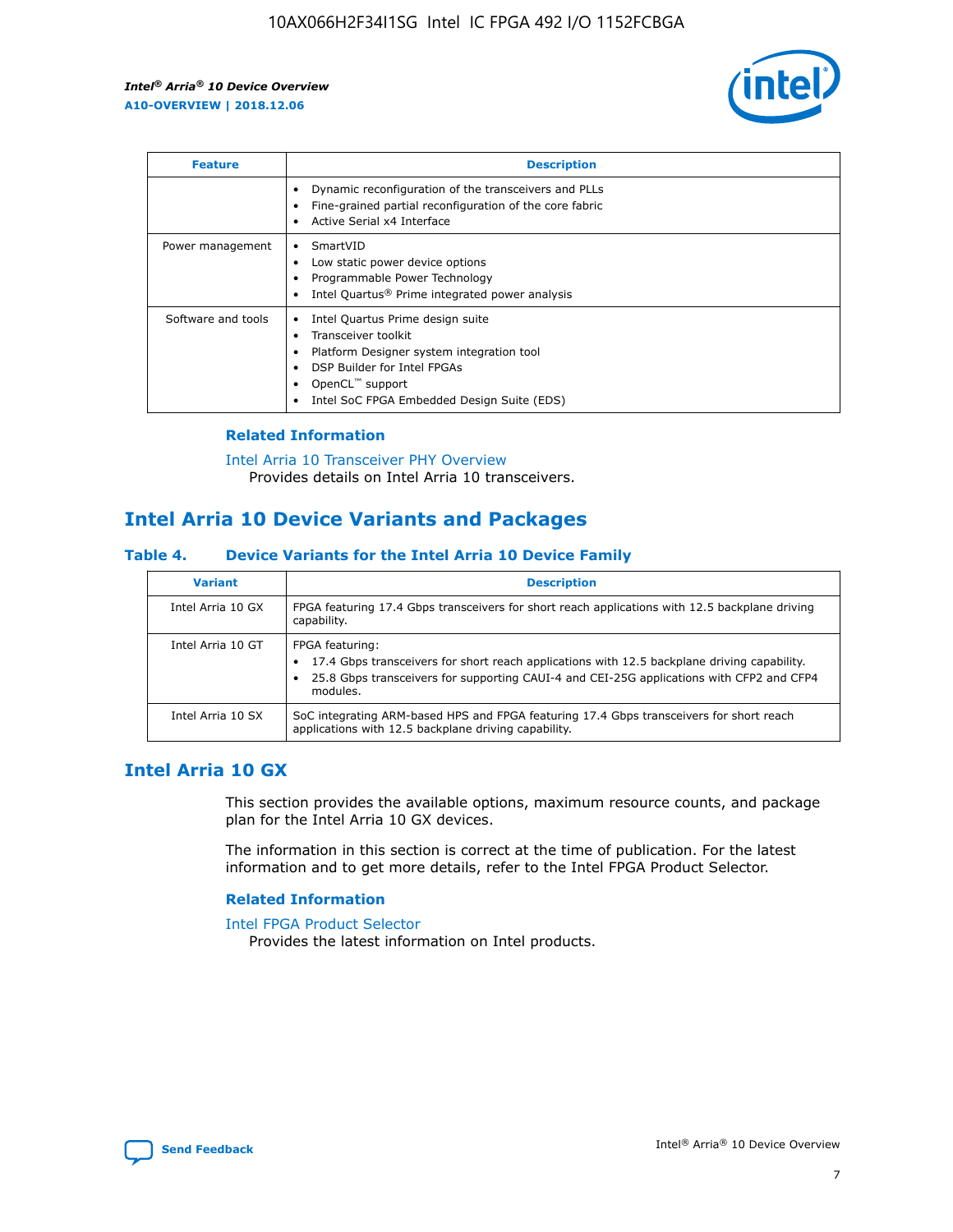

## **Available Options**





#### **Related Information**

[Transceiver Performance for Intel Arria 10 GX/SX Devices](https://www.intel.com/content/www/us/en/programmable/documentation/mcn1413182292568.html#mcn1413213965502) Provides more information about the transceiver speed grade.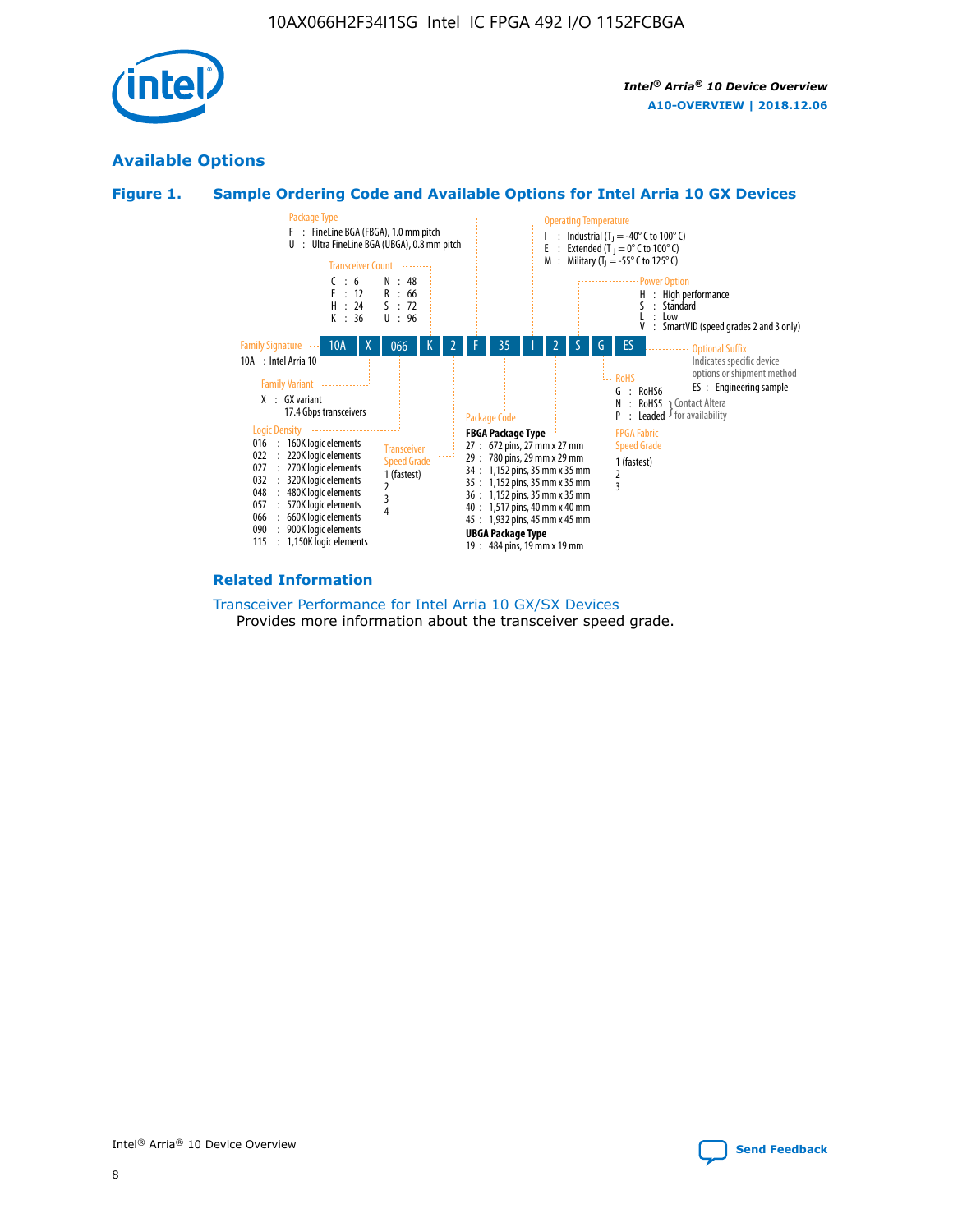

## **Maximum Resources**

#### **Table 5. Maximum Resource Counts for Intel Arria 10 GX Devices (GX 160, GX 220, GX 270, GX 320, and GX 480)**

| <b>Resource</b>         |                              | <b>Product Line</b> |                                |                |                    |                |  |  |  |
|-------------------------|------------------------------|---------------------|--------------------------------|----------------|--------------------|----------------|--|--|--|
|                         |                              | <b>GX 160</b>       | <b>GX 220</b><br><b>GX 270</b> |                | <b>GX 320</b>      | <b>GX 480</b>  |  |  |  |
| Logic Elements (LE) (K) |                              | 160                 | 220                            | 270            | 320                | 480            |  |  |  |
| <b>ALM</b>              |                              | 61,510              | 80,330                         | 101,620        | 119,900<br>183,590 |                |  |  |  |
| Register                |                              | 246,040             | 321,320                        | 406,480        | 479,600            | 734,360        |  |  |  |
| Memory (Kb)             | M <sub>20</sub> K            | 8,800               | 11,740                         | 15,000         | 17,820             | 28,620         |  |  |  |
|                         | <b>MLAB</b>                  | 1,050               | 1,690                          | 2,452          | 2,727              | 4,164          |  |  |  |
|                         | Variable-precision DSP Block |                     | 192                            | 830<br>985     |                    | 1,368          |  |  |  |
| 18 x 19 Multiplier      |                              | 312                 | 384                            | 1,970<br>1,660 |                    | 2,736          |  |  |  |
| PLL                     | Fractional<br>Synthesis      | 6                   | 6                              | 8              | 8                  | 12             |  |  |  |
|                         | I/O                          | 6                   | 6                              | 8              | 8                  | 12             |  |  |  |
| 17.4 Gbps Transceiver   |                              | 12                  | 12                             | 24             | 24                 | 36             |  |  |  |
| GPIO <sup>(3)</sup>     |                              | 288                 | 288                            | 384<br>384     |                    | 492            |  |  |  |
| LVDS Pair $(4)$         |                              | 120                 | 120                            | 168            | 168                | 222            |  |  |  |
| PCIe Hard IP Block      |                              | $\mathbf{1}$        | 1                              | $\overline{2}$ | $\overline{2}$     | $\overline{2}$ |  |  |  |
| Hard Memory Controller  |                              | 6                   | 6                              | 8              | 8                  | 12             |  |  |  |

<sup>(4)</sup> Each LVDS I/O pair can be used as differential input or output.



<sup>(3)</sup> The number of GPIOs does not include transceiver I/Os. In the Intel Quartus Prime software, the number of user I/Os includes transceiver I/Os.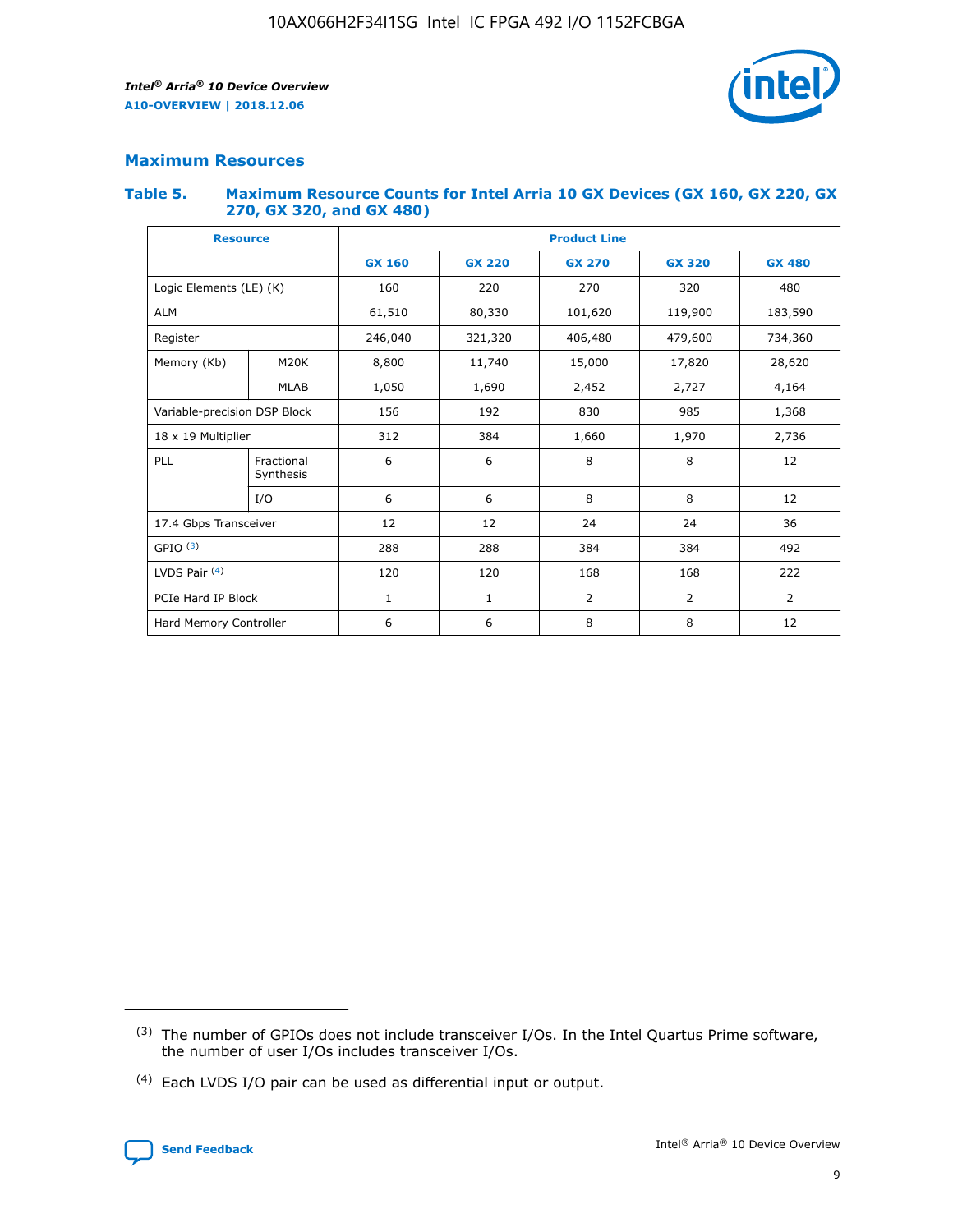

## **Table 6. Maximum Resource Counts for Intel Arria 10 GX Devices (GX 570, GX 660, GX 900, and GX 1150)**

|                              | <b>Resource</b>         | <b>Product Line</b> |                |                  |                |  |  |  |
|------------------------------|-------------------------|---------------------|----------------|------------------|----------------|--|--|--|
|                              |                         | <b>GX 570</b>       | <b>GX 660</b>  | <b>GX 900</b>    | <b>GX 1150</b> |  |  |  |
| Logic Elements (LE) (K)      |                         | 570                 | 660            | 900              | 1,150          |  |  |  |
| <b>ALM</b>                   |                         | 217,080             | 251,680        | 339,620          | 427,200        |  |  |  |
| Register                     |                         | 868,320             | 1,006,720      | 1,358,480        | 1,708,800      |  |  |  |
| Memory (Kb)                  | <b>M20K</b>             | 36,000              | 42,620         | 48,460<br>54,260 |                |  |  |  |
|                              | <b>MLAB</b>             | 5,096               | 5,788<br>9,386 |                  | 12,984         |  |  |  |
| Variable-precision DSP Block |                         | 1,523               | 1,687          | 1,518            | 1,518          |  |  |  |
|                              | 18 x 19 Multiplier      |                     | 3,374          | 3,036            | 3,036          |  |  |  |
| PLL                          | Fractional<br>Synthesis | 16                  | 16             | 32               | 32             |  |  |  |
|                              | I/O                     | 16                  | 16             | 16               | 16             |  |  |  |
| 17.4 Gbps Transceiver        |                         | 48                  | 48             |                  | 96             |  |  |  |
| GPIO <sup>(3)</sup>          |                         | 696                 | 696            | 768              | 768            |  |  |  |
| LVDS Pair $(4)$              |                         | 324                 | 324<br>384     |                  | 384            |  |  |  |
| PCIe Hard IP Block           |                         | 2                   | $\overline{2}$ | $\overline{4}$   | $\overline{4}$ |  |  |  |
| Hard Memory Controller       |                         | 16                  | 16             | 16               | 16             |  |  |  |

## **Package Plan**

## **Table 7. Package Plan for Intel Arria 10 GX Devices (U19, F27, and F29)**

Refer to I/O and High Speed I/O in Intel Arria 10 Devices chapter for the number of 3 V I/O, LVDS I/O, and LVDS channels in each device package.

| <b>Product Line</b> | <b>U19</b><br>$(19 \text{ mm} \times 19 \text{ mm})$<br>484-pin UBGA) |          |             |         | <b>F27</b><br>(27 mm × 27 mm,<br>672-pin FBGA) |             | <b>F29</b><br>(29 mm × 29 mm,<br>780-pin FBGA) |          |             |  |
|---------------------|-----------------------------------------------------------------------|----------|-------------|---------|------------------------------------------------|-------------|------------------------------------------------|----------|-------------|--|
|                     | 3 V I/O                                                               | LVDS I/O | <b>XCVR</b> | 3 V I/O | LVDS I/O                                       | <b>XCVR</b> | 3 V I/O                                        | LVDS I/O | <b>XCVR</b> |  |
| GX 160              | 48                                                                    | 192      | 6           | 48      | 192                                            | 12          | 48                                             | 240      | 12          |  |
| GX 220              | 48                                                                    | 192      | 6           | 48      | 192                                            | 12          | 48                                             | 240      | 12          |  |
| GX 270              |                                                                       |          |             | 48      | 192                                            | 12          | 48                                             | 312      | 12          |  |
| GX 320              |                                                                       |          |             | 48      | 192                                            | 12          | 48                                             | 312      | 12          |  |
| GX 480              |                                                                       |          |             |         |                                                |             | 48                                             | 312      | 12          |  |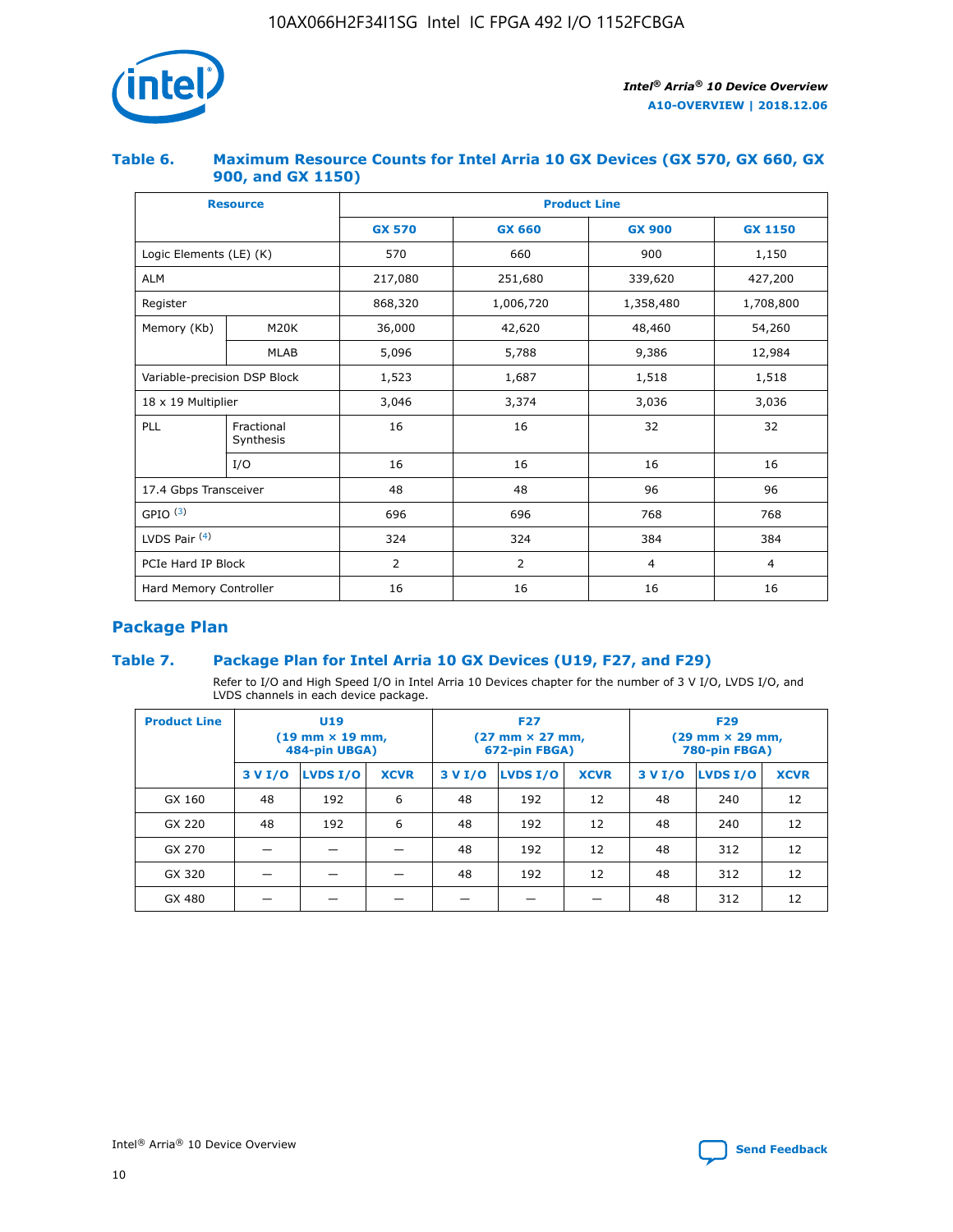



#### **Table 8. Package Plan for Intel Arria 10 GX Devices (F34, F35, NF40, and KF40)**

Refer to I/O and High Speed I/O in Intel Arria 10 Devices chapter for the number of 3 V I/O, LVDS I/O, and LVDS channels in each device package.

| <b>Product Line</b> | <b>F34</b><br>$(35 \text{ mm} \times 35 \text{ mm})$<br><b>1152-pin FBGA)</b> |                    | <b>F35</b><br>$(35 \text{ mm} \times 35 \text{ mm})$<br><b>1152-pin FBGA)</b> |           | <b>KF40</b><br>$(40$ mm $\times$ 40 mm,<br>1517-pin FBGA) |             |           | <b>NF40</b><br>$(40 \text{ mm} \times 40 \text{ mm})$<br>1517-pin FBGA) |             |           |                    |             |
|---------------------|-------------------------------------------------------------------------------|--------------------|-------------------------------------------------------------------------------|-----------|-----------------------------------------------------------|-------------|-----------|-------------------------------------------------------------------------|-------------|-----------|--------------------|-------------|
|                     | 3V<br>I/O                                                                     | <b>LVDS</b><br>I/O | <b>XCVR</b>                                                                   | 3V<br>I/O | <b>LVDS</b><br>I/O                                        | <b>XCVR</b> | 3V<br>I/O | <b>LVDS</b><br>I/O                                                      | <b>XCVR</b> | 3V<br>I/O | <b>LVDS</b><br>I/O | <b>XCVR</b> |
| GX 270              | 48                                                                            | 336                | 24                                                                            | 48        | 336                                                       | 24          |           |                                                                         |             |           |                    |             |
| GX 320              | 48                                                                            | 336                | 24                                                                            | 48        | 336                                                       | 24          |           |                                                                         |             |           |                    |             |
| GX 480              | 48                                                                            | 444                | 24                                                                            | 48        | 348                                                       | 36          |           |                                                                         |             |           |                    |             |
| GX 570              | 48                                                                            | 444                | 24                                                                            | 48        | 348                                                       | 36          | 96        | 600                                                                     | 36          | 48        | 540                | 48          |
| GX 660              | 48                                                                            | 444                | 24                                                                            | 48        | 348                                                       | 36          | 96        | 600                                                                     | 36          | 48        | 540                | 48          |
| GX 900              |                                                                               | 504                | 24                                                                            | –         |                                                           | -           |           |                                                                         |             |           | 600                | 48          |
| GX 1150             |                                                                               | 504                | 24                                                                            |           |                                                           |             |           |                                                                         |             |           | 600                | 48          |

#### **Table 9. Package Plan for Intel Arria 10 GX Devices (RF40, NF45, SF45, and UF45)**

Refer to I/O and High Speed I/O in Intel Arria 10 Devices chapter for the number of 3 V I/O, LVDS I/O, and LVDS channels in each device package.

| <b>Product Line</b> | <b>RF40</b><br>$(40$ mm $\times$ 40 mm,<br>1517-pin FBGA) |                    | <b>NF45</b><br>$(45 \text{ mm} \times 45 \text{ mm})$<br><b>1932-pin FBGA)</b> |            |                    | <b>SF45</b><br>$(45 \text{ mm} \times 45 \text{ mm})$<br><b>1932-pin FBGA)</b> |            |                    | <b>UF45</b><br>$(45 \text{ mm} \times 45 \text{ mm})$<br><b>1932-pin FBGA)</b> |           |                    |             |
|---------------------|-----------------------------------------------------------|--------------------|--------------------------------------------------------------------------------|------------|--------------------|--------------------------------------------------------------------------------|------------|--------------------|--------------------------------------------------------------------------------|-----------|--------------------|-------------|
|                     | 3V<br>I/O                                                 | <b>LVDS</b><br>I/O | <b>XCVR</b>                                                                    | 3 V<br>I/O | <b>LVDS</b><br>I/O | <b>XCVR</b>                                                                    | 3 V<br>I/O | <b>LVDS</b><br>I/O | <b>XCVR</b>                                                                    | 3V<br>I/O | <b>LVDS</b><br>I/O | <b>XCVR</b> |
| GX 900              |                                                           | 342                | 66                                                                             | _          | 768                | 48                                                                             |            | 624                | 72                                                                             |           | 480                | 96          |
| GX 1150             |                                                           | 342                | 66                                                                             | _          | 768                | 48                                                                             |            | 624                | 72                                                                             |           | 480                | 96          |

#### **Related Information**

[I/O and High-Speed Differential I/O Interfaces in Intel Arria 10 Devices chapter, Intel](https://www.intel.com/content/www/us/en/programmable/documentation/sam1403482614086.html#sam1403482030321) [Arria 10 Device Handbook](https://www.intel.com/content/www/us/en/programmable/documentation/sam1403482614086.html#sam1403482030321)

Provides the number of 3 V and LVDS I/Os, and LVDS channels for each Intel Arria 10 device package.

## **Intel Arria 10 GT**

This section provides the available options, maximum resource counts, and package plan for the Intel Arria 10 GT devices.

The information in this section is correct at the time of publication. For the latest information and to get more details, refer to the Intel FPGA Product Selector.

#### **Related Information**

#### [Intel FPGA Product Selector](http://www.altera.com/products/selector/psg-selector.html)

Provides the latest information on Intel products.

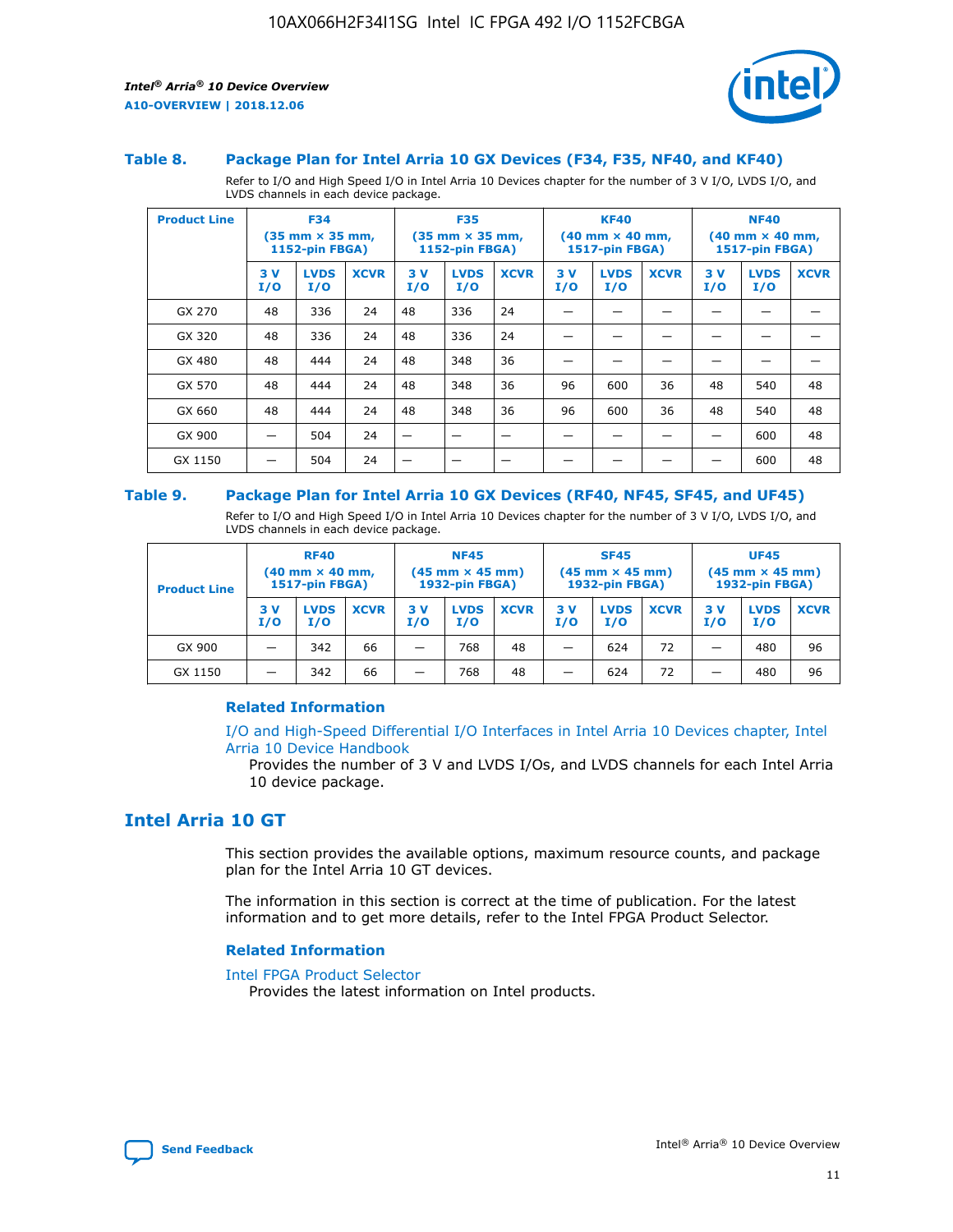

## **Available Options**

## **Figure 2. Sample Ordering Code and Available Options for Intel Arria 10 GT Devices**

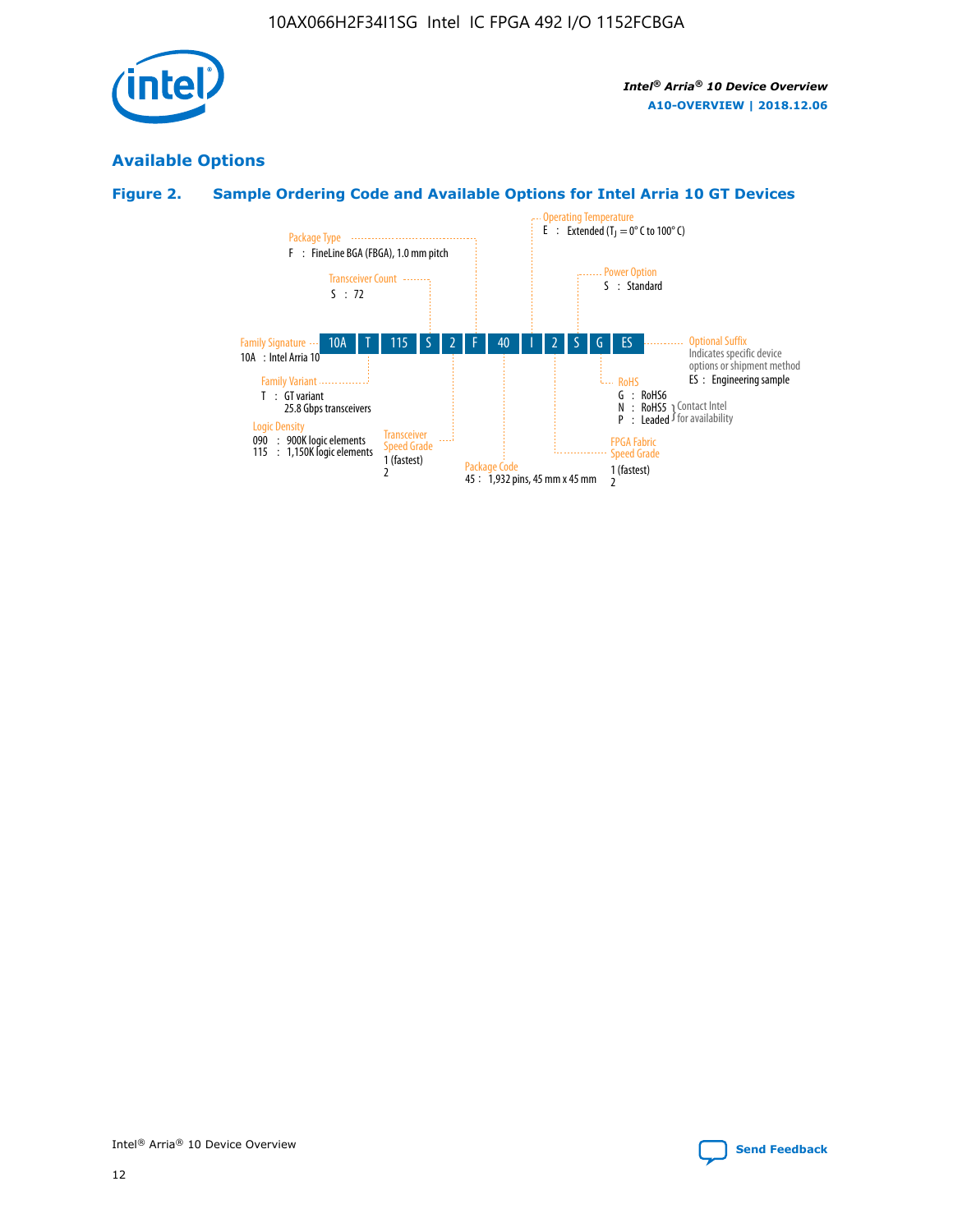

## **Maximum Resources**

#### **Table 10. Maximum Resource Counts for Intel Arria 10 GT Devices**

| <b>Resource</b>              |                      |                | <b>Product Line</b> |  |
|------------------------------|----------------------|----------------|---------------------|--|
|                              |                      | <b>GT 900</b>  | GT 1150             |  |
| Logic Elements (LE) (K)      |                      | 900            | 1,150               |  |
| <b>ALM</b>                   |                      | 339,620        | 427,200             |  |
| Register                     |                      | 1,358,480      | 1,708,800           |  |
| Memory (Kb)                  | M20K                 | 48,460         | 54,260              |  |
|                              | <b>MLAB</b>          | 9,386          | 12,984              |  |
| Variable-precision DSP Block |                      | 1,518          | 1,518               |  |
| 18 x 19 Multiplier           |                      | 3,036          | 3,036               |  |
| <b>PLL</b>                   | Fractional Synthesis | 32             | 32                  |  |
|                              | I/O                  | 16             | 16                  |  |
| Transceiver                  | 17.4 Gbps            | 72(5)          | 72(5)               |  |
|                              | 25.8 Gbps            | 6              | 6                   |  |
| GPIO <sup>(6)</sup>          |                      | 624            | 624                 |  |
| LVDS Pair $(7)$              |                      | 312            | 312                 |  |
| PCIe Hard IP Block           |                      | $\overline{4}$ | $\overline{4}$      |  |
| Hard Memory Controller       |                      | 16             | 16                  |  |

#### **Related Information**

#### [Intel Arria 10 GT Channel Usage](https://www.intel.com/content/www/us/en/programmable/documentation/nik1398707230472.html#nik1398707008178)

Configuring GT/GX channels in Intel Arria 10 GT devices.

## **Package Plan**

#### **Table 11. Package Plan for Intel Arria 10 GT Devices**

Refer to I/O and High Speed I/O in Intel Arria 10 Devices chapter for the number of 3 V I/O, LVDS I/O, and LVDS channels in each device package.

| <b>Product Line</b> | <b>SF45</b><br>(45 mm × 45 mm, 1932-pin FBGA) |                 |             |  |  |  |
|---------------------|-----------------------------------------------|-----------------|-------------|--|--|--|
|                     | 3 V I/O                                       | <b>LVDS I/O</b> | <b>XCVR</b> |  |  |  |
| GT 900              |                                               | 624             | 72          |  |  |  |
| GT 1150             |                                               | 624             | 72          |  |  |  |

<sup>(7)</sup> Each LVDS I/O pair can be used as differential input or output.



 $(5)$  If all 6 GT channels are in use, 12 of the GX channels are not usable.

<sup>(6)</sup> The number of GPIOs does not include transceiver I/Os. In the Intel Quartus Prime software, the number of user I/Os includes transceiver I/Os.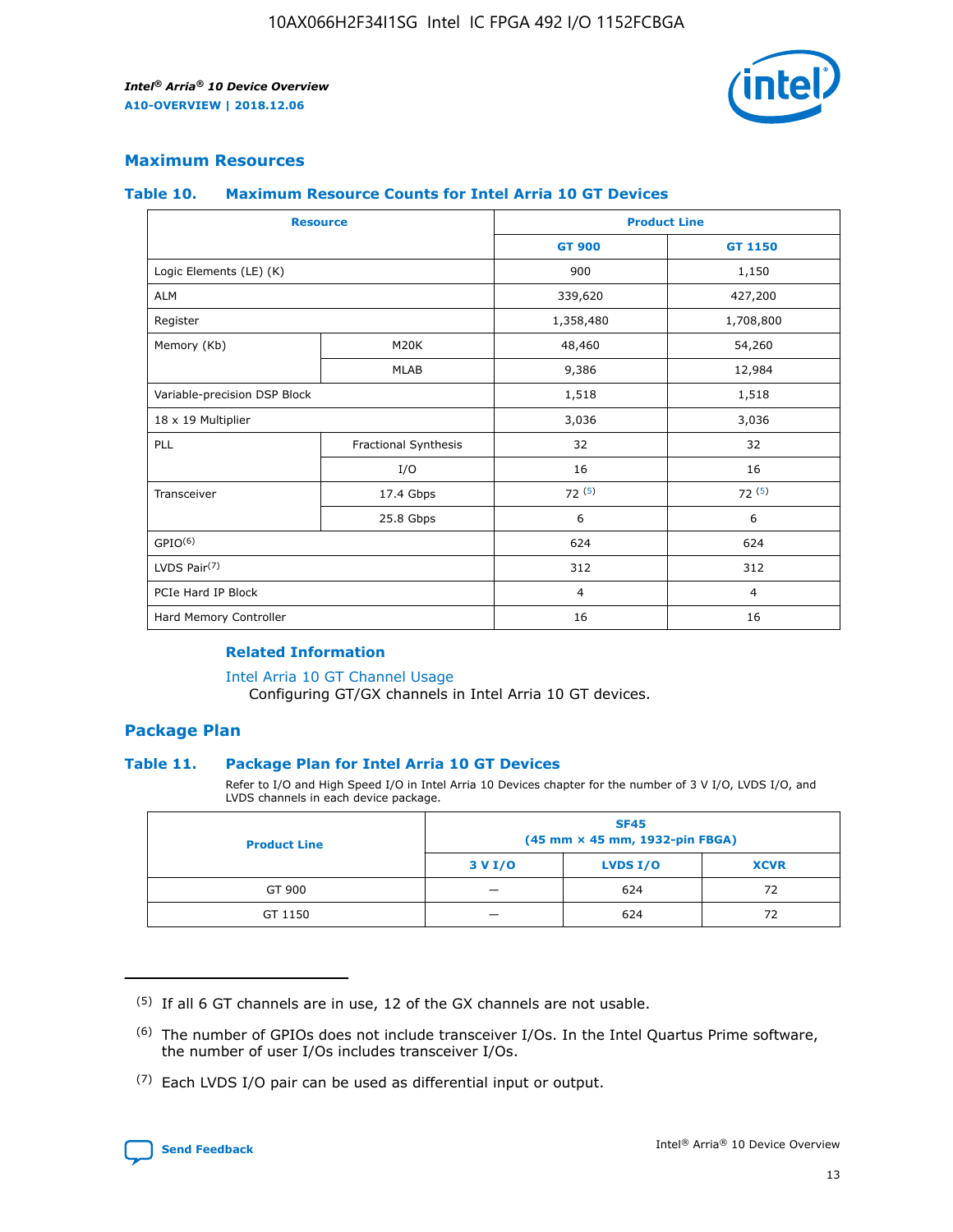

#### **Related Information**

[I/O and High-Speed Differential I/O Interfaces in Intel Arria 10 Devices chapter, Intel](https://www.intel.com/content/www/us/en/programmable/documentation/sam1403482614086.html#sam1403482030321) [Arria 10 Device Handbook](https://www.intel.com/content/www/us/en/programmable/documentation/sam1403482614086.html#sam1403482030321)

Provides the number of 3 V and LVDS I/Os, and LVDS channels for each Intel Arria 10 device package.

## **Intel Arria 10 SX**

This section provides the available options, maximum resource counts, and package plan for the Intel Arria 10 SX devices.

The information in this section is correct at the time of publication. For the latest information and to get more details, refer to the Intel FPGA Product Selector.

#### **Related Information**

[Intel FPGA Product Selector](http://www.altera.com/products/selector/psg-selector.html) Provides the latest information on Intel products.

#### **Available Options**

#### **Figure 3. Sample Ordering Code and Available Options for Intel Arria 10 SX Devices**



#### **Related Information**

[Transceiver Performance for Intel Arria 10 GX/SX Devices](https://www.intel.com/content/www/us/en/programmable/documentation/mcn1413182292568.html#mcn1413213965502) Provides more information about the transceiver speed grade.

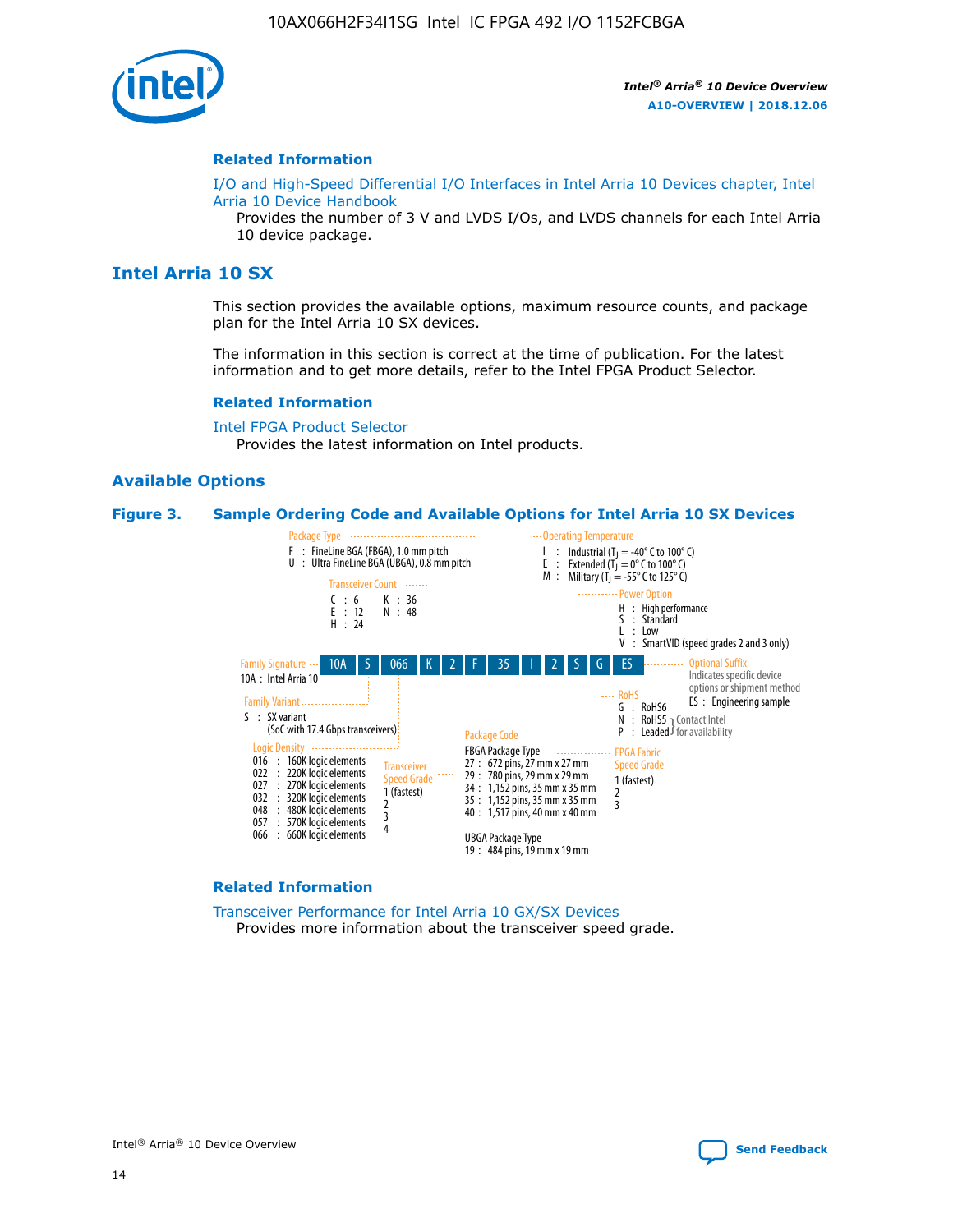

## **Maximum Resources**

#### **Table 12. Maximum Resource Counts for Intel Arria 10 SX Devices**

| <b>Resource</b>                   |                         | <b>Product Line</b> |               |                |                |               |                |               |  |  |  |
|-----------------------------------|-------------------------|---------------------|---------------|----------------|----------------|---------------|----------------|---------------|--|--|--|
|                                   |                         | <b>SX 160</b>       | <b>SX 220</b> | <b>SX 270</b>  | <b>SX 320</b>  | <b>SX 480</b> | <b>SX 570</b>  | <b>SX 660</b> |  |  |  |
| Logic Elements (LE) (K)           |                         | 160                 | 220           | 270            | 320            | 480           | 570            | 660           |  |  |  |
| <b>ALM</b>                        |                         | 61,510              | 80,330        | 101,620        | 119,900        | 183,590       | 217,080        | 251,680       |  |  |  |
| Register                          |                         | 246,040             | 321,320       | 406,480        | 479,600        | 734,360       | 868,320        | 1,006,720     |  |  |  |
| Memory (Kb)                       | M <sub>20</sub> K       | 8,800               | 11,740        | 15,000         | 17,820         | 28,620        | 36,000         | 42,620        |  |  |  |
|                                   | <b>MLAB</b>             | 1,050               | 1,690         | 2,452          | 2,727          | 4,164         | 5,096          | 5,788         |  |  |  |
| Variable-precision DSP Block      |                         | 156                 | 192           | 830            | 985            | 1,368         | 1,523          | 1,687         |  |  |  |
|                                   | 18 x 19 Multiplier      |                     | 384           | 1,660          | 1,970          | 2,736         | 3,046          | 3,374         |  |  |  |
| PLL                               | Fractional<br>Synthesis | 6                   | 6             | 8              | 8              | 12            | 16             | 16            |  |  |  |
|                                   | I/O                     | 6                   | 6             | 8              | 8              | 12            | 16             | 16            |  |  |  |
| 17.4 Gbps Transceiver             |                         | 12                  | 12            | 24             | 24             | 36            | 48             | 48            |  |  |  |
| GPIO <sup>(8)</sup>               |                         | 288                 | 288           | 384            | 384            | 492           | 696            | 696           |  |  |  |
| LVDS Pair $(9)$                   |                         | 120                 | 120           | 168            | 168            | 174           | 324            | 324           |  |  |  |
| PCIe Hard IP Block                |                         | $\mathbf{1}$        | 1             | $\overline{2}$ | $\overline{2}$ | 2             | $\overline{2}$ | 2             |  |  |  |
| Hard Memory Controller            |                         | 6                   | 6             | 8              | 8              | 12            | 16             | 16            |  |  |  |
| ARM Cortex-A9 MPCore<br>Processor |                         | Yes                 | Yes           | Yes            | Yes            | Yes           | Yes            | Yes           |  |  |  |

## **Package Plan**

#### **Table 13. Package Plan for Intel Arria 10 SX Devices (U19, F27, F29, and F34)**

Refer to I/O and High Speed I/O in Intel Arria 10 Devices chapter for the number of 3 V I/O, LVDS I/O, and LVDS channels in each device package.

| <b>Product Line</b> | U19<br>$(19 \text{ mm} \times 19 \text{ mm})$<br>484-pin UBGA) |                    | <b>F27</b><br>$(27 \text{ mm} \times 27 \text{ mm})$<br>672-pin FBGA) |           | <b>F29</b><br>$(29 \text{ mm} \times 29 \text{ mm})$<br>780-pin FBGA) |             |            | <b>F34</b><br>$(35 \text{ mm} \times 35 \text{ mm})$<br><b>1152-pin FBGA)</b> |             |           |                    |             |
|---------------------|----------------------------------------------------------------|--------------------|-----------------------------------------------------------------------|-----------|-----------------------------------------------------------------------|-------------|------------|-------------------------------------------------------------------------------|-------------|-----------|--------------------|-------------|
|                     | 3V<br>I/O                                                      | <b>LVDS</b><br>I/O | <b>XCVR</b>                                                           | 3V<br>I/O | <b>LVDS</b><br>I/O                                                    | <b>XCVR</b> | 3 V<br>I/O | <b>LVDS</b><br>I/O                                                            | <b>XCVR</b> | 3V<br>I/O | <b>LVDS</b><br>I/O | <b>XCVR</b> |
| SX 160              | 48                                                             | 144                | 6                                                                     | 48        | 192                                                                   | 12          | 48         | 240                                                                           | 12          | –         |                    |             |
| SX 220              | 48                                                             | 144                | 6                                                                     | 48        | 192                                                                   | 12          | 48         | 240                                                                           | 12          |           |                    |             |
| SX 270              |                                                                |                    |                                                                       | 48        | 192                                                                   | 12          | 48         | 312                                                                           | 12          | 48        | 336                | 24          |
| SX 320              |                                                                |                    |                                                                       | 48        | 192                                                                   | 12          | 48         | 312                                                                           | 12          | 48        | 336                | 24          |
|                     | continued                                                      |                    |                                                                       |           |                                                                       |             |            |                                                                               |             |           |                    |             |

 $(8)$  The number of GPIOs does not include transceiver I/Os. In the Intel Quartus Prime software, the number of user I/Os includes transceiver I/Os.

 $(9)$  Each LVDS I/O pair can be used as differential input or output.

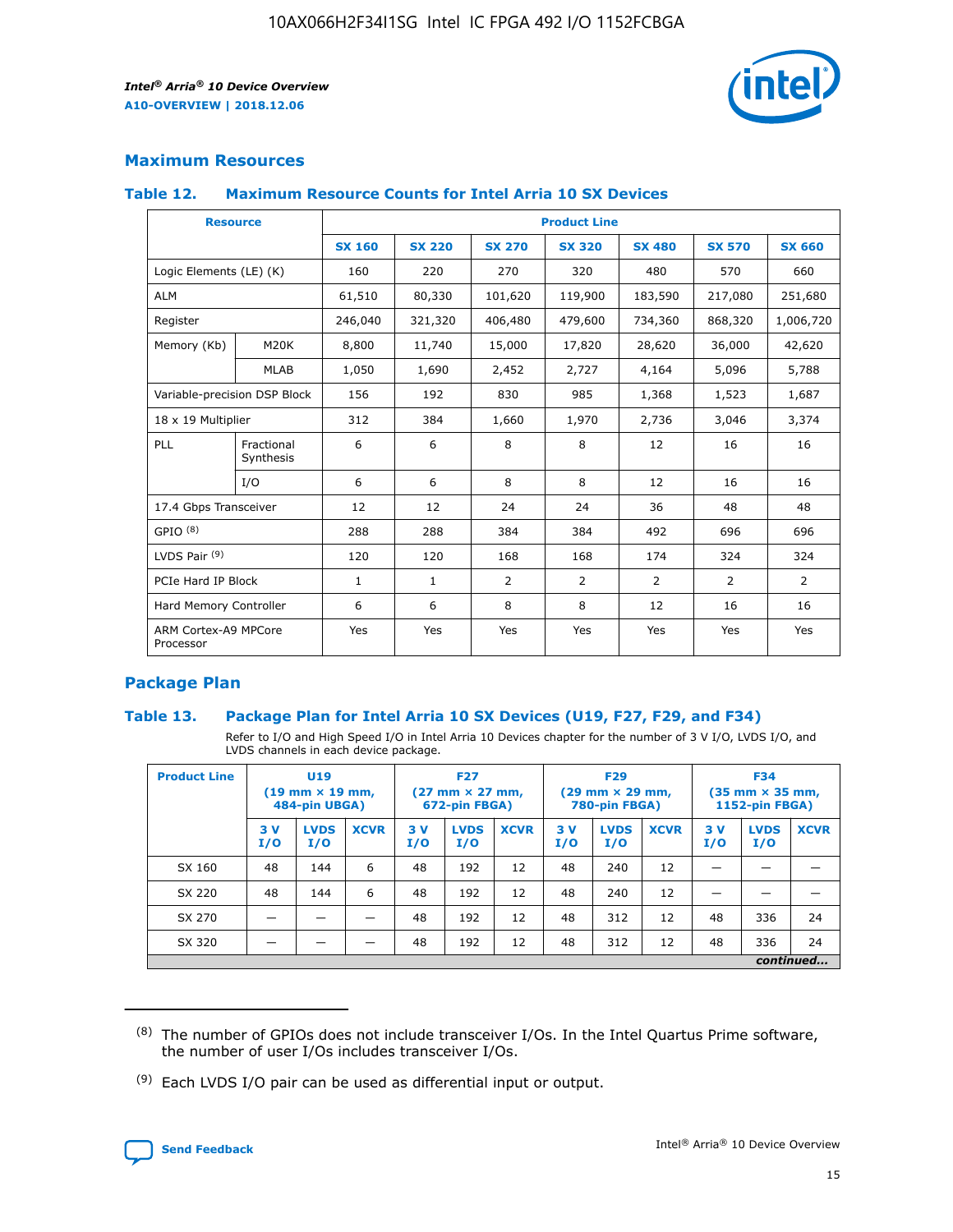

| <b>Product Line</b> | U <sub>19</sub><br>$(19 \text{ mm} \times 19 \text{ mm})$<br>484-pin UBGA) |                    | <b>F27</b><br>$(27 \text{ mm} \times 27 \text{ mm})$<br>672-pin FBGA) |           | <b>F29</b><br>$(29 \text{ mm} \times 29 \text{ mm})$<br>780-pin FBGA) |             |           | <b>F34</b><br>$(35 \text{ mm} \times 35 \text{ mm})$<br><b>1152-pin FBGA)</b> |             |           |                    |             |
|---------------------|----------------------------------------------------------------------------|--------------------|-----------------------------------------------------------------------|-----------|-----------------------------------------------------------------------|-------------|-----------|-------------------------------------------------------------------------------|-------------|-----------|--------------------|-------------|
|                     | 3 V<br>I/O                                                                 | <b>LVDS</b><br>I/O | <b>XCVR</b>                                                           | 3V<br>I/O | <b>LVDS</b><br>I/O                                                    | <b>XCVR</b> | 3V<br>I/O | <b>LVDS</b><br>I/O                                                            | <b>XCVR</b> | 3V<br>I/O | <b>LVDS</b><br>I/O | <b>XCVR</b> |
| SX 480              |                                                                            |                    |                                                                       |           |                                                                       |             | 48        | 312                                                                           | 12          | 48        | 444                | 24          |
| SX 570              |                                                                            |                    |                                                                       |           |                                                                       |             |           |                                                                               |             | 48        | 444                | 24          |
| SX 660              |                                                                            |                    |                                                                       |           |                                                                       |             |           |                                                                               |             | 48        | 444                | 24          |

## **Table 14. Package Plan for Intel Arria 10 SX Devices (F35, KF40, and NF40)**

Refer to I/O and High Speed I/O in Intel Arria 10 Devices chapter for the number of 3 V I/O, LVDS I/O, and LVDS channels in each device package.

| <b>Product Line</b> | <b>F35</b><br>$(35 \text{ mm} \times 35 \text{ mm})$<br><b>1152-pin FBGA)</b> |          |             |                                           | <b>KF40</b><br>(40 mm × 40 mm,<br>1517-pin FBGA) |    | <b>NF40</b><br>$(40 \text{ mm} \times 40 \text{ mm})$<br>1517-pin FBGA) |          |             |  |
|---------------------|-------------------------------------------------------------------------------|----------|-------------|-------------------------------------------|--------------------------------------------------|----|-------------------------------------------------------------------------|----------|-------------|--|
|                     | 3 V I/O                                                                       | LVDS I/O | <b>XCVR</b> | <b>LVDS I/O</b><br><b>XCVR</b><br>3 V I/O |                                                  |    | 3 V I/O                                                                 | LVDS I/O | <b>XCVR</b> |  |
| SX 270              | 48                                                                            | 336      | 24          |                                           |                                                  |    |                                                                         |          |             |  |
| SX 320              | 48                                                                            | 336      | 24          |                                           |                                                  |    |                                                                         |          |             |  |
| SX 480              | 48                                                                            | 348      | 36          |                                           |                                                  |    |                                                                         |          |             |  |
| SX 570              | 48                                                                            | 348      | 36          | 96                                        | 600                                              | 36 | 48                                                                      | 540      | 48          |  |
| SX 660              | 48                                                                            | 348      | 36          | 96                                        | 600                                              | 36 | 48                                                                      | 540      | 48          |  |

## **Related Information**

[I/O and High-Speed Differential I/O Interfaces in Intel Arria 10 Devices chapter, Intel](https://www.intel.com/content/www/us/en/programmable/documentation/sam1403482614086.html#sam1403482030321) [Arria 10 Device Handbook](https://www.intel.com/content/www/us/en/programmable/documentation/sam1403482614086.html#sam1403482030321)

Provides the number of 3 V and LVDS I/Os, and LVDS channels for each Intel Arria 10 device package.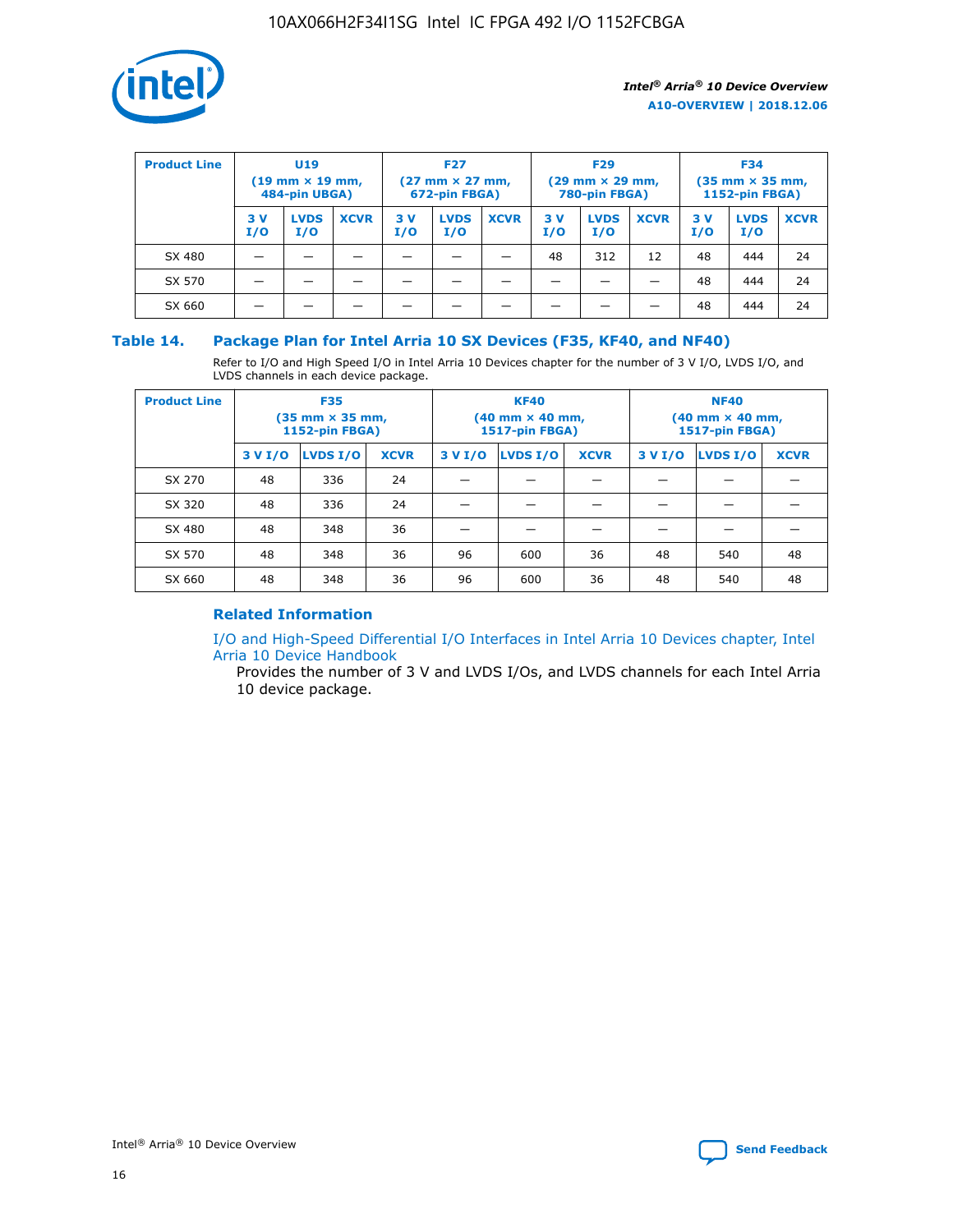

## **I/O Vertical Migration for Intel Arria 10 Devices**

#### **Figure 4. Migration Capability Across Intel Arria 10 Product Lines**

- The arrows indicate the migration paths. The devices included in each vertical migration path are shaded. Devices with fewer resources in the same path have lighter shades.
- To achieve the full I/O migration across product lines in the same migration path, restrict I/Os and transceivers usage to match the product line with the lowest I/O and transceiver counts.
- An LVDS I/O bank in the source device may be mapped to a 3 V I/O bank in the target device. To use memory interface clock frequency higher than 533 MHz, assign external memory interface pins only to banks that are LVDS I/O in both devices.
- There may be nominal 0.15 mm package height difference between some product lines in the same package type.
	- **Variant Product Line Package U19 F27 F29 F34 F35 KF40 NF40 RF40 NF45 SF45 UF45** Intel® Arria® 10 GX GX 160 GX 220 GX 270 GX 320 GX 480 GX 570 GX 660 GX 900 GX 1150 Intel Arria 10 GT GT 900 GT 1150 Intel Arria 10 SX SX 160 SX 220 SX 270 SX 320 SX 480 SX 570 SX 660
- Some migration paths are not shown in the Intel Quartus Prime software **Pin Migration View**.

*Note:* To verify the pin migration compatibility, use the **Pin Migration View** window in the Intel Quartus Prime software Pin Planner.

## **Adaptive Logic Module**

Intel Arria 10 devices use a 20 nm ALM as the basic building block of the logic fabric.

The ALM architecture is the same as the previous generation FPGAs, allowing for efficient implementation of logic functions and easy conversion of IP between the device generations.

The ALM, as shown in following figure, uses an 8-input fracturable look-up table (LUT) with four dedicated registers to help improve timing closure in register-rich designs and achieve an even higher design packing capability than the traditional two-register per LUT architecture.

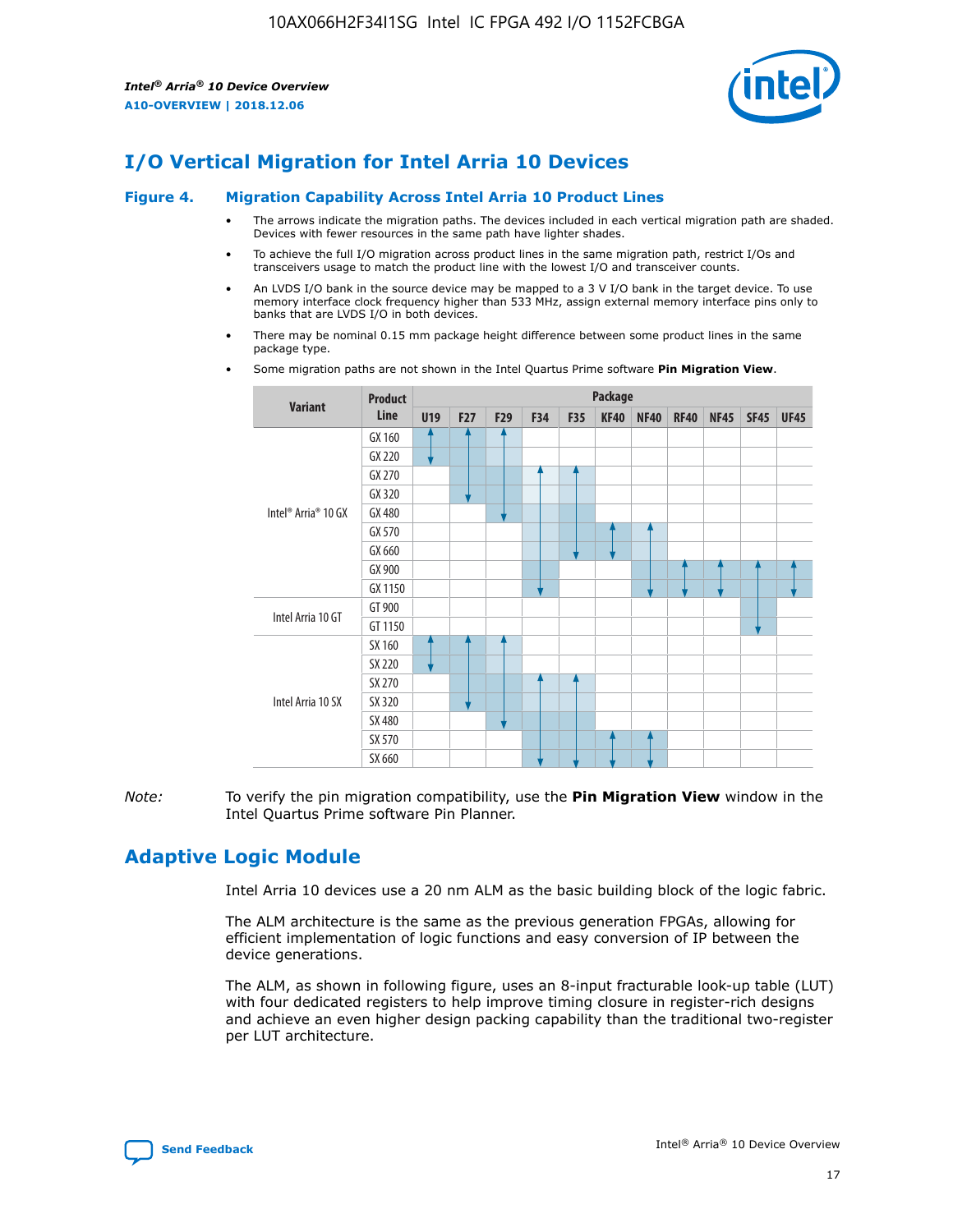

**Figure 5. ALM for Intel Arria 10 Devices**



The Intel Quartus Prime software optimizes your design according to the ALM logic structure and automatically maps legacy designs into the Intel Arria 10 ALM architecture.

## **Variable-Precision DSP Block**

The Intel Arria 10 variable precision DSP blocks support fixed-point arithmetic and floating-point arithmetic.

Features for fixed-point arithmetic:

- High-performance, power-optimized, and fully registered multiplication operations
- 18-bit and 27-bit word lengths
- Two 18 x 19 multipliers or one 27 x 27 multiplier per DSP block
- Built-in addition, subtraction, and 64-bit double accumulation register to combine multiplication results
- Cascading 19-bit or 27-bit when pre-adder is disabled and cascading 18-bit when pre-adder is used to form the tap-delay line for filtering applications
- Cascading 64-bit output bus to propagate output results from one block to the next block without external logic support
- Hard pre-adder supported in 19-bit and 27-bit modes for symmetric filters
- Internal coefficient register bank in both 18-bit and 27-bit modes for filter implementation
- 18-bit and 27-bit systolic finite impulse response (FIR) filters with distributed output adder
- Biased rounding support

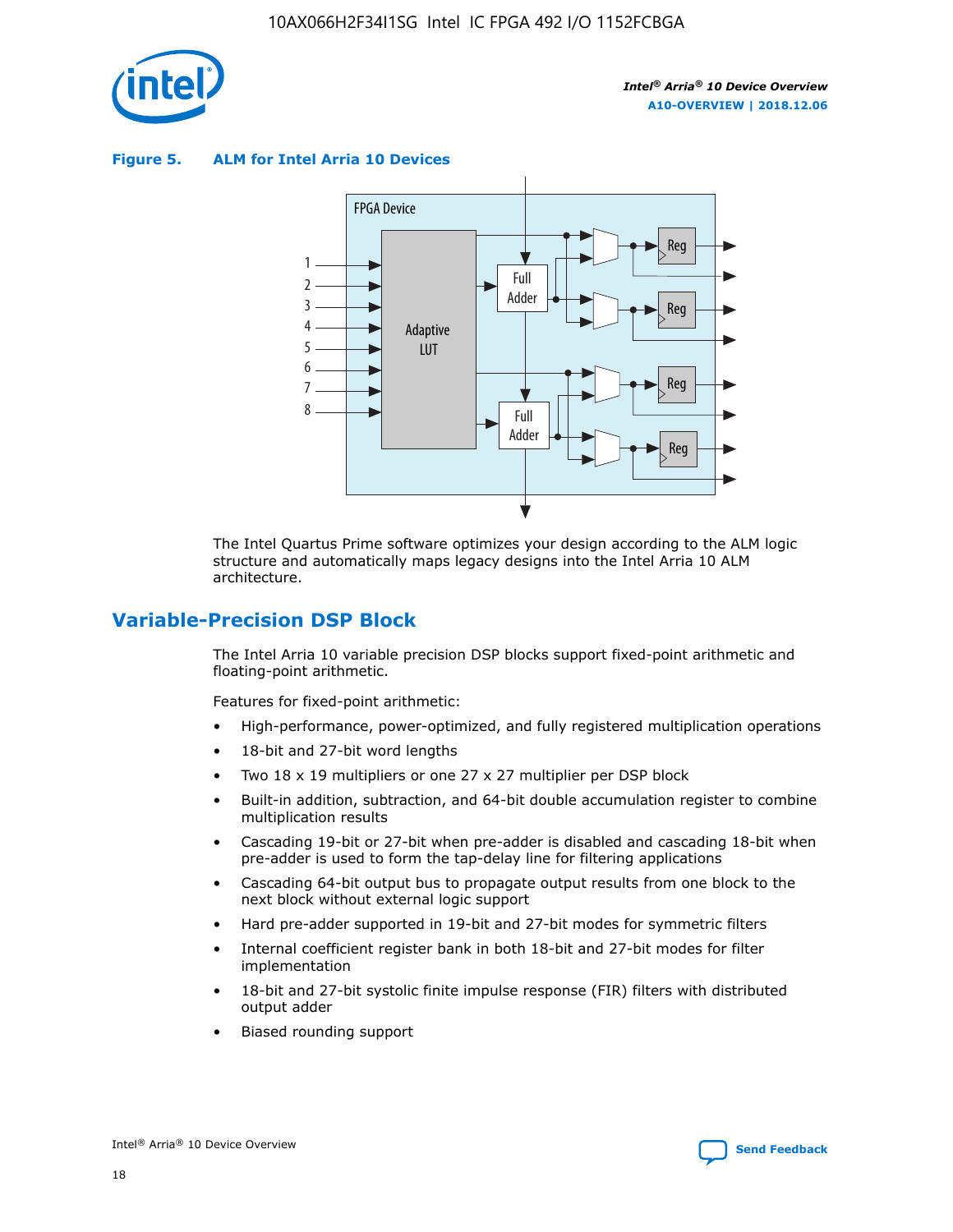

Features for floating-point arithmetic:

- A completely hardened architecture that supports multiplication, addition, subtraction, multiply-add, and multiply-subtract
- Multiplication with accumulation capability and a dynamic accumulator reset control
- Multiplication with cascade summation capability
- Multiplication with cascade subtraction capability
- Complex multiplication
- Direct vector dot product
- Systolic FIR filter

#### **Table 15. Variable-Precision DSP Block Configurations for Intel Arria 10 Devices**

| <b>Usage Example</b>                                       | <b>Multiplier Size (Bit)</b>    | <b>DSP Block Resources</b> |
|------------------------------------------------------------|---------------------------------|----------------------------|
| Medium precision fixed point                               | Two 18 x 19                     |                            |
| High precision fixed or Single precision<br>floating point | One 27 x 27                     |                            |
| Fixed point FFTs                                           | One 19 x 36 with external adder |                            |
| Very high precision fixed point                            | One 36 x 36 with external adder |                            |
| Double precision floating point                            | One 54 x 54 with external adder | 4                          |

#### **Table 16. Resources for Fixed-Point Arithmetic in Intel Arria 10 Devices**

The table lists the variable-precision DSP resources by bit precision for each Intel Arria 10 device.

| <b>Variant</b>  | <b>Product Line</b> | <b>Variable-</b><br>precision<br><b>DSP Block</b> | <b>Independent Input and Output</b><br><b>Multiplications Operator</b> |                                     | 18 x 19<br><b>Multiplier</b><br><b>Adder Sum</b> | $18 \times 18$<br><b>Multiplier</b><br><b>Adder</b> |
|-----------------|---------------------|---------------------------------------------------|------------------------------------------------------------------------|-------------------------------------|--------------------------------------------------|-----------------------------------------------------|
|                 |                     |                                                   | 18 x 19<br><b>Multiplier</b>                                           | $27 \times 27$<br><b>Multiplier</b> | <b>Mode</b>                                      | <b>Summed with</b><br>36 bit Input                  |
| AIntel Arria 10 | GX 160              | 156                                               | 312                                                                    | 156                                 | 156                                              | 156                                                 |
| GX              | GX 220              | 192                                               | 384                                                                    | 192                                 | 192                                              | 192                                                 |
|                 | GX 270              | 830                                               | 1,660                                                                  | 830                                 | 830                                              | 830                                                 |
|                 | GX 320              | 984                                               | 1,968                                                                  | 984                                 | 984                                              | 984                                                 |
|                 | GX 480              | 1,368                                             | 2,736                                                                  | 1,368                               | 1,368                                            | 1,368                                               |
|                 | GX 570              | 1,523                                             | 3,046                                                                  | 1,523                               | 1,523                                            | 1,523                                               |
|                 | GX 660              | 1,687                                             | 3,374                                                                  | 1,687                               | 1,687                                            | 1,687                                               |
|                 | GX 900              | 1,518                                             | 3,036                                                                  | 1,518                               | 1,518                                            | 1,518                                               |
|                 | GX 1150             | 1,518                                             | 3,036                                                                  | 1,518                               | 1,518                                            | 1,518                                               |
| Intel Arria 10  | GT 900              | 1,518                                             | 3,036                                                                  | 1,518                               | 1,518                                            | 1,518                                               |
| GT              | GT 1150             | 1,518                                             | 3,036                                                                  | 1,518                               | 1,518                                            | 1,518                                               |
| Intel Arria 10  | SX 160              | 156                                               | 312                                                                    | 156                                 | 156                                              | 156                                                 |
| <b>SX</b>       | SX 220              | 192                                               | 384                                                                    | 192                                 | 192                                              | 192                                                 |
|                 | SX 270              | 830                                               | 1,660                                                                  | 830                                 | 830                                              | 830                                                 |
|                 |                     |                                                   |                                                                        |                                     |                                                  | continued                                           |

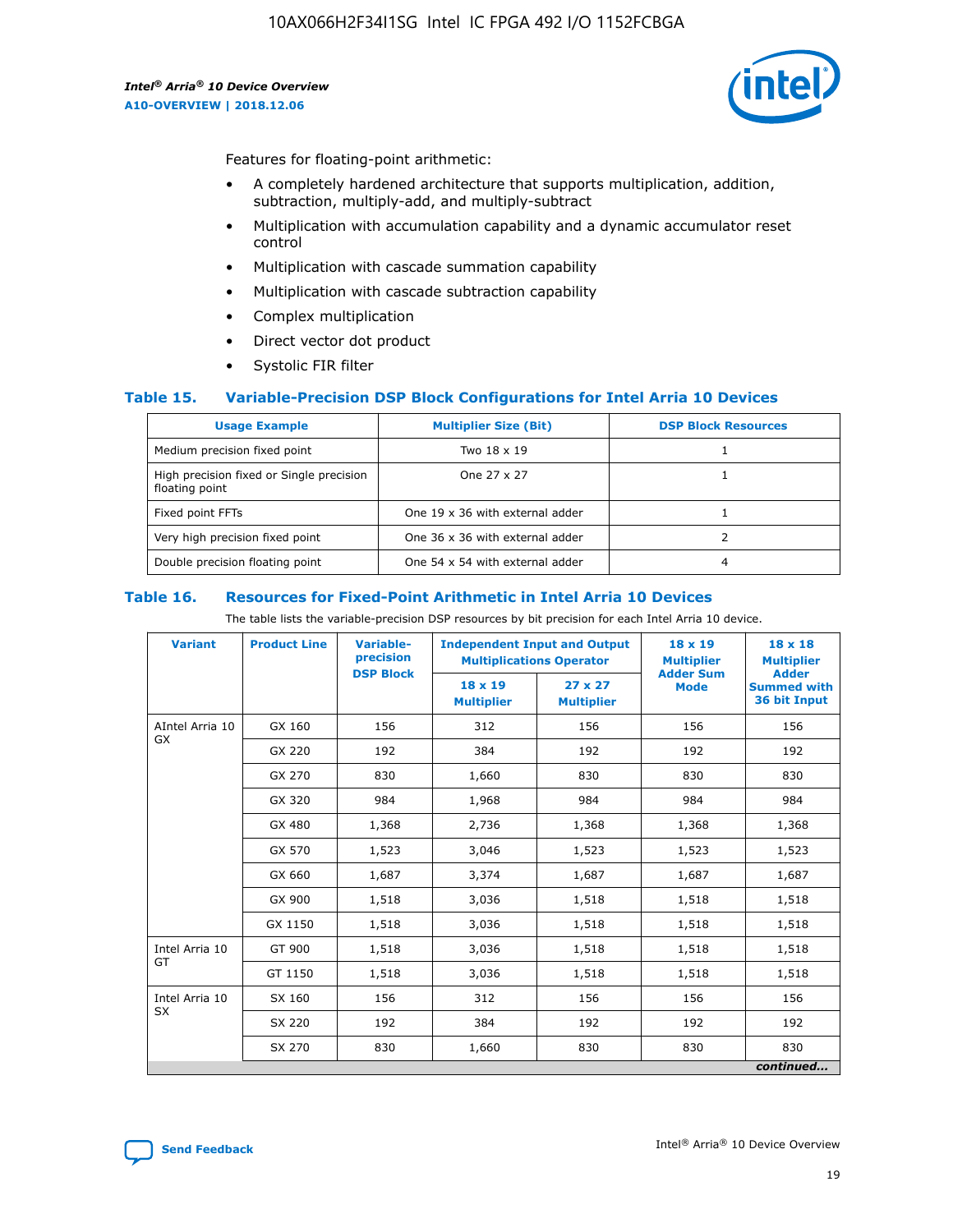

| <b>Variant</b> | <b>Product Line</b> | Variable-<br>precision | <b>Independent Input and Output</b> | <b>Multiplications Operator</b>     | $18 \times 19$<br><b>Multiplier</b> | $18 \times 18$<br><b>Multiplier</b><br><b>Adder</b> |  |
|----------------|---------------------|------------------------|-------------------------------------|-------------------------------------|-------------------------------------|-----------------------------------------------------|--|
|                |                     | <b>DSP Block</b>       | $18 \times 19$<br><b>Multiplier</b> | $27 \times 27$<br><b>Multiplier</b> | <b>Adder Sum</b><br><b>Mode</b>     | <b>Summed with</b><br>36 bit Input                  |  |
|                | SX 320              | 984                    | 1,968                               | 984                                 | 984                                 | 984                                                 |  |
|                | SX 480              | 1,368                  | 2,736                               | 1,368                               | 1,368                               | 1,368                                               |  |
|                | SX 570              | 1,523                  | 3,046                               | 1,523                               | 1,523                               | 1,523                                               |  |
|                | SX 660              | 1,687                  | 3,374                               | 1,687                               | 1,687                               | 1,687                                               |  |

## **Table 17. Resources for Floating-Point Arithmetic in Intel Arria 10 Devices**

The table lists the variable-precision DSP resources by bit precision for each Intel Arria 10 device.

| <b>Variant</b> | <b>Product Line</b> | <b>Variable-</b><br>precision<br><b>DSP Block</b> | <b>Single</b><br><b>Precision</b><br><b>Floating-Point</b><br><b>Multiplication</b><br><b>Mode</b> | <b>Single-Precision</b><br><b>Floating-Point</b><br><b>Adder Mode</b> | Single-<br><b>Precision</b><br><b>Floating-Point</b><br><b>Multiply</b><br><b>Accumulate</b><br><b>Mode</b> | <b>Peak</b><br><b>Giga Floating-</b><br><b>Point</b><br><b>Operations</b><br>per Second<br>(GFLOPs) |
|----------------|---------------------|---------------------------------------------------|----------------------------------------------------------------------------------------------------|-----------------------------------------------------------------------|-------------------------------------------------------------------------------------------------------------|-----------------------------------------------------------------------------------------------------|
| Intel Arria 10 | GX 160              | 156                                               | 156                                                                                                | 156                                                                   | 156                                                                                                         | 140                                                                                                 |
| <b>GX</b>      | GX 220              | 192                                               | 192                                                                                                | 192                                                                   | 192                                                                                                         | 173                                                                                                 |
|                | GX 270              | 830                                               | 830                                                                                                | 830                                                                   | 830                                                                                                         | 747                                                                                                 |
|                | GX 320              | 984                                               | 984                                                                                                | 984                                                                   | 984                                                                                                         | 886                                                                                                 |
|                | GX 480              | 1,369                                             | 1,368                                                                                              | 1,368                                                                 | 1,368                                                                                                       | 1,231                                                                                               |
|                | GX 570              | 1,523                                             | 1,523                                                                                              | 1,523                                                                 | 1,523                                                                                                       | 1,371                                                                                               |
|                | GX 660              | 1,687                                             | 1,687                                                                                              | 1,687                                                                 | 1,687                                                                                                       | 1,518                                                                                               |
|                | GX 900              | 1,518                                             | 1,518                                                                                              | 1,518                                                                 | 1,518                                                                                                       | 1,366                                                                                               |
|                | GX 1150             | 1,518                                             | 1,518                                                                                              | 1,518                                                                 | 1,518                                                                                                       | 1,366                                                                                               |
| Intel Arria 10 | GT 900              | 1,518                                             | 1,518                                                                                              | 1,518                                                                 | 1,518                                                                                                       | 1,366                                                                                               |
| GT             | GT 1150             | 1,518                                             | 1,518                                                                                              | 1,518                                                                 | 1,518                                                                                                       | 1,366                                                                                               |
| Intel Arria 10 | SX 160              | 156                                               | 156                                                                                                | 156                                                                   | 156                                                                                                         | 140                                                                                                 |
| SX             | SX 220              | 192                                               | 192                                                                                                | 192                                                                   | 192                                                                                                         | 173                                                                                                 |
|                | SX 270              | 830                                               | 830                                                                                                | 830                                                                   | 830                                                                                                         | 747                                                                                                 |
|                | SX 320              | 984                                               | 984                                                                                                | 984                                                                   | 984                                                                                                         | 886                                                                                                 |
|                | SX 480              | 1,369                                             | 1,368                                                                                              | 1,368                                                                 | 1,368                                                                                                       | 1,231                                                                                               |
|                | SX 570              | 1,523                                             | 1,523                                                                                              | 1,523                                                                 | 1,523                                                                                                       | 1,371                                                                                               |
|                | SX 660              | 1,687                                             | 1,687                                                                                              | 1,687                                                                 | 1,687                                                                                                       | 1,518                                                                                               |

# **Embedded Memory Blocks**

The embedded memory blocks in the devices are flexible and designed to provide an optimal amount of small- and large-sized memory arrays to fit your design requirements.

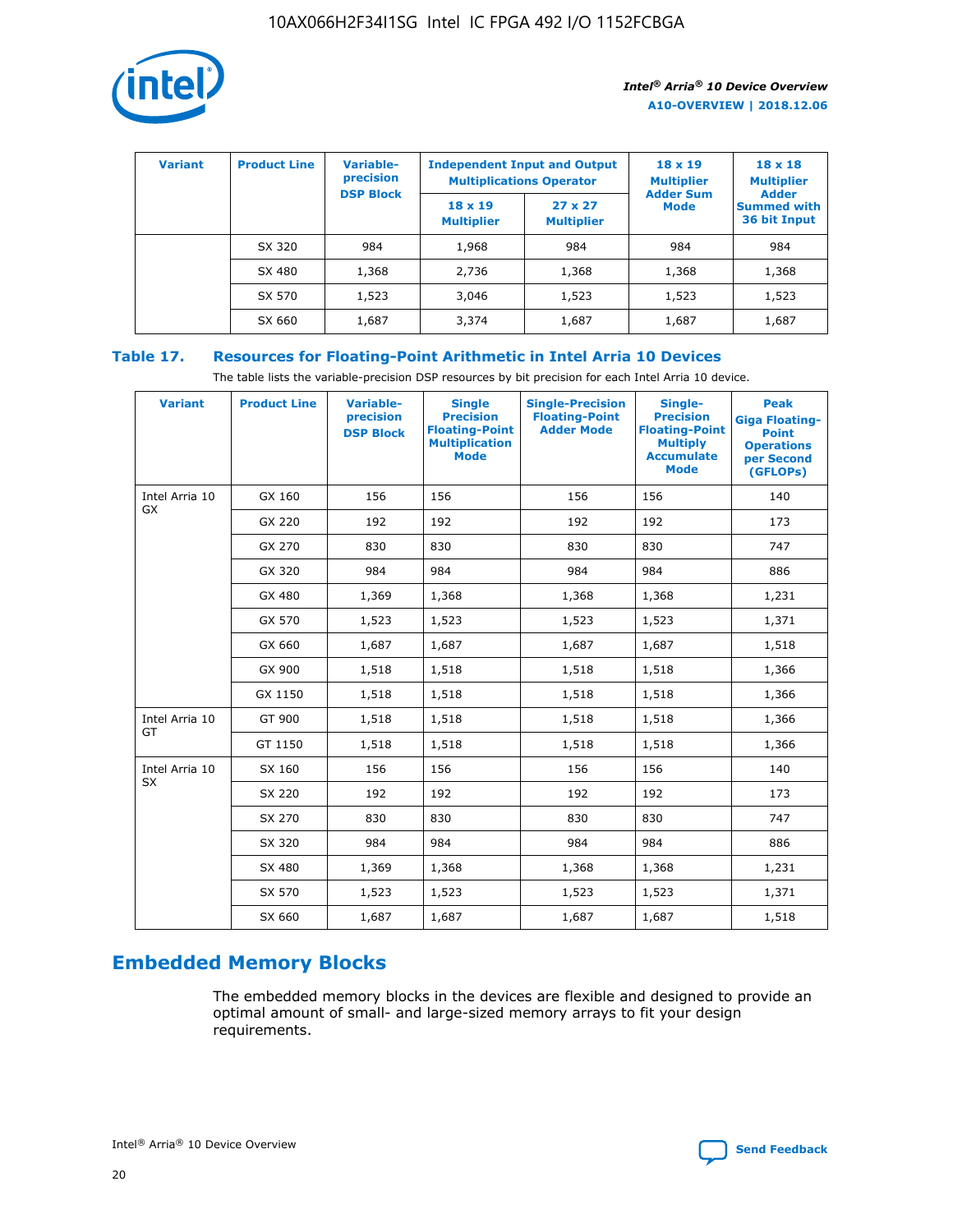

## **Types of Embedded Memory**

The Intel Arria 10 devices contain two types of memory blocks:

- 20 Kb M20K blocks—blocks of dedicated memory resources. The M20K blocks are ideal for larger memory arrays while still providing a large number of independent ports.
- 640 bit memory logic array blocks (MLABs)—enhanced memory blocks that are configured from dual-purpose logic array blocks (LABs). The MLABs are ideal for wide and shallow memory arrays. The MLABs are optimized for implementation of shift registers for digital signal processing (DSP) applications, wide and shallow FIFO buffers, and filter delay lines. Each MLAB is made up of ten adaptive logic modules (ALMs). In the Intel Arria 10 devices, you can configure these ALMs as ten 32 x 2 blocks, giving you one 32 x 20 simple dual-port SRAM block per MLAB.

## **Embedded Memory Capacity in Intel Arria 10 Devices**

|                   | <b>Product</b> |              | <b>M20K</b>         | <b>MLAB</b>  |                     | <b>Total RAM Bit</b> |
|-------------------|----------------|--------------|---------------------|--------------|---------------------|----------------------|
| <b>Variant</b>    | Line           | <b>Block</b> | <b>RAM Bit (Kb)</b> | <b>Block</b> | <b>RAM Bit (Kb)</b> | (Kb)                 |
| Intel Arria 10 GX | GX 160         | 440          | 8,800               | 1,680        | 1,050               | 9,850                |
|                   | GX 220         | 587          | 11,740              | 2,703        | 1,690               | 13,430               |
|                   | GX 270         | 750          | 15,000              | 3,922        | 2,452               | 17,452               |
|                   | GX 320         | 891          | 17,820              | 4,363        | 2,727               | 20,547               |
|                   | GX 480         | 1,431        | 28,620              | 6,662        | 4,164               | 32,784               |
|                   | GX 570         | 1,800        | 36,000              | 8,153        | 5,096               | 41,096               |
|                   | GX 660         | 2,131        | 42,620              | 9,260        | 5,788               | 48,408               |
|                   | GX 900         | 2,423        | 48,460              | 15,017       | 9,386               | 57,846               |
|                   | GX 1150        | 2,713        | 54,260              | 20,774       | 12,984              | 67,244               |
| Intel Arria 10 GT | GT 900         | 2,423        | 48,460              | 15,017       | 9,386               | 57,846               |
|                   | GT 1150        | 2,713        | 54,260              | 20,774       | 12,984              | 67,244               |
| Intel Arria 10 SX | SX 160         | 440          | 8,800               | 1,680        | 1,050               | 9,850                |
|                   | SX 220         | 587          | 11,740              | 2,703        | 1,690               | 13,430               |
|                   | SX 270         | 750          | 15,000              | 3,922        | 2,452               | 17,452               |
|                   | SX 320         | 891          | 17,820              | 4,363        | 2,727               | 20,547               |
|                   | SX 480         | 1,431        | 28,620              | 6,662        | 4,164               | 32,784               |
|                   | SX 570         | 1,800        | 36,000              | 8,153        | 5,096               | 41,096               |
|                   | SX 660         | 2,131        | 42,620              | 9,260        | 5,788               | 48,408               |

#### **Table 18. Embedded Memory Capacity and Distribution in Intel Arria 10 Devices**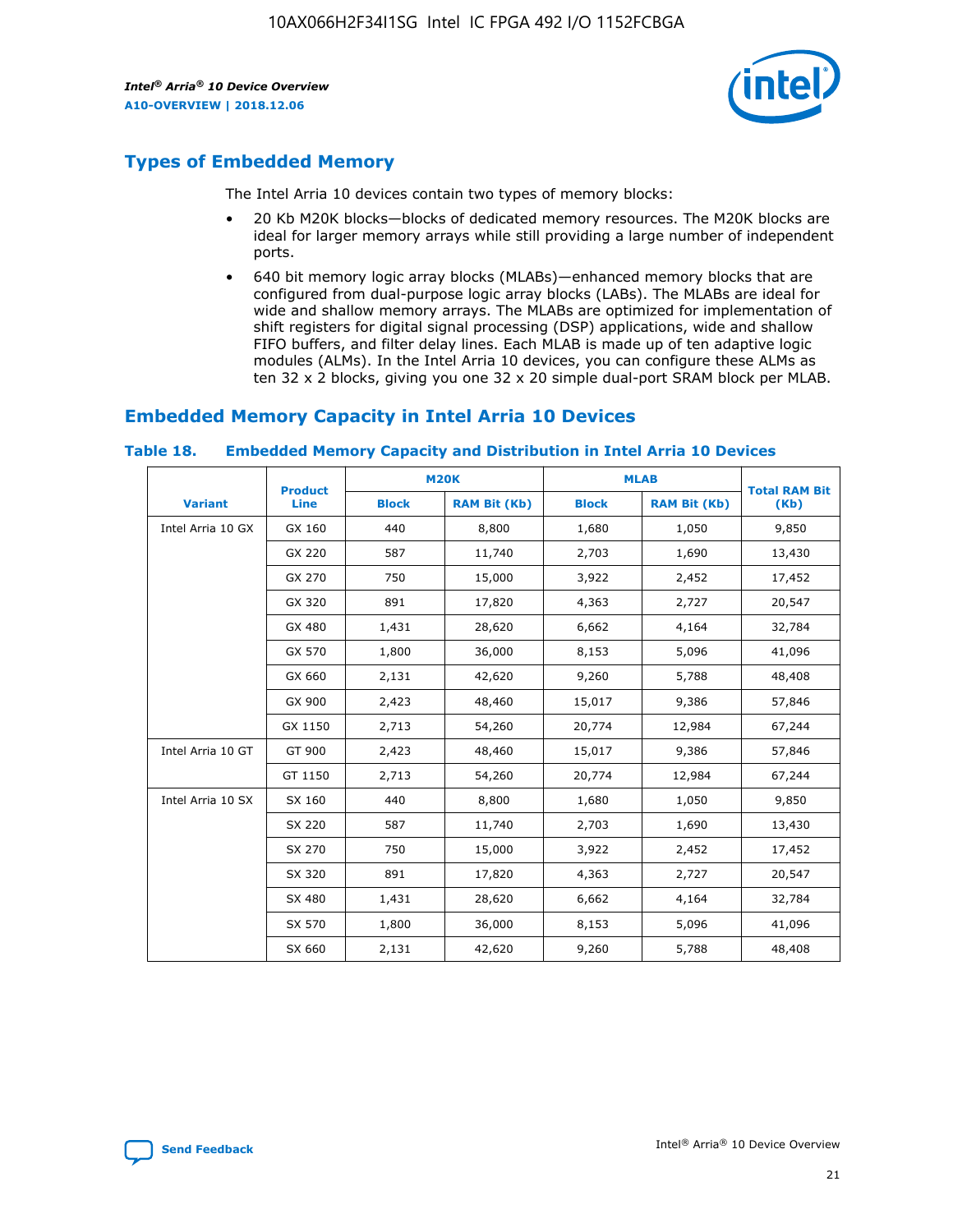

## **Embedded Memory Configurations for Single-port Mode**

#### **Table 19. Single-port Embedded Memory Configurations for Intel Arria 10 Devices**

This table lists the maximum configurations supported for single-port RAM and ROM modes.

| <b>Memory Block</b> | Depth (bits) | <b>Programmable Width</b> |
|---------------------|--------------|---------------------------|
| MLAB                | 32           | x16, x18, or x20          |
|                     | 64(10)       | x8, x9, x10               |
| M20K                | 512          | x40, x32                  |
|                     | 1K           | x20, x16                  |
|                     | 2K           | x10, x8                   |
|                     | 4K           | x5, x4                    |
|                     | 8K           | x2                        |
|                     | 16K          | x1                        |

## **Clock Networks and PLL Clock Sources**

The clock network architecture is based on Intel's global, regional, and peripheral clock structure. This clock structure is supported by dedicated clock input pins, fractional clock synthesis PLLs, and integer I/O PLLs.

## **Clock Networks**

The Intel Arria 10 core clock networks are capable of up to 800 MHz fabric operation across the full industrial temperature range. For the external memory interface, the clock network supports the hard memory controller with speeds up to 2,400 Mbps in a quarter-rate transfer.

To reduce power consumption, the Intel Quartus Prime software identifies all unused sections of the clock network and powers them down.

## **Fractional Synthesis and I/O PLLs**

Intel Arria 10 devices contain up to 32 fractional synthesis PLLs and up to 16 I/O PLLs that are available for both specific and general purpose uses in the core:

- Fractional synthesis PLLs—located in the column adjacent to the transceiver blocks
- I/O PLLs—located in each bank of the 48 I/Os

#### **Fractional Synthesis PLLs**

You can use the fractional synthesis PLLs to:

- Reduce the number of oscillators that are required on your board
- Reduce the number of clock pins that are used in the device by synthesizing multiple clock frequencies from a single reference clock source

<sup>(10)</sup> Supported through software emulation and consumes additional MLAB blocks.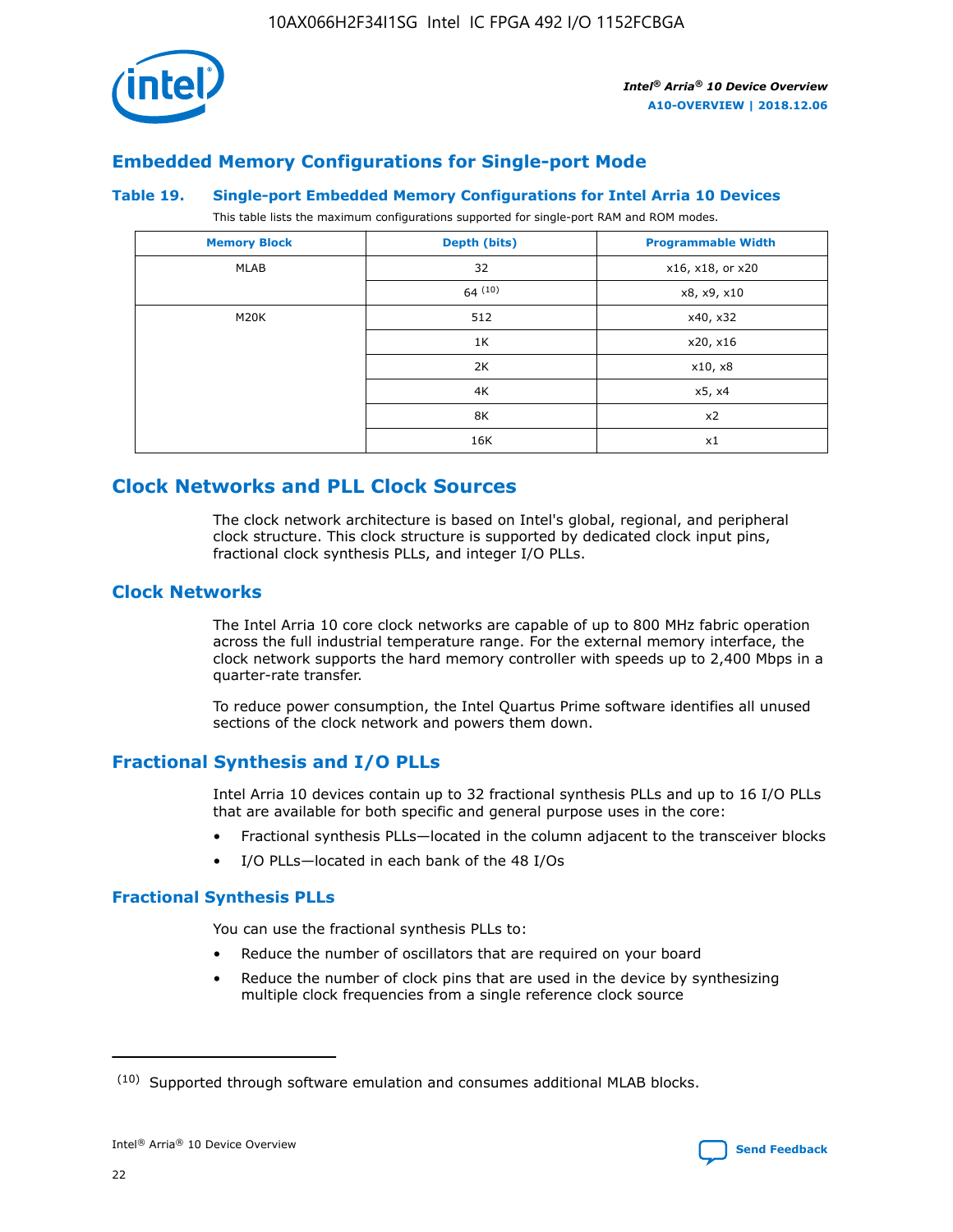

The fractional synthesis PLLs support the following features:

- Reference clock frequency synthesis for transceiver CMU and Advanced Transmit (ATX) PLLs
- Clock network delay compensation
- Zero-delay buffering
- Direct transmit clocking for transceivers
- Independently configurable into two modes:
	- Conventional integer mode equivalent to the general purpose PLL
	- Enhanced fractional mode with third order delta-sigma modulation
- PLL cascading

## **I/O PLLs**

The integer mode I/O PLLs are located in each bank of 48 I/Os. You can use the I/O PLLs to simplify the design of external memory and high-speed LVDS interfaces.

In each I/O bank, the I/O PLLs are adjacent to the hard memory controllers and LVDS SERDES. Because these PLLs are tightly coupled with the I/Os that need to use them, it makes it easier to close timing.

You can use the I/O PLLs for general purpose applications in the core such as clock network delay compensation and zero-delay buffering.

Intel Arria 10 devices support PLL-to-PLL cascading.

## **FPGA General Purpose I/O**

Intel Arria 10 devices offer highly configurable GPIOs. Each I/O bank contains 48 general purpose I/Os and a high-efficiency hard memory controller.

The following list describes the features of the GPIOs:

- Consist of 3 V I/Os for high-voltage application and LVDS I/Os for differential signaling
	- Up to two 3 V I/O banks, available in some devices, that support up to 3 V I/O standards
	- LVDS I/O banks that support up to 1.8 V I/O standards
- Support a wide range of single-ended and differential I/O interfaces
- LVDS speeds up to 1.6 Gbps
- Each LVDS pair of pins has differential input and output buffers, allowing you to configure the LVDS direction for each pair.
- Programmable bus hold and weak pull-up
- Programmable differential output voltage  $(V_{OD})$  and programmable pre-emphasis

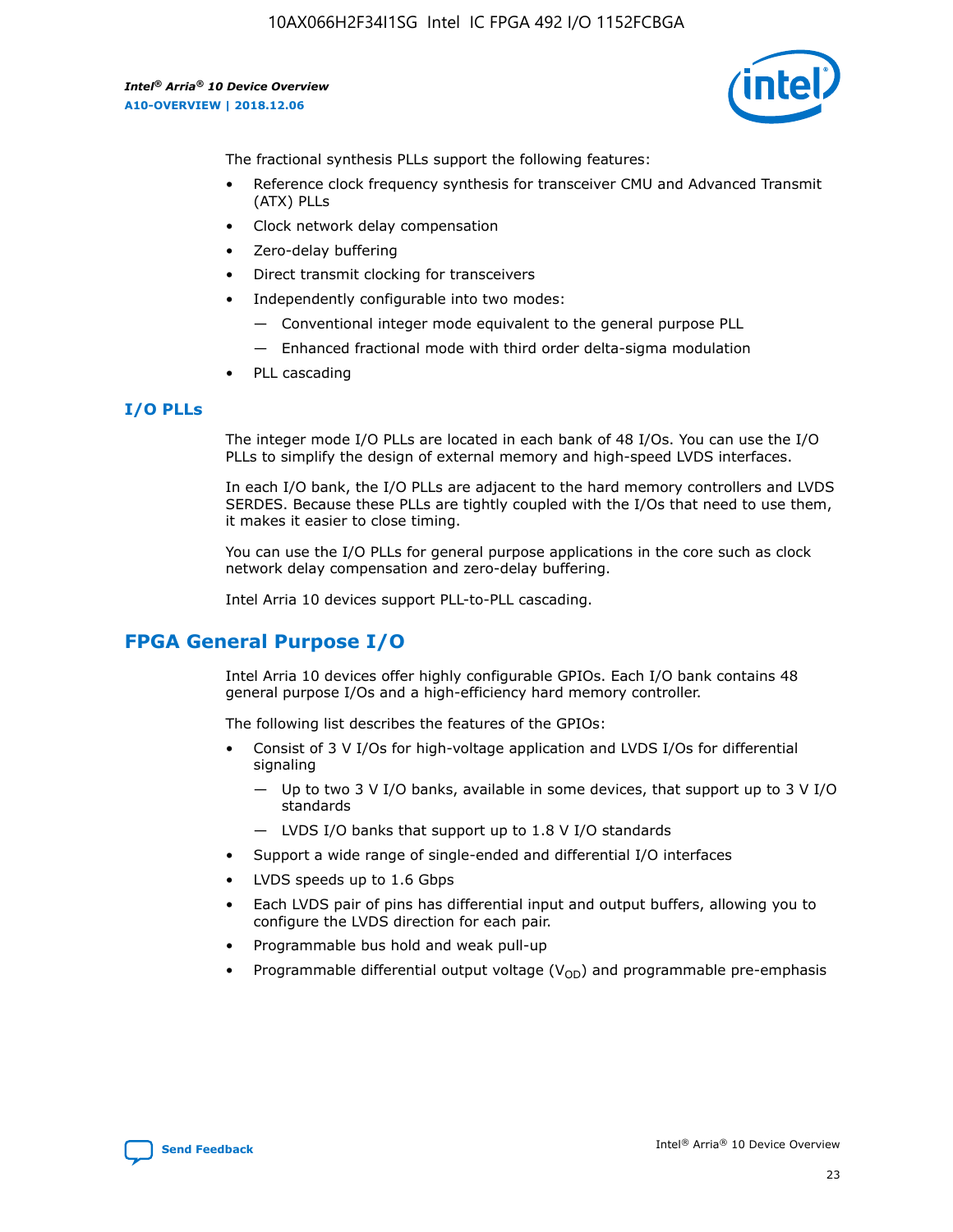

- Series (R<sub>S</sub>) and parallel (R<sub>T</sub>) on-chip termination (OCT) for all I/O banks with OCT calibration to limit the termination impedance variation
- On-chip dynamic termination that has the ability to swap between series and parallel termination, depending on whether there is read or write on a common bus for signal integrity
- Easy timing closure support using the hard read FIFO in the input register path, and delay-locked loop (DLL) delay chain with fine and coarse architecture

## **External Memory Interface**

Intel Arria 10 devices offer massive external memory bandwidth, with up to seven 32 bit DDR4 memory interfaces running at up to 2,400 Mbps. This bandwidth provides additional ease of design, lower power, and resource efficiencies of hardened highperformance memory controllers.

The memory interface within Intel Arria 10 FPGAs and SoCs delivers the highest performance and ease of use. You can configure up to a maximum width of 144 bits when using the hard or soft memory controllers. If required, you can bypass the hard memory controller and use a soft controller implemented in the user logic.

Each I/O contains a hardened DDR read/write path (PHY) capable of performing key memory interface functionality such as read/write leveling, FIFO buffering to lower latency and improve margin, timing calibration, and on-chip termination.

The timing calibration is aided by the inclusion of hard microcontrollers based on Intel's Nios® II technology, specifically tailored to control the calibration of multiple memory interfaces. This calibration allows the Intel Arria 10 device to compensate for any changes in process, voltage, or temperature either within the Intel Arria 10 device itself, or within the external memory device. The advanced calibration algorithms ensure maximum bandwidth and robust timing margin across all operating conditions.

In addition to parallel memory interfaces, Intel Arria 10 devices support serial memory technologies such as the Hybrid Memory Cube (HMC). The HMC is supported by the Intel Arria 10 high-speed serial transceivers which connect up to four HMC links, with each link running at data rates up to 15 Gbps.

#### **Related Information**

#### [External Memory Interface Spec Estimator](http://www.altera.com/technology/memory/estimator/mem-emif-index.html)

Provides a parametric tool that allows you to find and compare the performance of the supported external memory interfaces in IntelFPGAs.

## **Memory Standards Supported by Intel Arria 10 Devices**

The I/Os are designed to provide high performance support for existing and emerging external memory standards.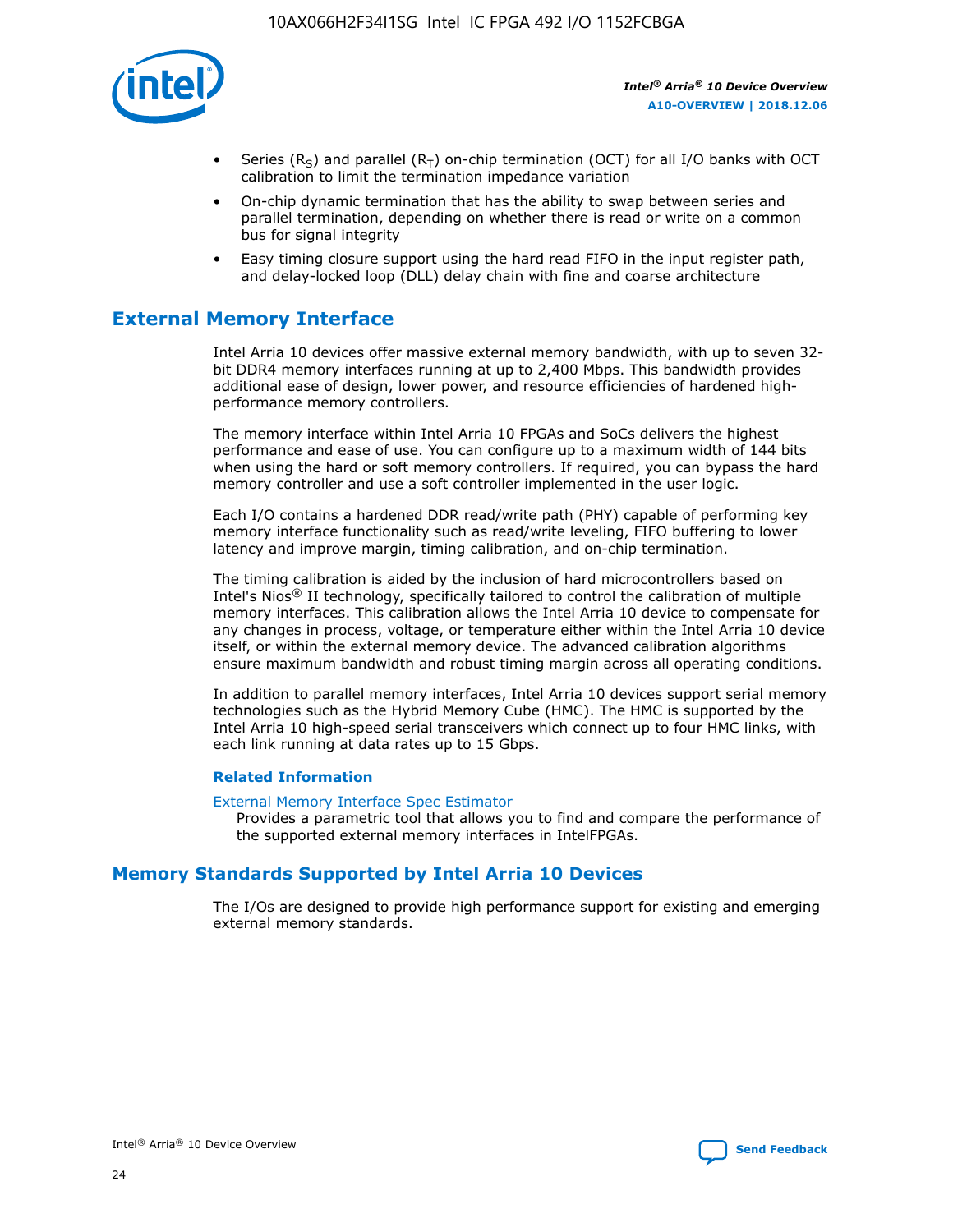

#### **Table 20. Memory Standards Supported by the Hard Memory Controller**

This table lists the overall capability of the hard memory controller. For specific details, refer to the External Memory Interface Spec Estimator and Intel Arria 10 Device Datasheet.

| <b>Memory Standard</b> | <b>Rate Support</b> | <b>Ping Pong PHY Support</b> | <b>Maximum Frequency</b><br>(MHz) |
|------------------------|---------------------|------------------------------|-----------------------------------|
| <b>DDR4 SDRAM</b>      | Quarter rate        | Yes                          | 1,067                             |
|                        |                     |                              | 1,200                             |
| DDR3 SDRAM             | Half rate           | Yes                          | 533                               |
|                        |                     |                              | 667                               |
|                        | Quarter rate        | Yes                          | 1,067                             |
|                        |                     |                              | 1,067                             |
| <b>DDR3L SDRAM</b>     | Half rate           | Yes                          | 533                               |
|                        |                     |                              | 667                               |
|                        | Quarter rate        | Yes                          | 933                               |
|                        |                     |                              | 933                               |
| LPDDR3 SDRAM           | Half rate           |                              | 533                               |
|                        | Quarter rate        |                              | 800                               |

#### **Table 21. Memory Standards Supported by the Soft Memory Controller**

| <b>Memory Standard</b>      | <b>Rate Support</b> | <b>Maximum Frequency</b><br>(MHz) |
|-----------------------------|---------------------|-----------------------------------|
| <b>RLDRAM 3 (11)</b>        | Quarter rate        | 1,200                             |
| ODR IV SRAM <sup>(11)</sup> | Quarter rate        | 1,067                             |
| <b>ODR II SRAM</b>          | Full rate           | 333                               |
|                             | Half rate           | 633                               |
| <b>ODR II+ SRAM</b>         | Full rate           | 333                               |
|                             | Half rate           | 633                               |
| <b>ODR II+ Xtreme SRAM</b>  | Full rate           | 333                               |
|                             | Half rate           | 633                               |

#### **Table 22. Memory Standards Supported by the HPS Hard Memory Controller**

The hard processor system (HPS) is available in Intel Arria 10 SoC devices only.

| <b>Memory Standard</b> | <b>Rate Support</b> | <b>Maximum Frequency</b><br>(MHz) |
|------------------------|---------------------|-----------------------------------|
| <b>DDR4 SDRAM</b>      | Half rate           | 1,200                             |
| <b>DDR3 SDRAM</b>      | Half rate           | 1,067                             |
| <b>DDR3L SDRAM</b>     | Half rate           | 933                               |

<sup>(11)</sup> Intel Arria 10 devices support this external memory interface using hard PHY with soft memory controller.

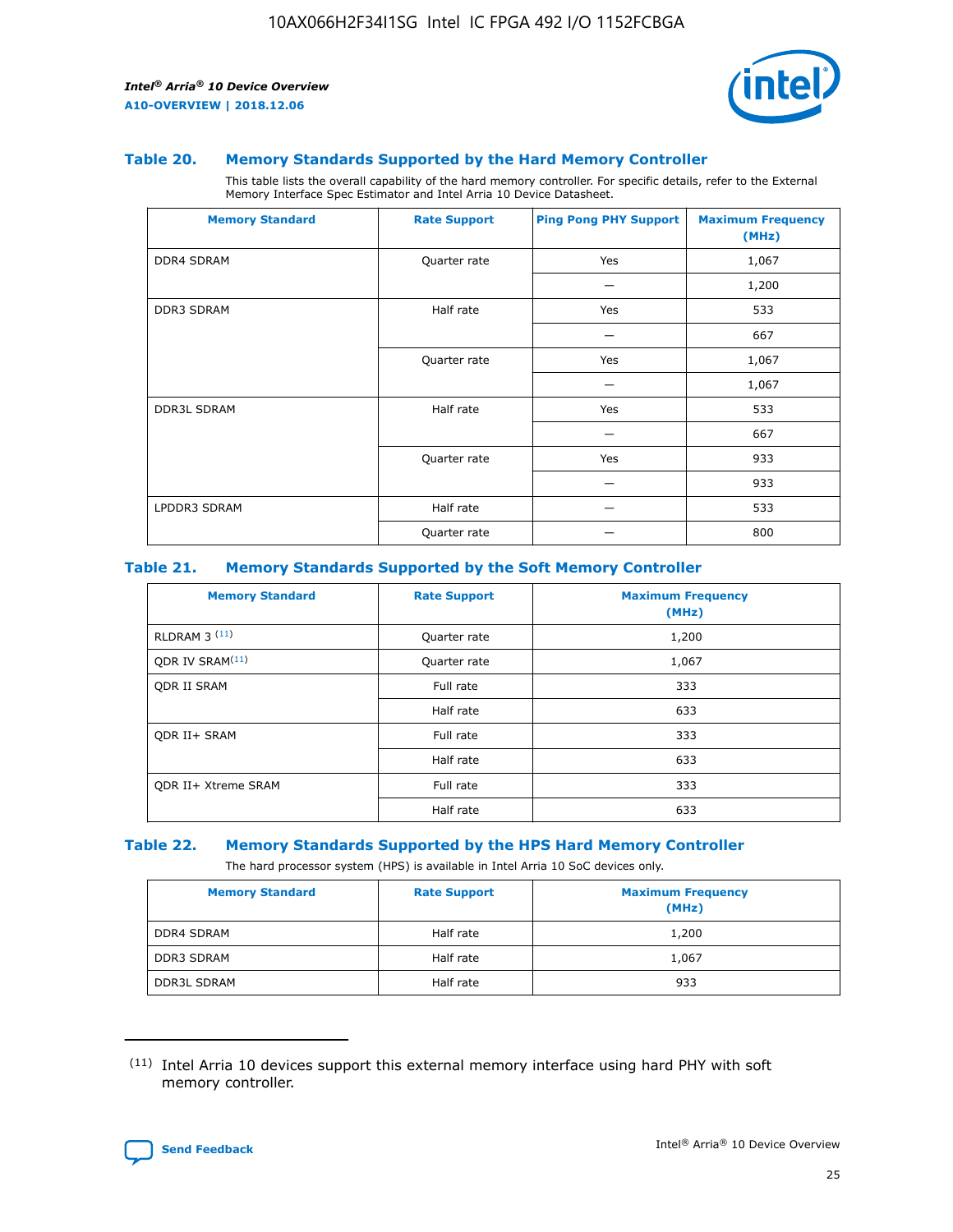

#### **Related Information**

#### [Intel Arria 10 Device Datasheet](https://www.intel.com/content/www/us/en/programmable/documentation/mcn1413182292568.html#mcn1413182153340)

Lists the memory interface performance according to memory interface standards, rank or chip select configurations, and Intel Arria 10 device speed grades.

## **PCIe Gen1, Gen2, and Gen3 Hard IP**

Intel Arria 10 devices contain PCIe hard IP that is designed for performance and ease-of-use:

- Includes all layers of the PCIe stack—transaction, data link and physical layers.
- Supports PCIe Gen3, Gen2, and Gen1 Endpoint and Root Port in x1, x2, x4, or x8 lane configuration.
- Operates independently from the core logic—optional configuration via protocol (CvP) allows the PCIe link to power up and complete link training in less than 100 ms while the Intel Arria 10 device completes loading the programming file for the rest of the FPGA.
- Provides added functionality that makes it easier to support emerging features such as Single Root I/O Virtualization (SR-IOV) and optional protocol extensions.
- Provides improved end-to-end datapath protection using ECC.
- Supports FPGA configuration via protocol (CvP) using PCIe at Gen3, Gen2, or Gen1 speed.

#### **Related Information**

PCS Features on page 30

## **Enhanced PCS Hard IP for Interlaken and 10 Gbps Ethernet**

## **Interlaken Support**

The Intel Arria 10 enhanced PCS hard IP provides integrated Interlaken PCS supporting rates up to 25.8 Gbps per lane.

The Interlaken PCS is based on the proven functionality of the PCS developed for Intel's previous generation FPGAs, which demonstrated interoperability with Interlaken ASSP vendors and third-party IP suppliers. The Interlaken PCS is present in every transceiver channel in Intel Arria 10 devices.

#### **Related Information**

PCS Features on page 30

## **10 Gbps Ethernet Support**

The Intel Arria 10 enhanced PCS hard IP supports 10GBASE-R PCS compliant with IEEE 802.3 10 Gbps Ethernet (10GbE). The integrated hard IP support for 10GbE and the 10 Gbps transceivers save external PHY cost, board space, and system power.

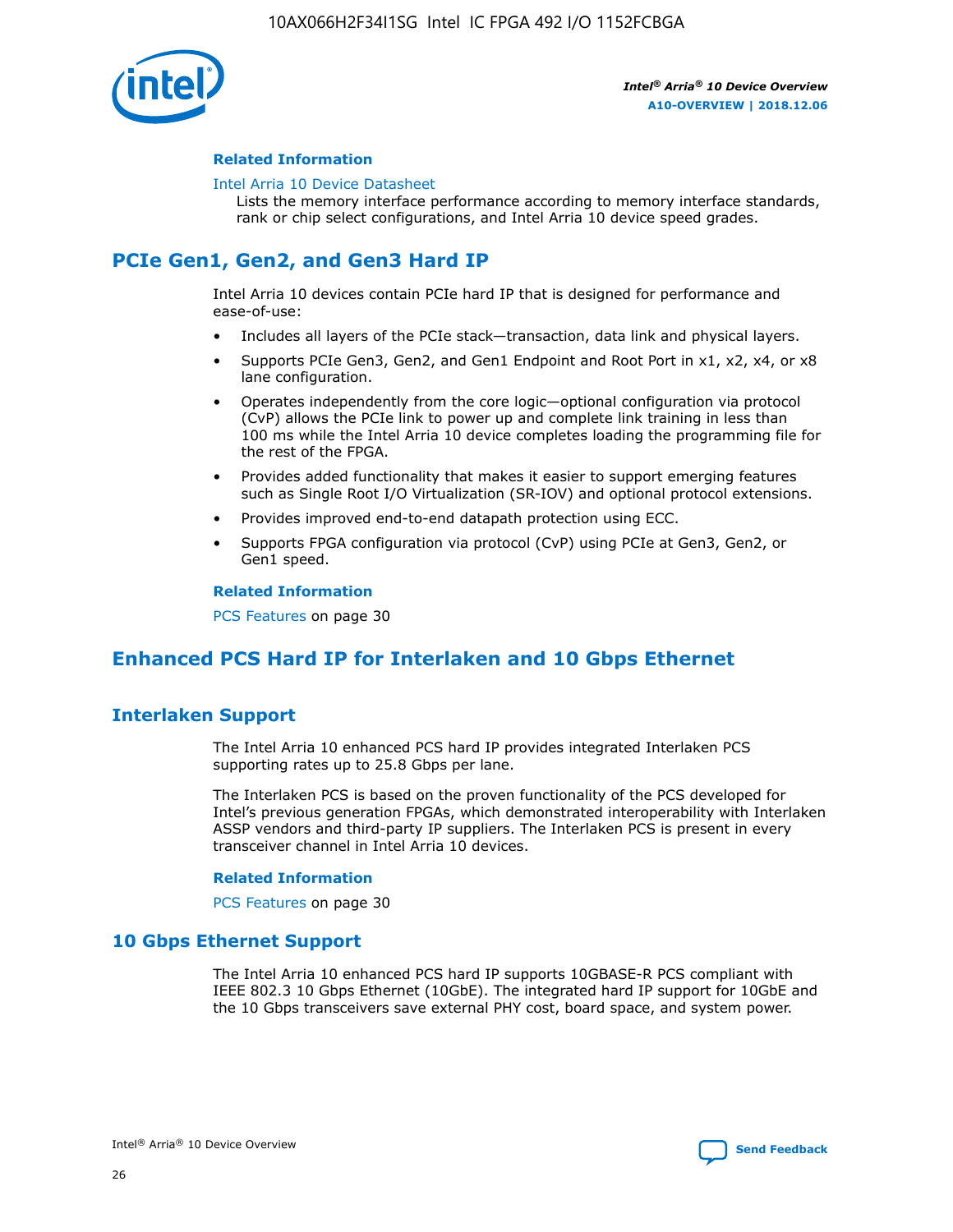

The scalable hard IP supports multiple independent 10GbE ports while using a single PLL for all the 10GBASE-R PCS instantiations, which saves on core logic resources and clock networks:

- Simplifies multiport 10GbE systems compared to XAUI interfaces that require an external XAUI-to-10G PHY.
- Incorporates Electronic Dispersion Compensation (EDC), which enables direct connection to standard 10 Gbps XFP and SFP+ pluggable optical modules.
- Supports backplane Ethernet applications and includes a hard 10GBASE-KR Forward Error Correction (FEC) circuit that you can use for 10 Gbps and 40 Gbps applications.

The 10 Gbps Ethernet PCS hard IP and 10GBASE-KR FEC are present in every transceiver channel.

#### **Related Information**

PCS Features on page 30

## **Low Power Serial Transceivers**

Intel Arria 10 FPGAs and SoCs include lowest power transceivers that deliver high bandwidth, throughput and low latency.

Intel Arria 10 devices deliver the industry's lowest power consumption per transceiver channel:

- 12.5 Gbps transceivers at as low as 242 mW
- 10 Gbps transceivers at as low as 168 mW
- 6 Gbps transceivers at as low as 117 mW

Intel Arria 10 transceivers support various data rates according to application:

- Chip-to-chip and chip-to-module applications—from 1 Gbps up to 25.8 Gbps
- Long reach and backplane applications—from 1 Gbps up to 12.5 with advanced adaptive equalization
- Critical power sensitive applications—from 1 Gbps up to 11.3 Gbps using lower power modes

The combination of 20 nm process technology and architectural advances provide the following benefits:

- Significant reduction in die area and power consumption
- Increase of up to two times in transceiver I/O density compared to previous generation devices while maintaining optimal signal integrity
- Up to 72 total transceiver channels—you can configure up to 6 of these channels to run as fast as 25.8 Gbps
- All channels feature continuous data rate support up to the maximum rated speed

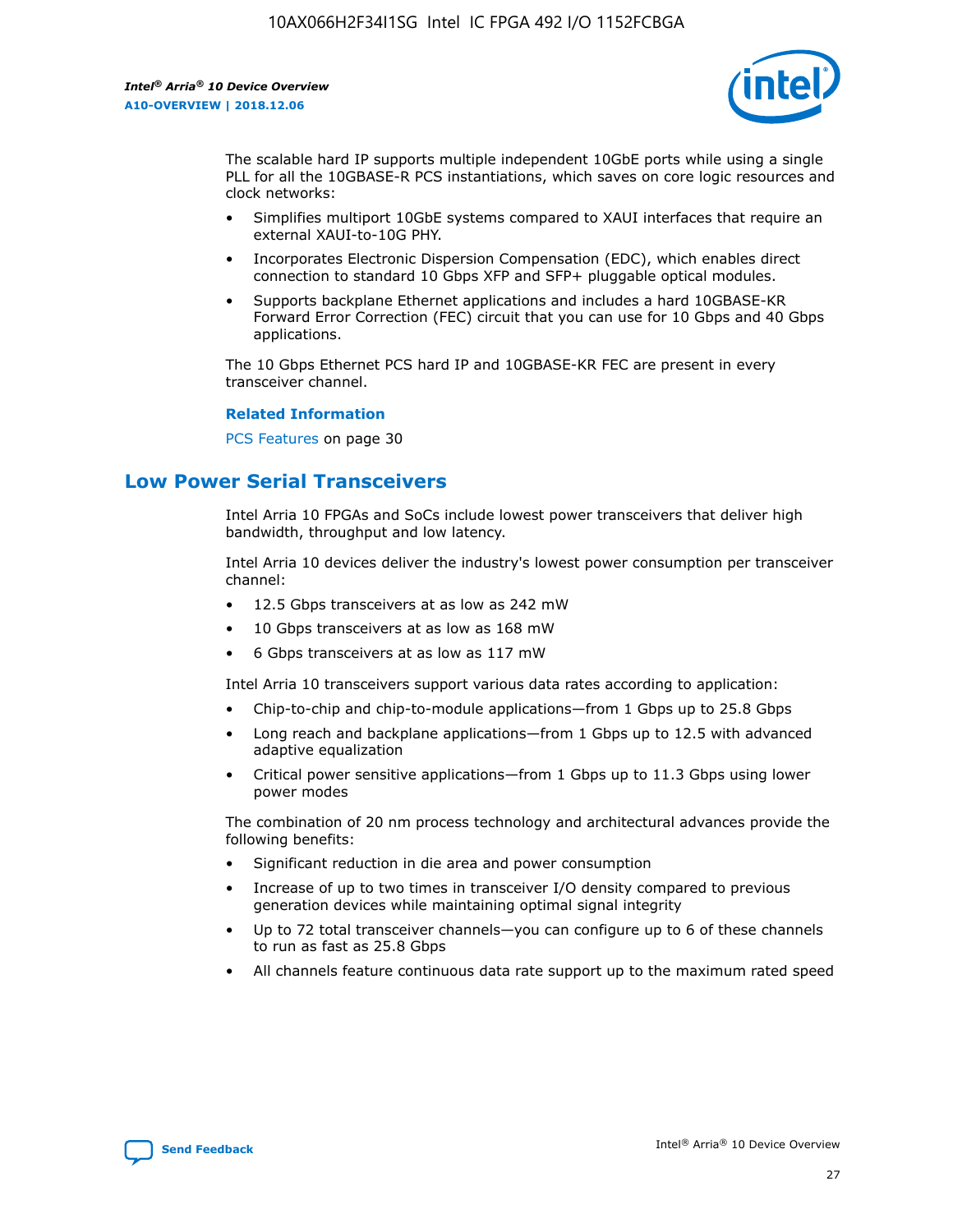



## **Figure 6. Intel Arria 10 Transceiver Block Architecture**

## **Transceiver Channels**

All transceiver channels feature a dedicated Physical Medium Attachment (PMA) and a hardened Physical Coding Sublayer (PCS).

- The PMA provides primary interfacing capabilities to physical channels.
- The PCS typically handles encoding/decoding, word alignment, and other preprocessing functions before transferring data to the FPGA core fabric.

A transceiver channel consists of a PMA and a PCS block. Most transceiver banks have 6 channels. There are some transceiver banks that contain only 3 channels.

A wide variety of bonded and non-bonded data rate configurations is possible using a highly configurable clock distribution network. Up to 80 independent transceiver data rates can be configured.

The following figures are graphical representations of top views of the silicon die, which correspond to reverse views for flip chip packages. Different Intel Arria 10 devices may have different floorplans than the ones shown in the figures.

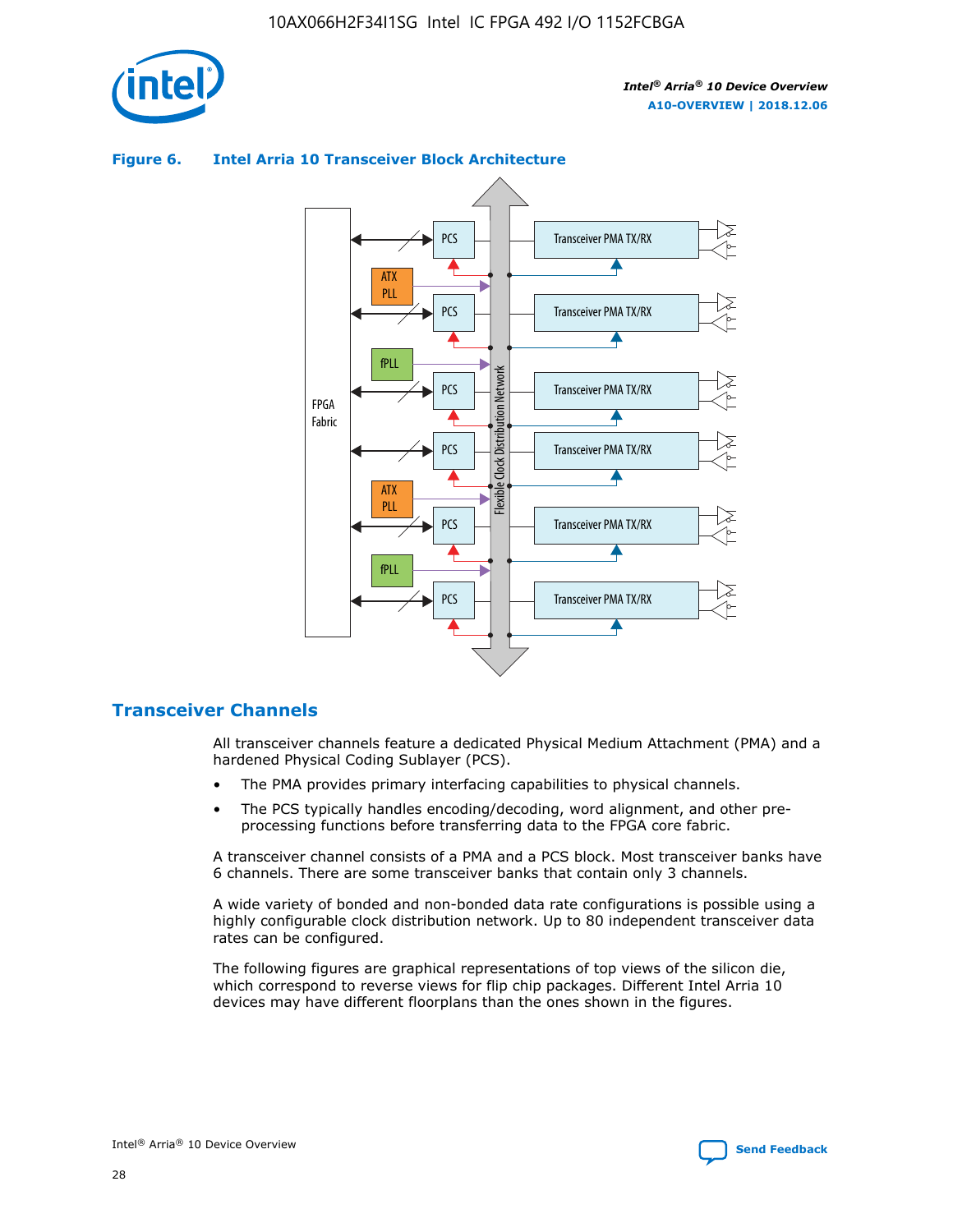

## **Figure 7. Device Chip Overview for Intel Arria 10 GX and GT Devices**



M20K Internal Memory Blocks Core Logic Fabric Transceiver Channels Hard IP Per Transceiver: Standard PCS and Enhanced PCS Hard IPs PCI Express Gen3 Hard IP Fractional PLLs M20K Internal Memory Blocks PCI Express Gen3 Hard IP Variable Precision DSP Blocks I/O PLLs Hard Memory Controllers, General-Purpose I/O Cells, LVDS Hard Processor Subsystem, Dual-Core ARM Cortex A9 M20K Internal Memory Blocks Variable Precision DSP Blocks M20K Internal Memory Blocks Core Logic Fabric I/O PLLs Hard Memory Controllers, General-Purpose I/O Cells, LVDS M20K Internal Memory Blocks Variable Precision DSP Blocks M20K Internal Memory Blocks Transceiver Channels Hard IP Per Transceiver: Standard PCS and Enhanced PCS Hard IPs PCI Express Gen3 Hard IP Fractional PLLs PCI Express Gen3 Hard IP  $\ddot{\cdot}$ Hard PCS Transceiver PMA fPLL ATX (LC) Hard PCS Transceiver PMA **Transmit** Hard PCS Transceiver PMA PLL fPLL Hard PCS Transceiver PMA Transceiver Clock Networks ATX (LC) Hard PCS Transceiver PMA Transmi Hard PCS Transceiver PMA PLL fPLL Hard PCS Transceiver PMA Transceiver PMA Hard PCS ATX (LC) **Transmit** Hard PCS Transceiver PMA PLL Unused transceiver chann can be used as additional transceiver transmit PLLs

#### **PMA Features**

Intel Arria 10 transceivers provide exceptional signal integrity at data rates up to 25.8 Gbps. Clocking options include ultra-low jitter ATX PLLs (LC tank based), clock multiplier unit (CMU) PLLs, and fractional PLLs.

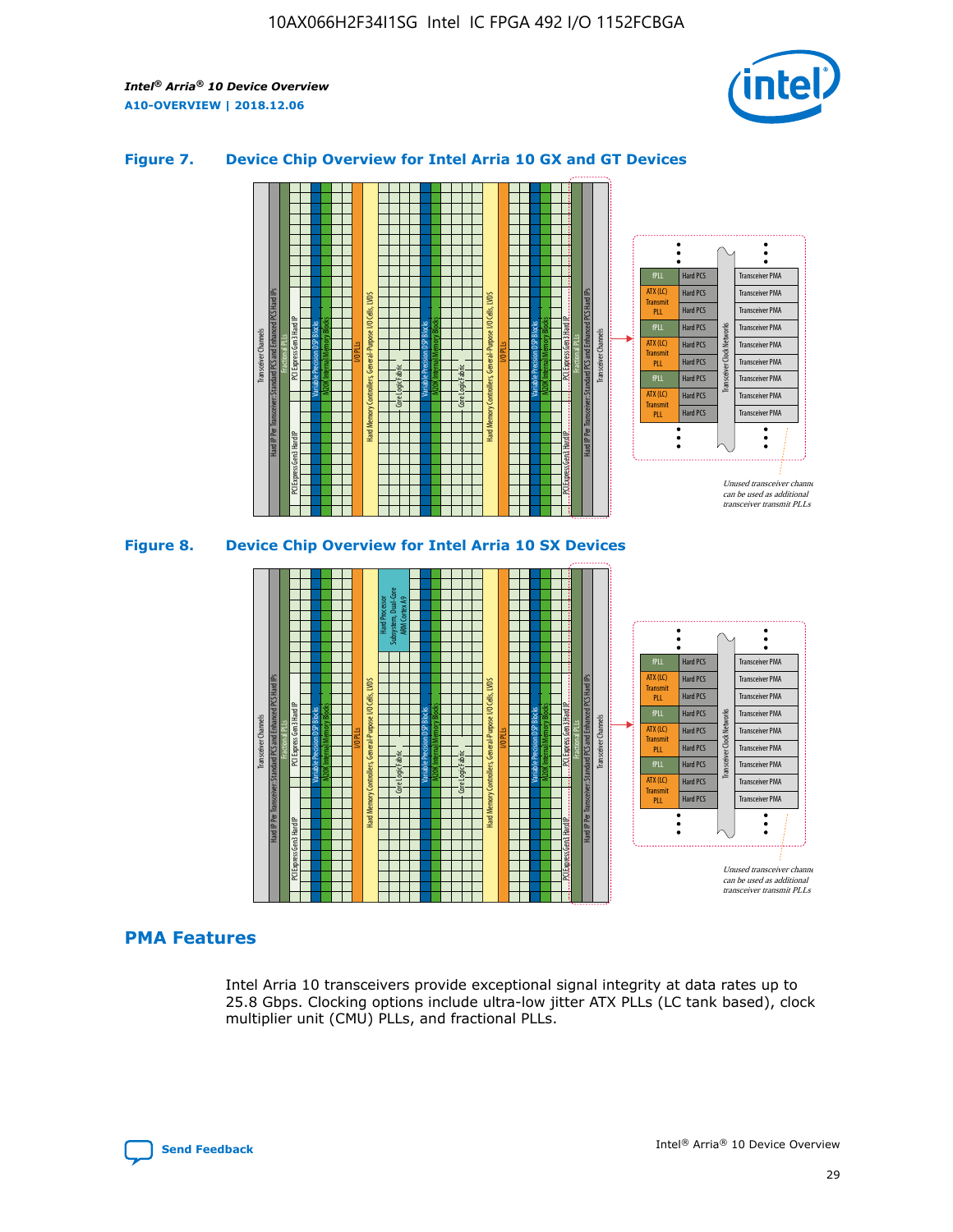

Each transceiver channel contains a channel PLL that can be used as the CMU PLL or clock data recovery (CDR) PLL. In CDR mode, the channel PLL recovers the receiver clock and data in the transceiver channel. Up to 80 independent data rates can be configured on a single Intel Arria 10 device.

## **Table 23. PMA Features of the Transceivers in Intel Arria 10 Devices**

| <b>Feature</b>                                             | <b>Capability</b>                                                                                                                                                                                                             |
|------------------------------------------------------------|-------------------------------------------------------------------------------------------------------------------------------------------------------------------------------------------------------------------------------|
| Chip-to-Chip Data Rates                                    | 1 Gbps to 17.4 Gbps (Intel Arria 10 GX devices)<br>1 Gbps to 25.8 Gbps (Intel Arria 10 GT devices)                                                                                                                            |
| Backplane Support                                          | Drive backplanes at data rates up to 12.5 Gbps                                                                                                                                                                                |
| <b>Optical Module Support</b>                              | SFP+/SFP, XFP, CXP, QSFP/QSFP28, CFP/CFP2/CFP4                                                                                                                                                                                |
| Cable Driving Support                                      | SFP+ Direct Attach, PCI Express over cable, eSATA                                                                                                                                                                             |
| Transmit Pre-Emphasis                                      | 4-tap transmit pre-emphasis and de-emphasis to compensate for system channel loss                                                                                                                                             |
| Continuous Time Linear<br>Equalizer (CTLE)                 | Dual mode, high-gain, and high-data rate, linear receive equalization to compensate for<br>system channel loss                                                                                                                |
| Decision Feedback Equalizer<br>(DFE)                       | 7-fixed and 4-floating tap DFE to equalize backplane channel loss in the presence of<br>crosstalk and noisy environments                                                                                                      |
| Variable Gain Amplifier                                    | Optimizes the signal amplitude prior to the CDR sampling and operates in fixed and<br>adaptive modes                                                                                                                          |
| Altera Digital Adaptive<br>Parametric Tuning (ADAPT)       | Fully digital adaptation engine to automatically adjust all link equalization parameters-<br>including CTLE, DFE, and variable gain amplifier blocks—that provide optimal link margin<br>without intervention from user logic |
| Precision Signal Integrity<br>Calibration Engine (PreSICE) | Hardened calibration controller to quickly calibrate all transceiver control parameters on<br>power-up, which provides the optimal signal integrity and jitter performance                                                    |
| Advanced Transmit (ATX)<br>PLL                             | Low jitter ATX (LC tank based) PLLs with continuous tuning range to cover a wide range of<br>standard and proprietary protocols                                                                                               |
| <b>Fractional PLLs</b>                                     | On-chip fractional frequency synthesizers to replace on-board crystal oscillators and reduce<br>system cost                                                                                                                   |
| Digitally Assisted Analog<br><b>CDR</b>                    | Superior jitter tolerance with fast lock time                                                                                                                                                                                 |
| <b>Dynamic Partial</b><br>Reconfiguration                  | Allows independent control of the Avalon memory-mapped interface of each transceiver<br>channel for the highest transceiver flexibility                                                                                       |
| Multiple PCS-PMA and PCS-<br>PLD interface widths          | 8-, 10-, 16-, 20-, 32-, 40-, or 64-bit interface widths for flexibility of deserialization width,<br>encoding, and reduced latency                                                                                            |

## **PCS Features**

This table summarizes the Intel Arria 10 transceiver PCS features. You can use the transceiver PCS to support a wide range of protocols ranging from 1 Gbps to 25.8 Gbps.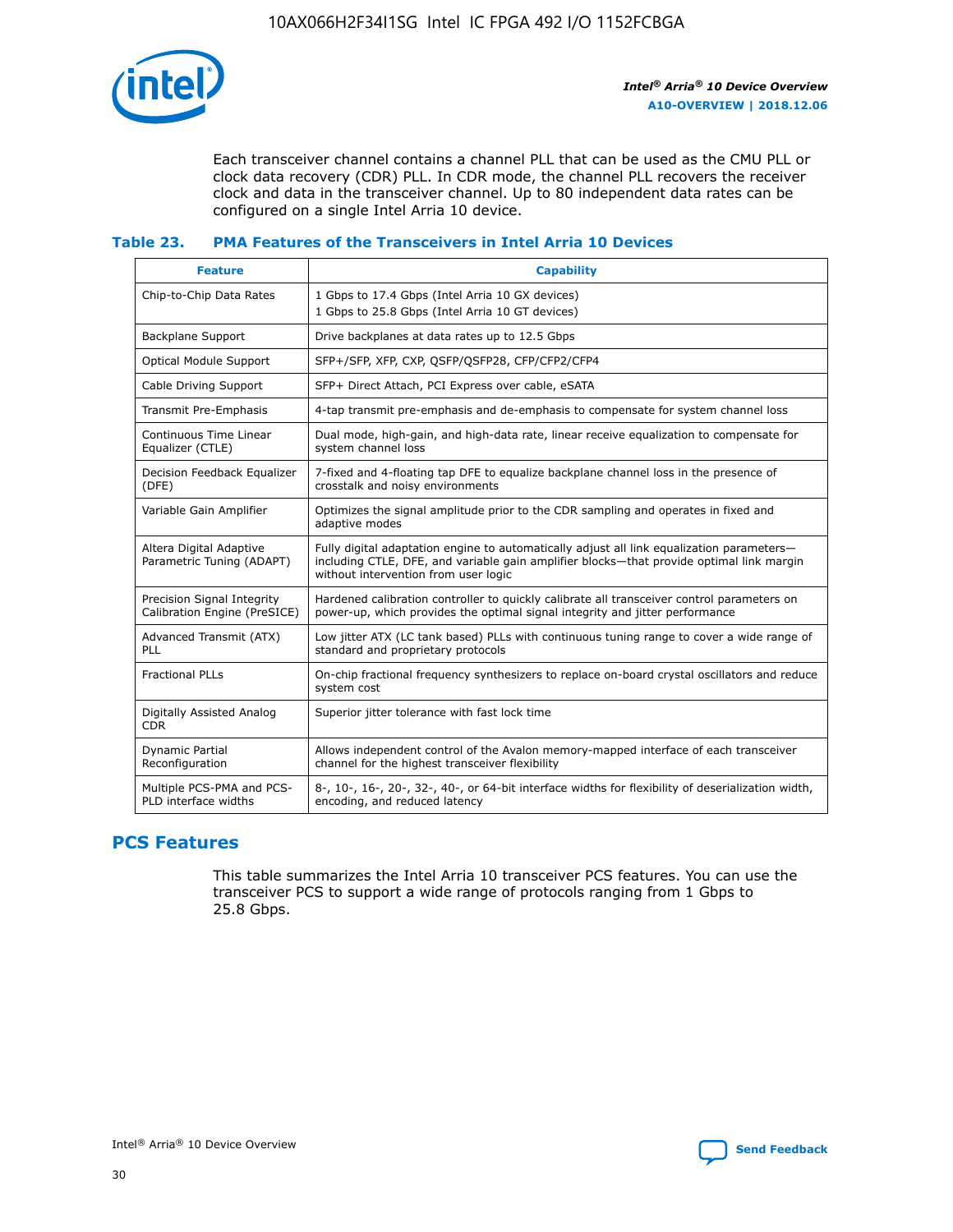

| <b>PCS</b>    | <b>Description</b>                                                                                                                                                                                                                                                                                                                                                                                             |
|---------------|----------------------------------------------------------------------------------------------------------------------------------------------------------------------------------------------------------------------------------------------------------------------------------------------------------------------------------------------------------------------------------------------------------------|
| Standard PCS  | Operates at a data rate up to 12 Gbps<br>Supports protocols such as PCI-Express, CPRI 4.2+, GigE, IEEE 1588 in Hard PCS<br>Implements other protocols using Basic/Custom (Standard PCS) transceiver<br>configuration rules.                                                                                                                                                                                    |
| Enhanced PCS  | Performs functions common to most serial data industry standards, such as word<br>alignment, encoding/decoding, and framing, before data is sent or received off-chip<br>through the PMA<br>• Handles data transfer to and from the FPGA fabric<br>Handles data transfer internally to and from the PMA<br>Provides frequency compensation<br>Performs channel bonding for multi-channel low skew applications |
| PCIe Gen3 PCS | Supports the seamless switching of Data and Clock between the Gen1, Gen2, and Gen3<br>data rates<br>Provides support for PIPE 3.0 features<br>Supports the PIPE interface with the Hard IP enabled, as well as with the Hard IP<br>bypassed                                                                                                                                                                    |

#### **Related Information**

- PCIe Gen1, Gen2, and Gen3 Hard IP on page 26
- Interlaken Support on page 26
- 10 Gbps Ethernet Support on page 26

## **PCS Protocol Support**

This table lists some of the protocols supported by the Intel Arria 10 transceiver PCS. For more information about the blocks in the transmitter and receiver data paths, refer to the related information.

| <b>Protocol</b>                                 | <b>Data Rate</b><br>(Gbps) | <b>Transceiver IP</b>       | <b>PCS Support</b>                      |
|-------------------------------------------------|----------------------------|-----------------------------|-----------------------------------------|
| PCIe Gen3 x1, x2, x4, x8                        | 8.0                        | Native PHY (PIPE)           | Standard PCS and PCIe<br>Gen3 PCS       |
| PCIe Gen2 x1, x2, x4, x8                        | 5.0                        | Native PHY (PIPE)           | <b>Standard PCS</b>                     |
| PCIe Gen1 x1, x2, x4, x8                        | 2.5                        | Native PHY (PIPE)           | Standard PCS                            |
| 1000BASE-X Gigabit Ethernet                     | 1.25                       | Native PHY                  | <b>Standard PCS</b>                     |
| 1000BASE-X Gigabit Ethernet with<br>IEEE 1588v2 | 1.25                       | Native PHY                  | Standard PCS                            |
| 10GBASE-R                                       | 10.3125                    | Native PHY                  | <b>Enhanced PCS</b>                     |
| 10GBASE-R with IEEE 1588v2                      | 10.3125                    | Native PHY                  | <b>Enhanced PCS</b>                     |
| 10GBASE-R with KR FEC                           | 10.3125                    | Native PHY                  | <b>Enhanced PCS</b>                     |
| 10GBASE-KR and 1000BASE-X                       | 10.3125                    | 1G/10GbE and 10GBASE-KR PHY | Standard PCS and<br><b>Enhanced PCS</b> |
| Interlaken (CEI-6G/11G)                         | 3.125 to 17.4              | Native PHY                  | <b>Enhanced PCS</b>                     |
| SFI-S/SFI-5.2                                   | 11.2                       | Native PHY                  | <b>Enhanced PCS</b>                     |
| $10G$ SDI                                       | 10.692                     | Native PHY                  | <b>Enhanced PCS</b>                     |
|                                                 |                            |                             | continued                               |

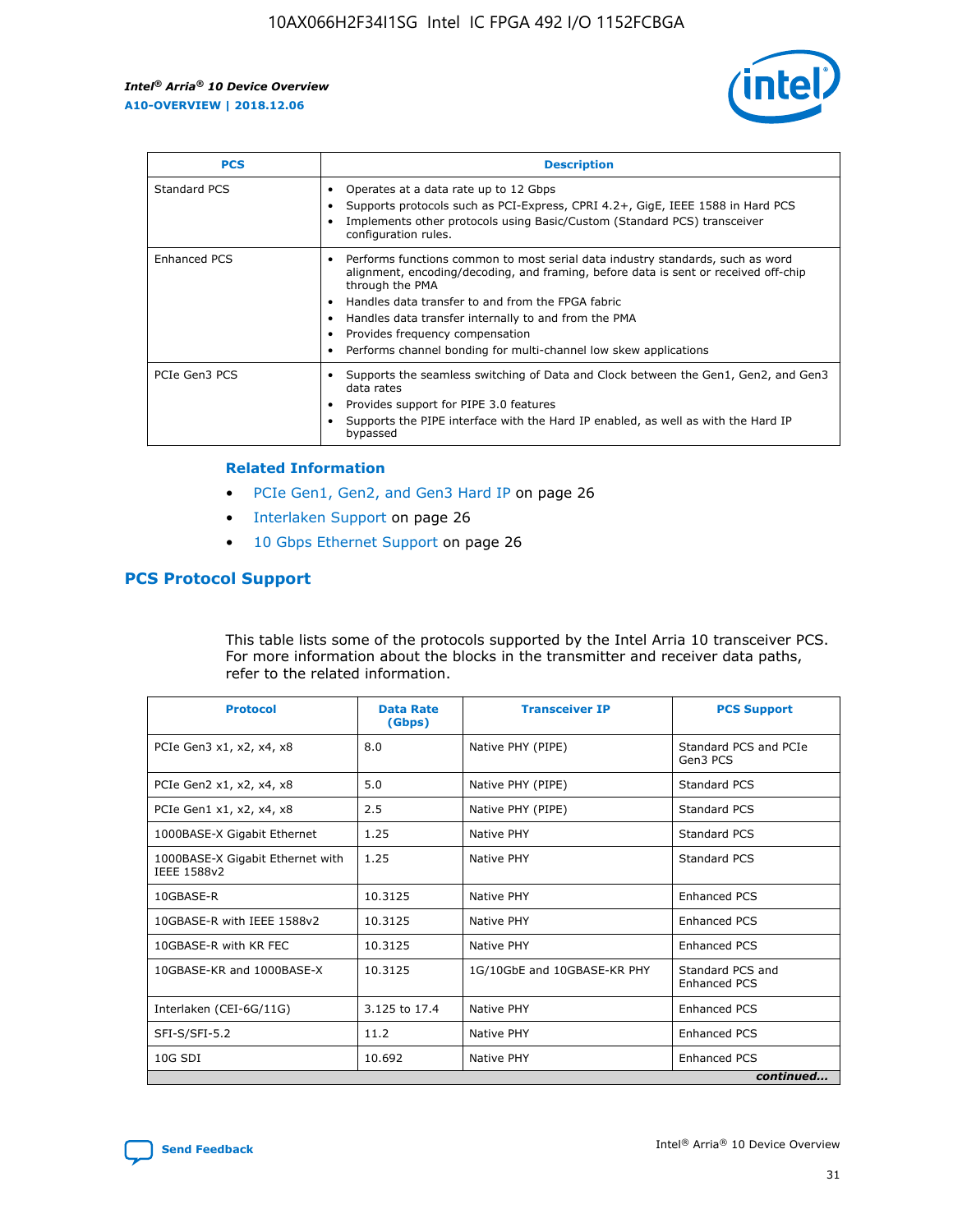

| <b>Protocol</b>      | <b>Data Rate</b><br>(Gbps) | <b>Transceiver IP</b> | <b>PCS Support</b> |
|----------------------|----------------------------|-----------------------|--------------------|
| CPRI 6.0 (64B/66B)   | 0.6144 to<br>10.1376       | Native PHY            | Enhanced PCS       |
| CPRI 4.2 (8B/10B)    | 0.6144 to<br>9.8304        | Native PHY            | Standard PCS       |
| OBSAI RP3 v4.2       | 0.6144 to 6.144            | Native PHY            | Standard PCS       |
| SD-SDI/HD-SDI/3G-SDI | $0.143(12)$ to<br>2.97     | Native PHY            | Standard PCS       |

## **Related Information**

#### [Intel Arria 10 Transceiver PHY User Guide](https://www.intel.com/content/www/us/en/programmable/documentation/nik1398707230472.html#nik1398707091164)

Provides more information about the supported transceiver protocols and PHY IP, the PMA architecture, and the standard, enhanced, and PCIe Gen3 PCS architecture.

## **SoC with Hard Processor System**

Each SoC device combines an FPGA fabric and a hard processor system (HPS) in a single device. This combination delivers the flexibility of programmable logic with the power and cost savings of hard IP in these ways:

- Reduces board space, system power, and bill of materials cost by eliminating a discrete embedded processor
- Allows you to differentiate the end product in both hardware and software, and to support virtually any interface standard
- Extends the product life and revenue through in-field hardware and software updates

 $(12)$  The 0.143 Gbps data rate is supported using oversampling of user logic that you must implement in the FPGA fabric.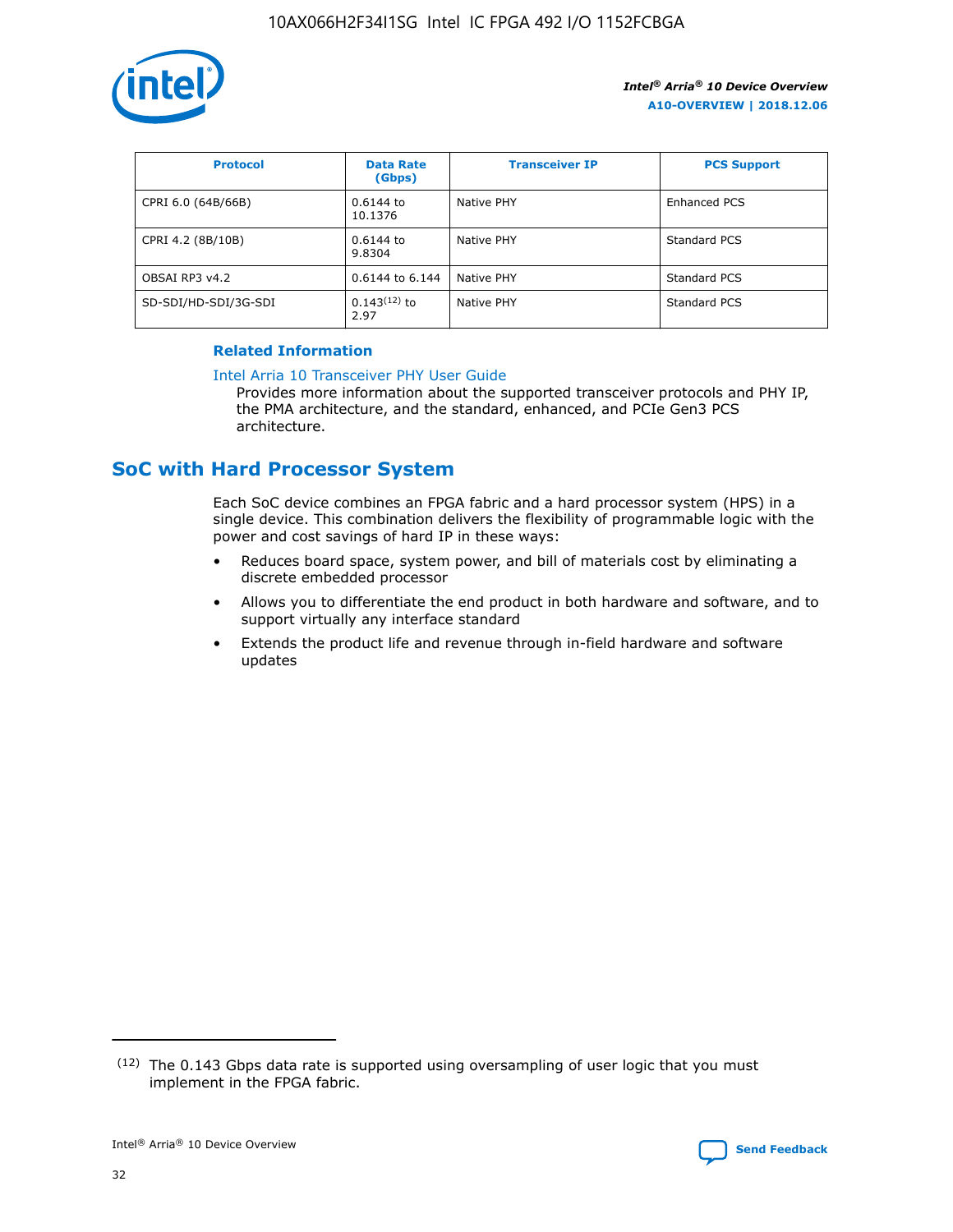

#### **Figure 9. HPS Block Diagram**

This figure shows a block diagram of the HPS with the dual ARM Cortex-A9 MPCore processor.



## **Key Advantages of 20-nm HPS**

The 20-nm HPS strikes a balance between enabling maximum software compatibility with 28-nm SoCs while still improving upon the 28-nm HPS architecture. These improvements address the requirements of the next generation target markets such as wireless and wireline communications, compute and storage equipment, broadcast and military in terms of performance, memory bandwidth, connectivity via backplane and security.

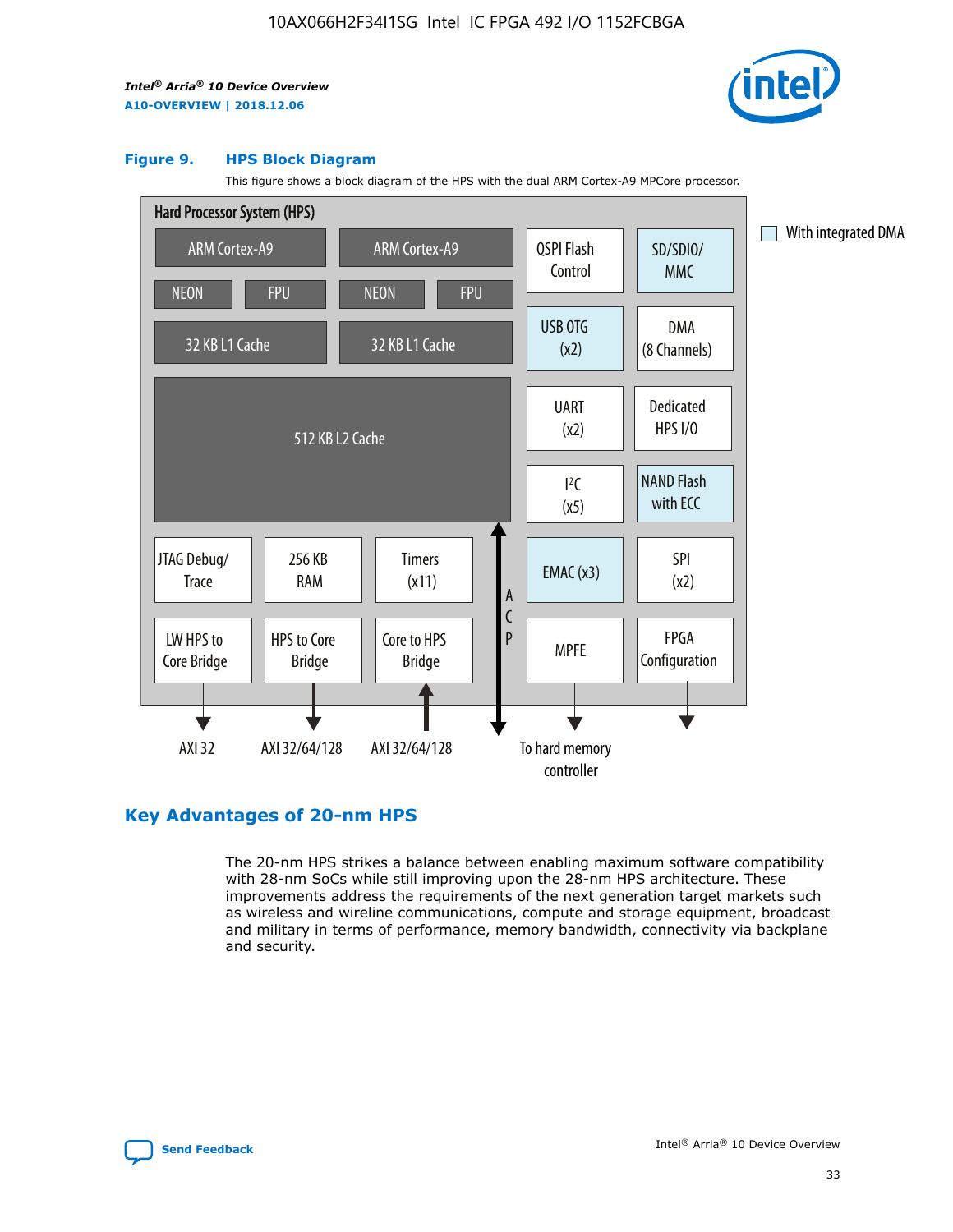

## **Table 24. Improvements in 20 nm HPS**

This table lists the key improvements of the 20 nm HPS compared to the 28 nm HPS.

| Advantages/<br><b>Improvements</b>                          | <b>Description</b>                                                                                                                                                                                                                                                                                                                                                                                                                                                                                                                                                                                                                                                                                                                                                                                                                                                                                                      |
|-------------------------------------------------------------|-------------------------------------------------------------------------------------------------------------------------------------------------------------------------------------------------------------------------------------------------------------------------------------------------------------------------------------------------------------------------------------------------------------------------------------------------------------------------------------------------------------------------------------------------------------------------------------------------------------------------------------------------------------------------------------------------------------------------------------------------------------------------------------------------------------------------------------------------------------------------------------------------------------------------|
| Increased performance and<br>overdrive capability           | While the nominal processor frequency is 1.2 GHz, the 20 nm HPS offers an "overdrive"<br>feature which enables a higher processor operating frequency. This requires a higher supply<br>voltage value that is unique to the HPS and may require a separate regulator.                                                                                                                                                                                                                                                                                                                                                                                                                                                                                                                                                                                                                                                   |
| Increased processor memory<br>bandwidth and DDR4<br>support | Up to 64-bit DDR4 memory at 2,400 Mbps support is available for the processor. The hard<br>memory controller for the HPS comprises a multi-port front end that manages connections<br>to a single port memory controller. The multi-port front end allows logic core and the HPS<br>to share ports and thereby the available bandwidth of the memory controller.                                                                                                                                                                                                                                                                                                                                                                                                                                                                                                                                                        |
| Flexible I/O sharing                                        | An advanced I/O pin muxing scheme allows improved sharing of I/O between the HPS and<br>the core logic. The following types of I/O are available for SoC:<br>17 dedicated I/Os-physically located inside the HPS block and are not accessible to<br>logic within the core. The 17 dedicated I/Os are used for HPS clock, resets, and<br>interfacing with boot devices, QSPI, and SD/MMC.<br>48 direct shared I/O-located closest to the HPS block and are ideal for high speed HPS<br>peripherals such as EMAC, USB, and others. There is one bank of 48 I/Os that supports<br>direct sharing where the 48 I/Os can be shared 12 I/Os at a time.<br>Standard (shared) I/O-all standard I/Os can be shared by the HPS peripherals and any<br>logic within the core. For designs where more than 48 I/Os are required to fully use all<br>the peripherals in the HPS, these I/Os can be connected through the core logic. |
| <b>EMAC</b> core                                            | Three EMAC cores are available in the HPS. The EMAC cores enable an application to<br>support two redundant Ethernet connections; for example, backplane, or two EMAC cores<br>for managing IEEE 1588 time stamp information while allowing a third EMAC core for debug<br>and configuration. All three EMACs can potentially share the same time stamps, simplifying<br>the 1588 time stamping implementation. A new serial time stamp interface allows core<br>logic to access and read the time stamp values. The integrated EMAC controllers can be<br>connected to external Ethernet PHY through the provided MDIO or I <sup>2</sup> C interface.                                                                                                                                                                                                                                                                  |
| On-chip memory                                              | The on-chip memory is updated to 256 KB support and can support larger data sets and<br>real time algorithms.                                                                                                                                                                                                                                                                                                                                                                                                                                                                                                                                                                                                                                                                                                                                                                                                           |
| <b>ECC</b> enhancements                                     | Improvements in L2 Cache ECC management allow identification of errors down to the<br>address level. ECC enhancements also enable improved error injection and status reporting<br>via the introduction of new memory mapped access to syndrome and data signals.                                                                                                                                                                                                                                                                                                                                                                                                                                                                                                                                                                                                                                                       |
| HPS to FPGA Interconnect<br>Backbone                        | Although the HPS and the Logic Core can operate independently, they are tightly coupled<br>via a high-bandwidth system interconnect built from high-performance ARM AMBA AXI bus<br>bridges. IP bus masters in the FPGA fabric have access to HPS bus slaves via the FPGA-to-<br>HPS interconnect. Similarly, HPS bus masters have access to bus slaves in the core fabric<br>via the HPS-to-FPGA bridge. Both bridges are AMBA AXI-3 compliant and support<br>simultaneous read and write transactions. Up to three masters within the core fabric can<br>share the HPS SDRAM controller with the processor. Additionally, the processor can be used<br>to configure the core fabric under program control via a dedicated 32-bit configuration port.                                                                                                                                                                  |
| FPGA configuration and HPS<br>booting                       | The FPGA fabric and HPS in the SoCs are powered independently. You can reduce the clock<br>frequencies or gate the clocks to reduce dynamic power.<br>You can configure the FPGA fabric and boot the HPS independently, in any order, providing<br>you with more design flexibility.                                                                                                                                                                                                                                                                                                                                                                                                                                                                                                                                                                                                                                    |
| Security                                                    | New security features have been introduced for anti-tamper management, secure boot,<br>encryption (AES), and authentication (SHA).                                                                                                                                                                                                                                                                                                                                                                                                                                                                                                                                                                                                                                                                                                                                                                                      |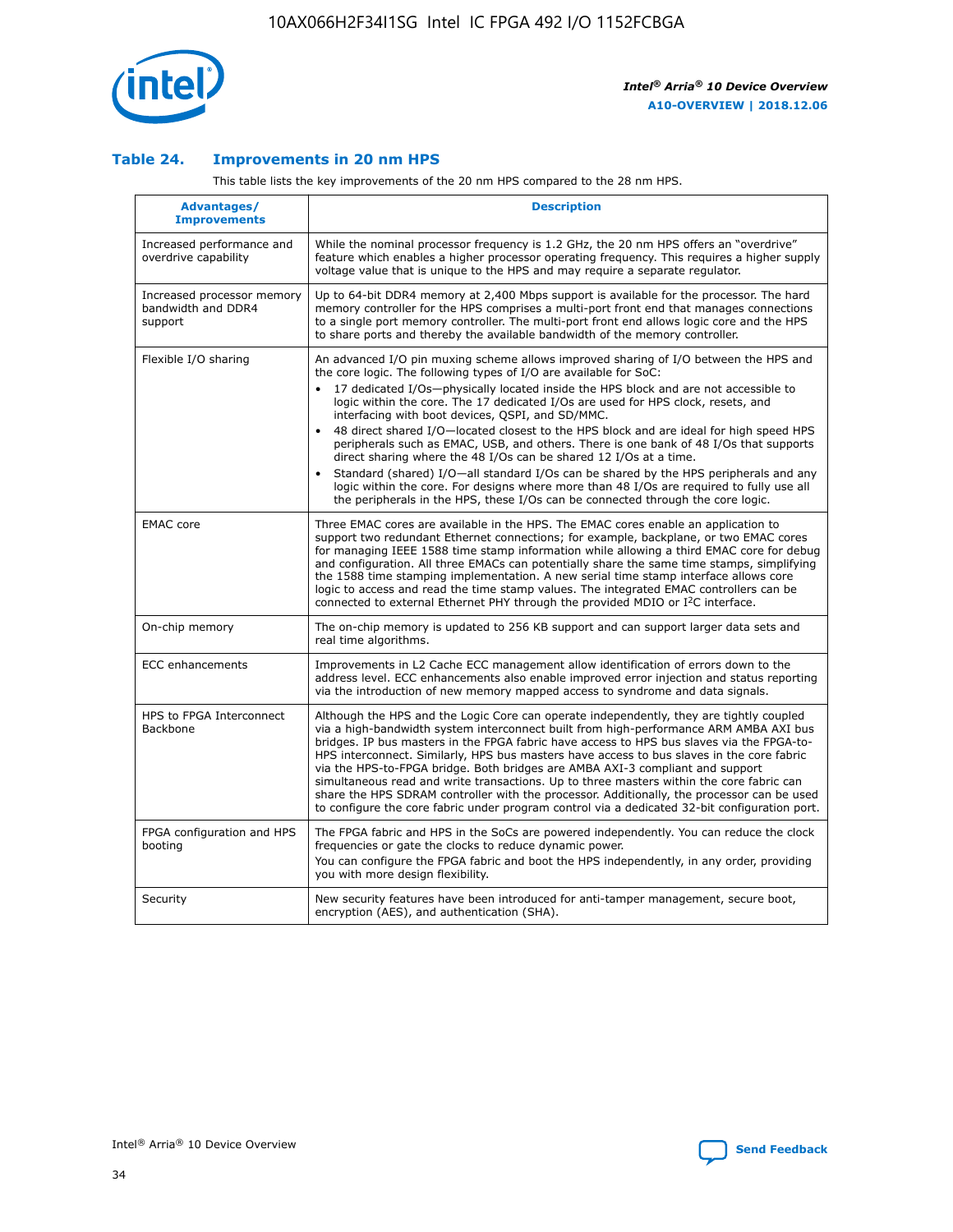

## **Features of the HPS**

The HPS has the following features:

- 1.2-GHz, dual-core ARM Cortex-A9 MPCore processor with up to 1.5-GHz via overdrive
	- ARMv7-A architecture that runs 32-bit ARM instructions, 16-bit and 32-bit Thumb instructions, and 8-bit Java byte codes in Jazelle style
	- Superscalar, variable length, out-of-order pipeline with dynamic branch prediction
	- Instruction Efficiency 2.5 MIPS/MHz, which provides total performance of 7500 MIPS at 1.5 GHz
- Each processor core includes:
	- 32 KB of L1 instruction cache, 32 KB of L1 data cache
	- Single- and double-precision floating-point unit and NEON media engine
	- CoreSight debug and trace technology
	- Snoop Control Unit (SCU) and Acceleration Coherency Port (ACP)
- 512 KB of shared L2 cache
- 256 KB of scratch RAM
- Hard memory controller with support for DDR3, DDR4 and optional error correction code (ECC) support
- Multiport Front End (MPFE) Scheduler interface to the hard memory controller
- 8-channel direct memory access (DMA) controller
- QSPI flash controller with SIO, DIO, QIO SPI Flash support
- NAND flash controller (ONFI 1.0 or later) with DMA and ECC support, updated to support 8 and 16-bit Flash devices and new command DMA to offload CPU for fast power down recovery
- Updated SD/SDIO/MMC controller to eMMC 4.5 with DMA with CE-ATA digital command support
- 3 10/100/1000 Ethernet media access control (MAC) with DMA
- 2 USB On-the-Go (OTG) controllers with DMA
- $\bullet$  5 I<sup>2</sup>C controllers (3 can be used by EMAC for MIO to external PHY)
- 2 UART 16550 Compatible controllers
- 4 serial peripheral interfaces (SPI) (2 Master, 2 Slaves)
- 62 programmable general-purpose I/Os, which includes 48 direct share I/Os that allows the HPS peripherals to connect directly to the FPGA I/Os
- 7 general-purpose timers
- 4 watchdog timers
- Anti-tamper, Secure Boot, Encryption (AES) and Authentication (SHA)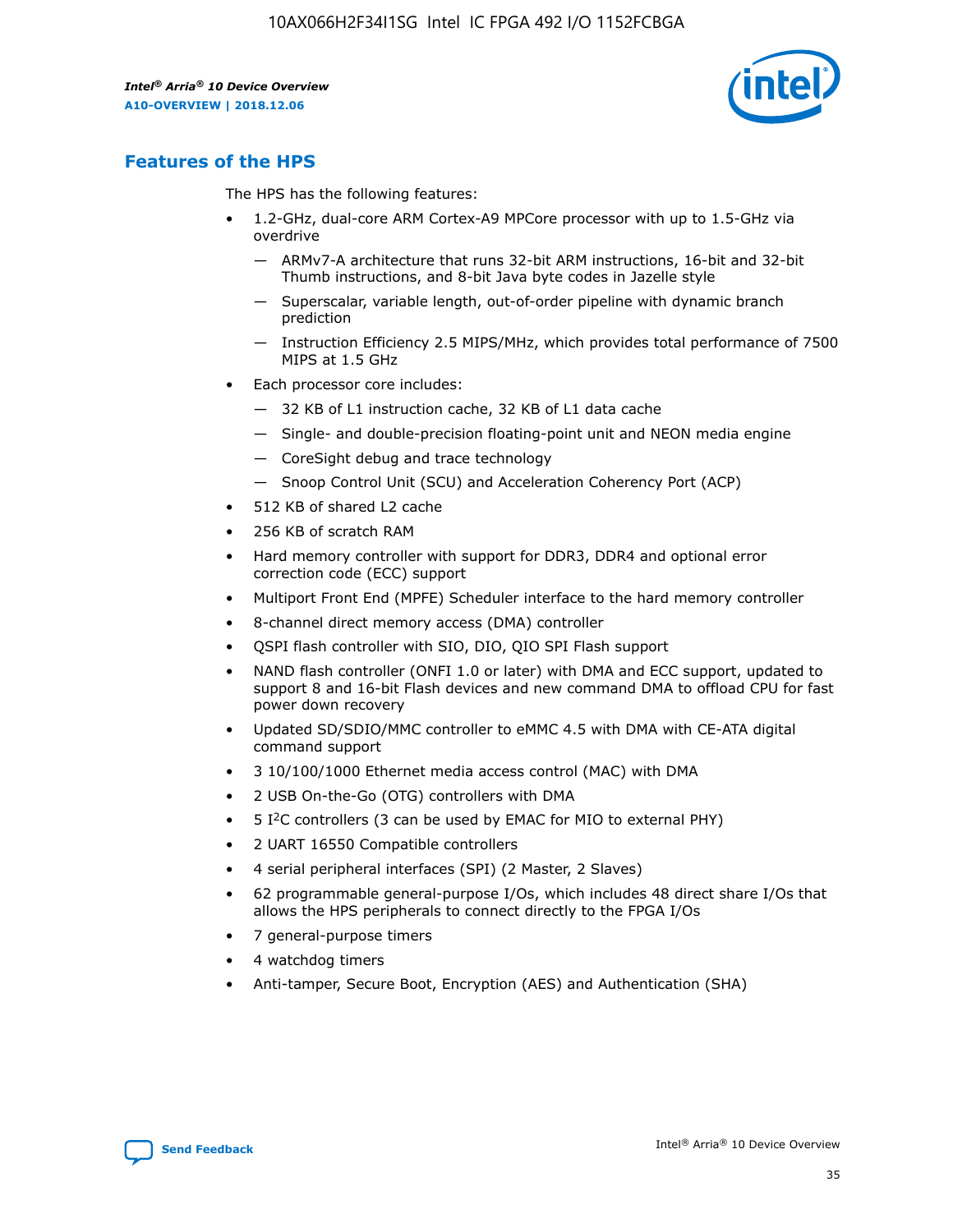

## **System Peripherals and Debug Access Port**

Each Ethernet MAC, USB OTG, NAND flash controller, and SD/MMC controller module has an integrated DMA controller. For modules without an integrated DMA controller, an additional DMA controller module provides up to eight channels of high-bandwidth data transfers. Peripherals that communicate off-chip are multiplexed with other peripherals at the HPS pin level. This allows you to choose which peripherals interface with other devices on your PCB.

The debug access port provides interfaces to industry standard JTAG debug probes and supports ARM CoreSight debug and core traces to facilitate software development.

## **HPS–FPGA AXI Bridges**

The HPS–FPGA bridges, which support the Advanced Microcontroller Bus Architecture (AMBA) Advanced eXtensible Interface (AXI™) specifications, consist of the following bridges:

- FPGA-to-HPS AMBA AXI bridge—a high-performance bus supporting 32, 64, and 128 bit data widths that allows the FPGA fabric to issue transactions to slaves in the HPS.
- HPS-to-FPGA Avalon/AMBA AXI bridge—a high-performance bus supporting 32, 64, and 128 bit data widths that allows the HPS to issue transactions to slaves in the FPGA fabric.
- Lightweight HPS-to-FPGA AXI bridge—a lower latency 32 bit width bus that allows the HPS to issue transactions to soft peripherals in the FPGA fabric. This bridge is primarily used for control and status register (CSR) accesses to peripherals in the FPGA fabric.

The HPS–FPGA AXI bridges allow masters in the FPGA fabric to communicate with slaves in the HPS logic, and vice versa. For example, the HPS-to-FPGA AXI bridge allows you to share memories instantiated in the FPGA fabric with one or both microprocessors in the HPS, while the FPGA-to-HPS AXI bridge allows logic in the FPGA fabric to access the memory and peripherals in the HPS.

Each HPS–FPGA bridge also provides asynchronous clock crossing for data transferred between the FPGA fabric and the HPS.

#### **HPS SDRAM Controller Subsystem**

The HPS SDRAM controller subsystem contains a multiport SDRAM controller and DDR PHY that are shared between the FPGA fabric (through the FPGA-to-HPS SDRAM interface), the level 2 (L2) cache, and the level 3 (L3) system interconnect. The FPGA-to-HPS SDRAM interface supports AMBA AXI and Avalon® Memory-Mapped (Avalon-MM) interface standards, and provides up to six individual ports for access by masters implemented in the FPGA fabric.

The HPS SDRAM controller supports up to 3 masters (command ports), 3x 64-bit read data ports and 3x 64-bit write data ports.

To maximize memory performance, the SDRAM controller subsystem supports command and data reordering, deficit round-robin arbitration with aging, and high-priority bypass features.

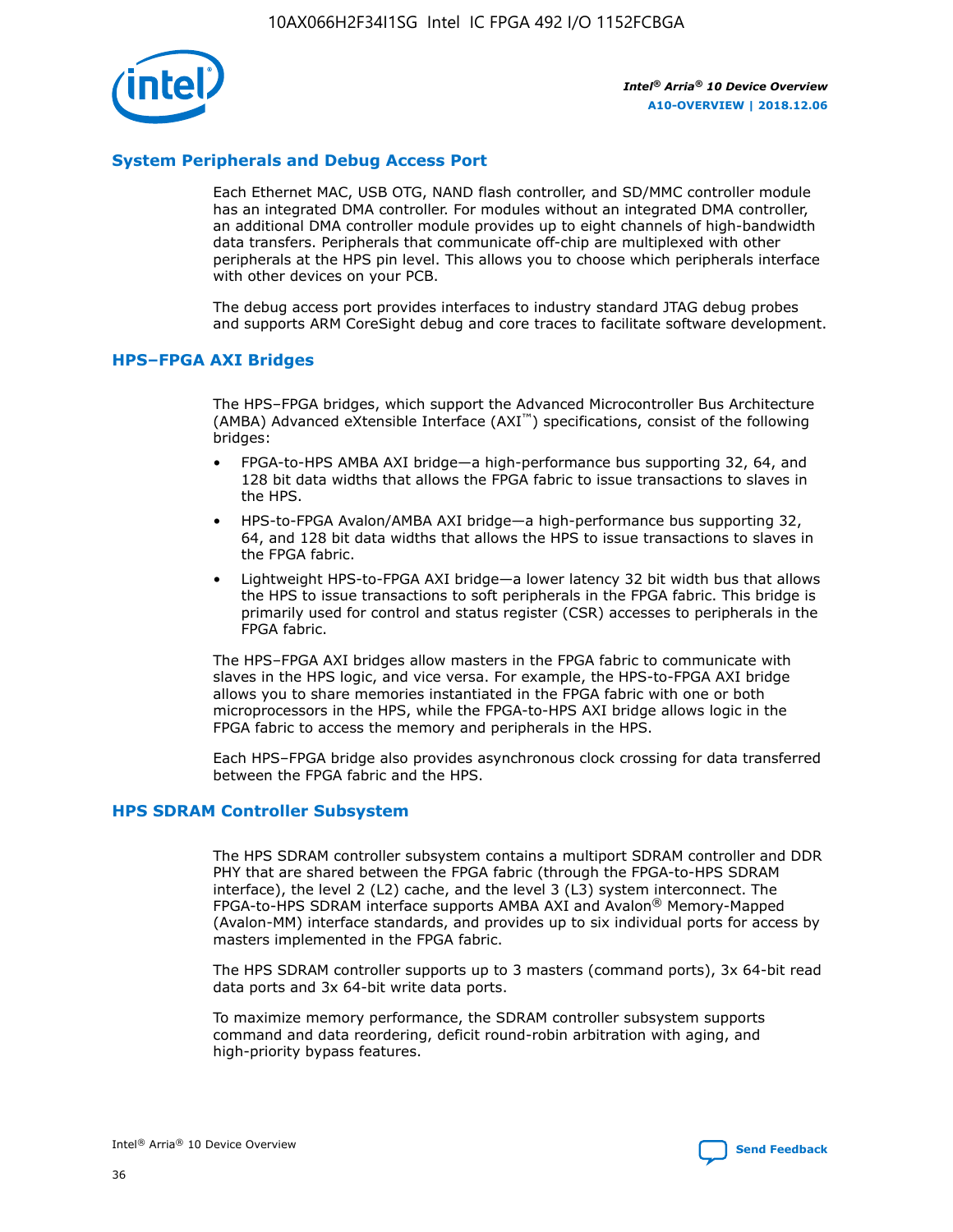

## **FPGA Configuration and HPS Booting**

The FPGA fabric and HPS in the SoC FPGA must be powered at the same time. You can reduce the clock frequencies or gate the clocks to reduce dynamic power.

Once powered, the FPGA fabric and HPS can be configured independently thus providing you with more design flexibility:

- You can boot the HPS independently. After the HPS is running, the HPS can fully or partially reconfigure the FPGA fabric at any time under software control. The HPS can also configure other FPGAs on the board through the FPGA configuration controller.
- Configure the FPGA fabric first, and then boot the HPS from memory accessible to the FPGA fabric.

## **Hardware and Software Development**

For hardware development, you can configure the HPS and connect your soft logic in the FPGA fabric to the HPS interfaces using the Platform Designer system integration tool in the Intel Quartus Prime software.

For software development, the ARM-based SoC FPGA devices inherit the rich software development ecosystem available for the ARM Cortex-A9 MPCore processor. The software development process for Intel SoC FPGAs follows the same steps as those for other SoC devices from other manufacturers. Support for Linux\*, VxWorks\*, and other operating systems are available for the SoC FPGAs. For more information on the operating systems support availability, contact the Intel FPGA sales team.

You can begin device-specific firmware and software development on the Intel SoC FPGA Virtual Target. The Virtual Target is a fast PC-based functional simulation of a target development system—a model of a complete development board. The Virtual Target enables the development of device-specific production software that can run unmodified on actual hardware.

## **Dynamic and Partial Reconfiguration**

The Intel Arria 10 devices support dynamic and partial reconfiguration. You can use dynamic and partial reconfiguration simultaneously to enable seamless reconfiguration of both the device core and transceivers.

## **Dynamic Reconfiguration**

You can reconfigure the PMA and PCS blocks while the device continues to operate. This feature allows you to change the data rates, protocol, and analog settings of a channel in a transceiver bank without affecting on-going data transfer in other transceiver banks. This feature is ideal for applications that require dynamic multiprotocol or multirate support.

## **Partial Reconfiguration**

Using partial reconfiguration, you can reconfigure some parts of the device while keeping the device in operation.

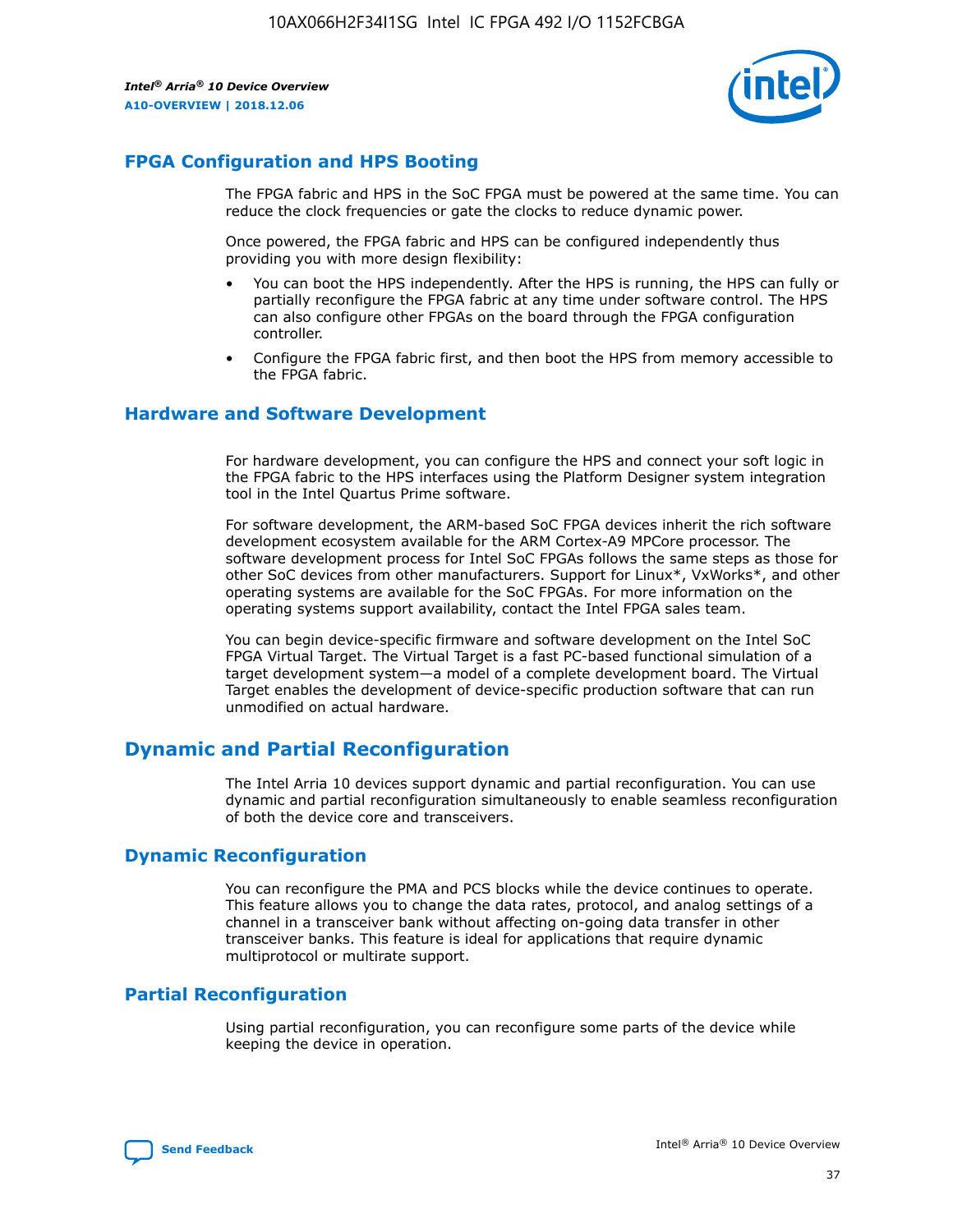

Instead of placing all device functions in the FPGA fabric, you can store some functions that do not run simultaneously in external memory and load them only when required. This capability increases the effective logic density of the device, and lowers cost and power consumption.

In the Intel solution, you do not have to worry about intricate device architecture to perform a partial reconfiguration. The partial reconfiguration capability is built into the Intel Quartus Prime design software, making such time-intensive task simple.

Intel Arria 10 devices support partial reconfiguration in the following configuration options:

- Using an internal host:
	- All supported configuration modes where the FPGA has access to external memory devices such as serial and parallel flash memory.
	- Configuration via Protocol [CvP (PCIe)]
- Using an external host—passive serial (PS), fast passive parallel (FPP) x8, FPP x16, and FPP x32 I/O interface.

# **Enhanced Configuration and Configuration via Protocol**

## **Table 25. Configuration Schemes and Features of Intel Arria 10 Devices**

Intel Arria 10 devices support 1.8 V programming voltage and several configuration schemes.

| <b>Scheme</b>                                                          | <b>Data</b><br><b>Width</b> | <b>Max Clock</b><br>Rate<br>(MHz) | <b>Max Data</b><br>Rate<br>(Mbps)<br>(13) | <b>Decompression</b> | <b>Design</b><br>Security <sup>(1</sup><br>4) | <b>Partial</b><br>Reconfiguration<br>(15) | <b>Remote</b><br><b>System</b><br><b>Update</b> |
|------------------------------------------------------------------------|-----------------------------|-----------------------------------|-------------------------------------------|----------------------|-----------------------------------------------|-------------------------------------------|-------------------------------------------------|
| <b>JTAG</b>                                                            | 1 bit                       | 33                                | 33                                        |                      |                                               | Yes <sup>(16)</sup>                       |                                                 |
| Active Serial (AS)<br>through the<br>EPCO-L<br>configuration<br>device | 1 bit,<br>4 bits            | 100                               | 400                                       | Yes                  | Yes                                           | $Y_{PS}(16)$                              | Yes                                             |
| Passive serial (PS)<br>through CPLD or<br>external<br>microcontroller  | 1 bit                       | 100                               | 100                                       | Yes                  | Yes                                           | Yes(16)                                   | Parallel<br>Flash<br>Loader<br>(PFL) IP<br>core |
|                                                                        |                             |                                   |                                           |                      |                                               |                                           | continued                                       |

<sup>(13)</sup> Enabling either compression or design security features affects the maximum data rate. Refer to the Intel Arria 10 Device Datasheet for more information.

<sup>(14)</sup> Encryption and compression cannot be used simultaneously.

 $<sup>(15)</sup>$  Partial reconfiguration is an advanced feature of the device family. If you are interested in</sup> using partial reconfiguration, contact Intel for support.

 $(16)$  Partial configuration can be performed only when it is configured as internal host.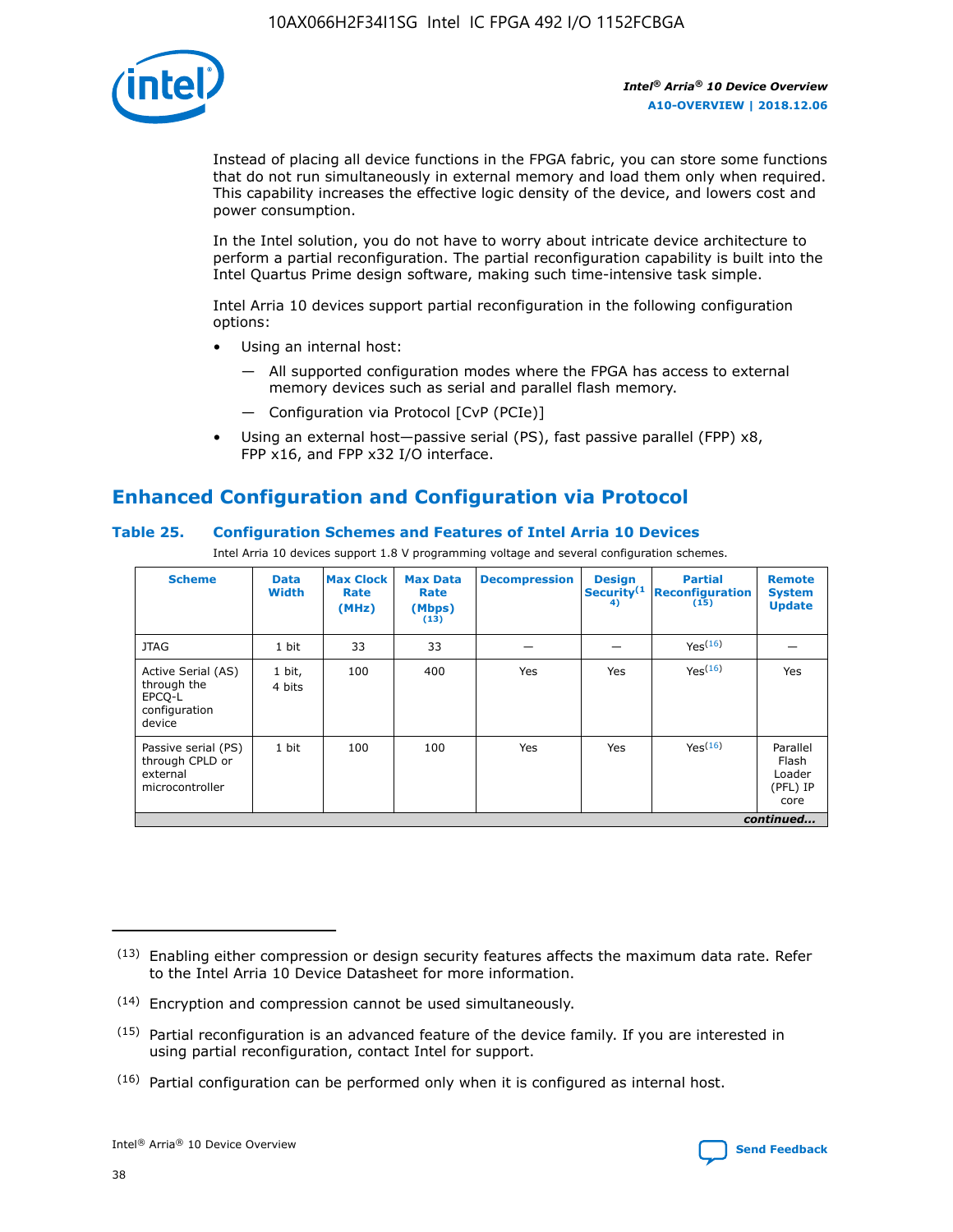

| <b>Scheme</b>                                    | <b>Data</b><br><b>Width</b> | <b>Max Clock</b><br>Rate<br>(MHz) | <b>Max Data</b><br>Rate<br>(Mbps)<br>(13) | <b>Decompression</b> | <b>Design</b><br>Security <sup>(1</sup><br>4) | <b>Partial</b><br><b>Reconfiguration</b><br>(15) | <b>Remote</b><br><b>System</b><br><b>Update</b> |
|--------------------------------------------------|-----------------------------|-----------------------------------|-------------------------------------------|----------------------|-----------------------------------------------|--------------------------------------------------|-------------------------------------------------|
| Fast passive                                     | 8 bits                      | 100                               | 3200                                      | <b>Yes</b>           | Yes                                           | Yes(17)                                          | PFL IP                                          |
| parallel (FPP)<br>through CPLD or                | 16 bits                     |                                   |                                           | Yes                  | Yes                                           |                                                  | core                                            |
| external<br>microcontroller                      | 32 bits                     |                                   |                                           | Yes                  | Yes                                           |                                                  |                                                 |
| Configuration via                                | 16 bits                     | 100                               | 3200                                      | Yes                  | Yes                                           | Yes <sup>(17)</sup>                              |                                                 |
| <b>HPS</b>                                       | 32 bits                     |                                   |                                           | Yes                  | Yes                                           |                                                  |                                                 |
| Configuration via<br>Protocol [CvP<br>$(PCIe^*)$ | x1, x2,<br>x4, x8<br>lanes  |                                   | 8000                                      | Yes                  | Yes                                           | Yes <sup>(16)</sup>                              |                                                 |

You can configure Intel Arria 10 devices through PCIe using Configuration via Protocol (CvP). The Intel Arria 10 CvP implementation conforms to the PCIe 100 ms power-up-to-active time requirement.

#### **Related Information**

[Configuration via Protocol \(CvP\) Implementation in Intel FPGAs User Guide](https://www.intel.com/content/www/us/en/programmable/documentation/dsu1441819344145.html#dsu1442269728522) Provides more information about the CvP configuration scheme.

## **SEU Error Detection and Correction**

Intel Arria 10 devices offer robust and easy-to-use single-event upset (SEU) error detection and correction circuitry.

The detection and correction circuitry includes protection for Configuration RAM (CRAM) programming bits and user memories. The CRAM is protected by a continuously running CRC error detection circuit with integrated ECC that automatically corrects one or two errors and detects higher order multi-bit errors. When more than two errors occur, correction is available through reloading of the core programming file, providing a complete design refresh while the FPGA continues to operate.

The physical layout of the Intel Arria 10 CRAM array is optimized to make the majority of multi-bit upsets appear as independent single-bit or double-bit errors which are automatically corrected by the integrated CRAM ECC circuitry. In addition to the CRAM protection, the M20K memory blocks also include integrated ECC circuitry and are layout-optimized for error detection and correction. The MLAB does not have ECC.

(14) Encryption and compression cannot be used simultaneously.

<sup>(17)</sup> Supported at a maximum clock rate of 100 MHz.



 $(13)$  Enabling either compression or design security features affects the maximum data rate. Refer to the Intel Arria 10 Device Datasheet for more information.

 $(15)$  Partial reconfiguration is an advanced feature of the device family. If you are interested in using partial reconfiguration, contact Intel for support.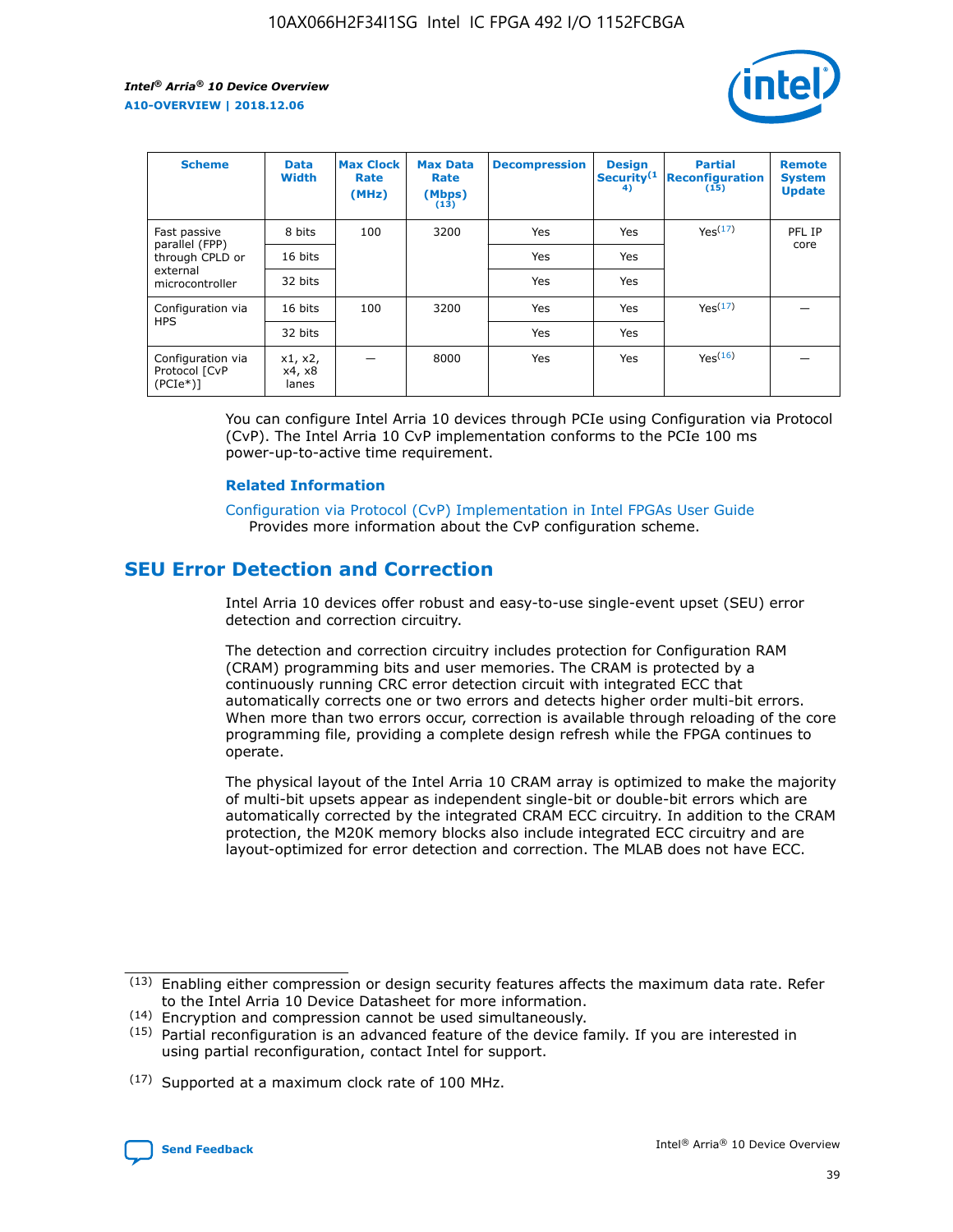

## **Power Management**

Intel Arria 10 devices leverage the advanced 20 nm process technology, a low 0.9 V core power supply, an enhanced core architecture, and several optional power reduction techniques to reduce total power consumption by as much as 40% compared to Arria V devices and as much as 60% compared to Stratix V devices.

The optional power reduction techniques in Intel Arria 10 devices include:

- **SmartVID**—a code is programmed into each device during manufacturing that allows a smart regulator to operate the device at lower core  $V_{CC}$  while maintaining performance
- **Programmable Power Technology**—non-critical timing paths are identified by the Intel Quartus Prime software and the logic in these paths is biased for low power instead of high performance
- **Low Static Power Options**—devices are available with either standard static power or low static power while maintaining performance

Furthermore, Intel Arria 10 devices feature Intel's industry-leading low power transceivers and include a number of hard IP blocks that not only reduce logic resources but also deliver substantial power savings compared to soft implementations. In general, hard IP blocks consume up to 90% less power than the equivalent soft logic implementations.

## **Incremental Compilation**

The Intel Quartus Prime software incremental compilation feature reduces compilation time and helps preserve performance to ease timing closure. The incremental compilation feature enables the partial reconfiguration flow for Intel Arria 10 devices.

Incremental compilation supports top-down, bottom-up, and team-based design flows. This feature facilitates modular, hierarchical, and team-based design flows where different designers compile their respective design sections in parallel. Furthermore, different designers or IP providers can develop and optimize different blocks of the design independently. These blocks can then be imported into the top level project.

## **Document Revision History for Intel Arria 10 Device Overview**

| <b>Document</b><br><b>Version</b> | <b>Changes</b>                                                                                                                                                                                                                                                              |
|-----------------------------------|-----------------------------------------------------------------------------------------------------------------------------------------------------------------------------------------------------------------------------------------------------------------------------|
| 2018.12.06                        | Added links to Intel Arria 10 device errata documents.<br>Removed automotive temperature option from the Intel Arria 10 GX devices.<br>Removed -3 fabric speed grade from the Intel Arria 10 GT devices.<br>Updated power options for the Intel Arria 10 GX and GT devices. |
| 2018.04.09                        | Updated the lowest $V_{CC}$ from 0.83 V to 0.82 V in the topic listing a summary of the device features.                                                                                                                                                                    |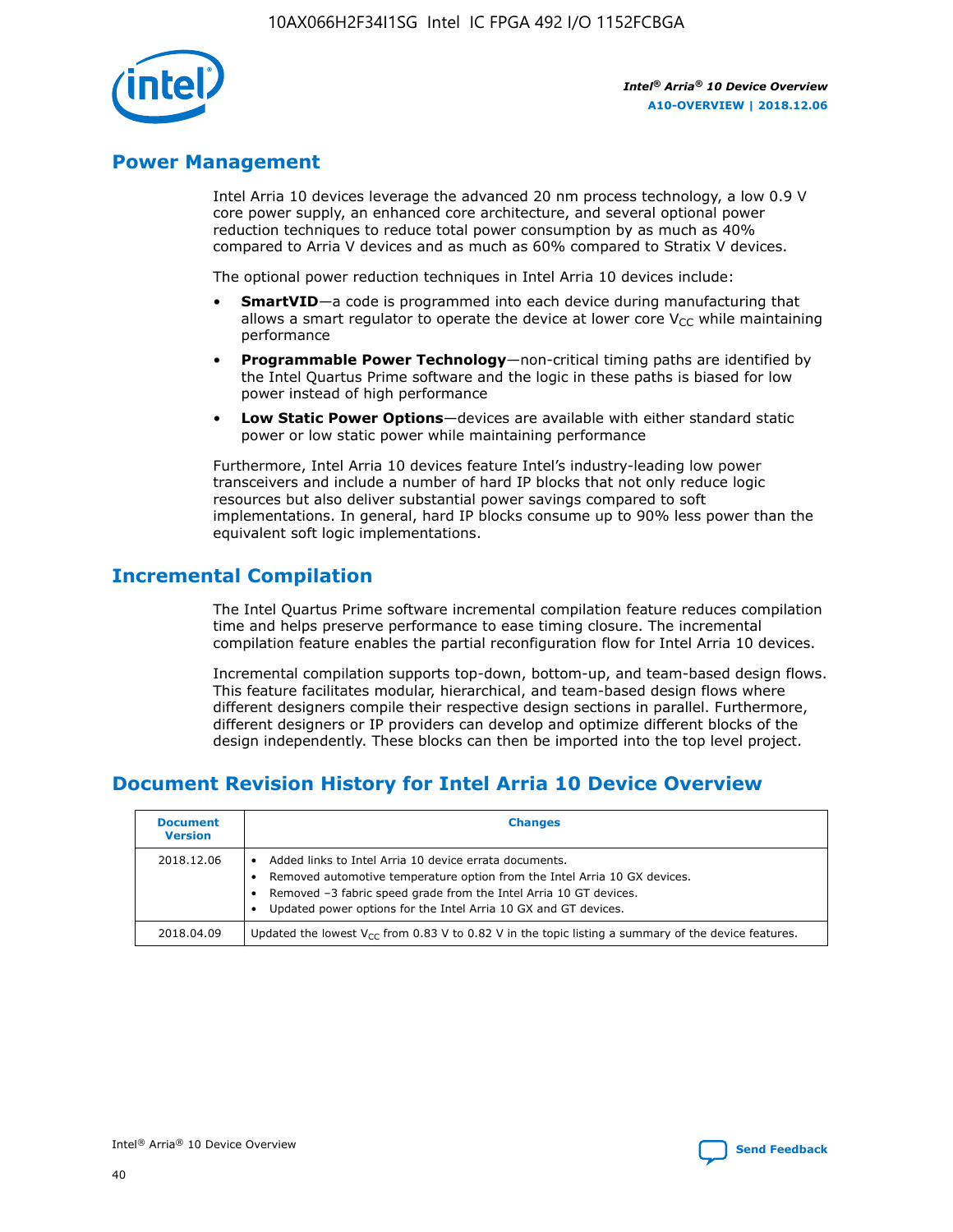

| <b>Date</b>    | <b>Version</b> | <b>Changes</b>                                                                                                                                                                                                                                                                                                                                                                                                                                                                                                                                                                                                                                                                                                                                                                                                                                                                                                                                               |
|----------------|----------------|--------------------------------------------------------------------------------------------------------------------------------------------------------------------------------------------------------------------------------------------------------------------------------------------------------------------------------------------------------------------------------------------------------------------------------------------------------------------------------------------------------------------------------------------------------------------------------------------------------------------------------------------------------------------------------------------------------------------------------------------------------------------------------------------------------------------------------------------------------------------------------------------------------------------------------------------------------------|
| January 2018   | 2018.01.17     | Updated the maximum data rate for HPS (Intel Arria 10 SX devices<br>external memory interface DDR3 controller from 2,166 Mbps to 2,133<br>Mbps.<br>Updated maximum frequency supported for half rate QDRII and QDRII<br>+ SRAM to 633 MHz in Memory Standards Supported by the Soft<br>Memory Controller table.<br>Updated transceiver backplane capability to 12.5 Gbps.<br>Removed transceiver speed grade 5 in Sample Ordering Core and<br>Available Options for Intel Arria 10 GX Devices figure.<br>Removed package code 40, low static power, SmartVID, industrial, and<br>military operating temperature support from Sample Ordering Core and<br>Available Options for Intel Arria 10 GT Devices figure.<br>Updated short reach transceiver rate for Intel Arria 10 GT devices to<br>25.8 Gbps.<br>Removed On-Die Instrumentation - EyeQ and Jitter Margin Tool<br>support from PMA Features of the Transceivers in Intel Arria 10 Devices<br>table. |
| September 2017 | 2017.09.20     | Updated the maximum speed of the DDR4 external memory interface from<br>1,333 MHz/2,666 Mbps to 1,200 MHz/2,400 Mbps.                                                                                                                                                                                                                                                                                                                                                                                                                                                                                                                                                                                                                                                                                                                                                                                                                                        |
| July 2017      | 2017.07.13     | Corrected the automotive temperature range in the figure showing the<br>available options for the Intel Arria 10 GX devices from "-40°C to 100°C"<br>to "-40°C to 125°C".                                                                                                                                                                                                                                                                                                                                                                                                                                                                                                                                                                                                                                                                                                                                                                                    |
| July 2017      | 2017.07.06     | Added automotive temperature option to Intel Arria 10 GX device family.                                                                                                                                                                                                                                                                                                                                                                                                                                                                                                                                                                                                                                                                                                                                                                                                                                                                                      |
| May 2017       | 2017.05.08     | Corrected protocol names with "1588" to "IEEE 1588v2".<br>$\bullet$<br>Updated the vertical migration table to remove vertical migration<br>$\bullet$<br>between Intel Arria 10 GX and Intel Arria 10 SX device variants.<br>Removed all "Preliminary" marks.<br>$\bullet$                                                                                                                                                                                                                                                                                                                                                                                                                                                                                                                                                                                                                                                                                   |
| March 2017     | 2017.03.15     | Removed the topic about migration from Intel Arria 10 to Intel Stratix<br>$\bullet$<br>10 devices.<br>Rebranded as Intel.<br>$\bullet$                                                                                                                                                                                                                                                                                                                                                                                                                                                                                                                                                                                                                                                                                                                                                                                                                       |
| October 2016   | 2016.10.31     | Removed package F36 from Intel Arria 10 GX devices.<br>Updated Intel Arria 10 GT sample ordering code and maximum GX<br>$\bullet$<br>transceiver count. Intel Arria 10 GT devices are available only in the<br>SF45 package option with a maximum of 72 transceivers.                                                                                                                                                                                                                                                                                                                                                                                                                                                                                                                                                                                                                                                                                        |
| May 2016       | 2016.05.02     | Updated the FPGA Configuration and HPS Booting topic.<br>$\bullet$<br>Remove V <sub>CC</sub> PowerManager from the Summary of Features, Power<br>Management and Arria 10 Device Variants and packages topics. This<br>feature is no longer supported in Arria 10 devices.<br>Removed LPDDR3 from the Memory Standards Supported by the HPS<br>Hard Memory Controller table in the Memory Standards Supported by<br>Intel Arria 10 Devices topic. This standard is only supported by the<br><b>FPGA</b><br>Removed transceiver speed grade 5 from the Device Variants and<br>Packages topic for Arria 10 GX and SX devices.                                                                                                                                                                                                                                                                                                                                   |
| February 2016  | 2016.02.11     | Changed the maximum Arria 10 GT datarate to 25.8 Gbps and the<br>$\bullet$<br>minimum datarate to 1 Gbps globally.<br>Revised the state for Core clock networks in the Summary of Features<br>$\bullet$<br>topic.<br>Changed the transceiver parameters in the "Summary of Features for<br>$\bullet$<br>Arria 10 Devices" table.<br>Changed the transceiver parameters in the "Maximum Resource Counts<br>for Arria 10 GT Devices" table.<br>Changed the package availability for GT devices in the "Package Plan<br>for Arria 10 GT Devices" table.<br>Changed the package configurations for GT devices in the "Migration"<br>Capability Across Arria 10 Product Lines" figure.<br>continued                                                                                                                                                                                                                                                               |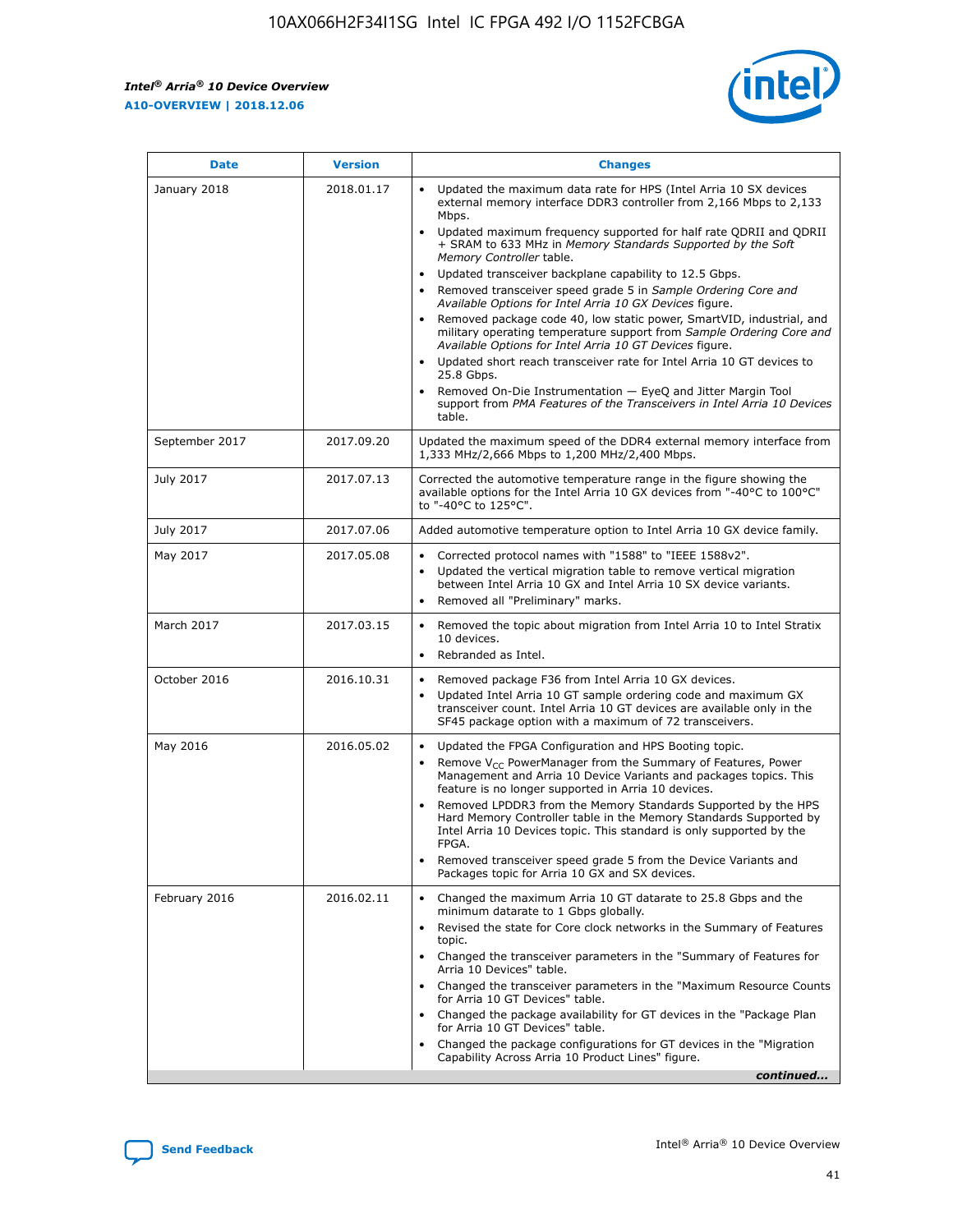

| <b>Date</b>   | <b>Version</b> | <b>Changes</b>                                                                                                                                                               |
|---------------|----------------|------------------------------------------------------------------------------------------------------------------------------------------------------------------------------|
|               |                | • Changed transceiver parameters in the "Low Power Serial Transceivers"<br>section.                                                                                          |
|               |                | • Changed the transceiver descriptions in the "Device Variants for the<br>Arria 10 Device Family" table.                                                                     |
|               |                | Changed the "Sample Ordering Code and Available Options for Arria 10<br>$\bullet$<br>GT Devices" figure.                                                                     |
|               |                | Changed the datarates for GT devices in the "PMA Features" section.                                                                                                          |
|               |                | Changed the datarates for GT devices in the "PCS Features" section.<br>$\bullet$                                                                                             |
| December 2015 | 2015.12.14     | Updated the number of M20K memory blocks for Arria 10 GX 660 from<br>2133 to 2131 and corrected the total RAM bit from 48,448 Kb to<br>48,408 Kb.                            |
|               |                | Corrected the number of DSP blocks for Arria 10 GX 660 from 1688 to<br>1687 in the table listing floating-point arithmetic resources.                                        |
| November 2015 | 2015.11.02     | Updated the maximum resources for Arria 10 GX 220, GX 320, GX 480,<br>$\bullet$<br>GX 660, SX 220, SX 320, SX 480, and SX 660.                                               |
|               |                | • Updated resource count for Arria 10 GX 320, GX 480, GX 660, SX 320,<br>SX 480, a SX 660 devices in Number of Multipliers in Intel Arria 10<br><b>Devices</b> table.        |
|               |                | Updated the available options for Arria 10 GX, GT, and SX.                                                                                                                   |
|               |                | Changed instances of Quartus II to Quartus Prime.<br>$\bullet$                                                                                                               |
| June 2015     | 2015.06.15     | Corrected label for Intel Arria 10 GT product lines in the vertical migration<br>figure.                                                                                     |
| May 2015      | 2015.05.15     | Corrected the DDR3 half rate and quarter rate maximum frequencies in the<br>table that lists the memory standards supported by the Intel Arria 10 hard<br>memory controller. |
| May 2015      | 2015.05.04     | • Added support for 13.5G JESD204b in the Summary of Features table.<br>• Added a link to Arria 10 GT Channel Usage in the Arria 10 GT Package<br>Plan topic.                |
|               |                | • Added a note to the table, Maximum Resource Counts for Arria 10 GT<br>devices.                                                                                             |
|               |                | • Updated the power requirements of the transceivers in the Low Power<br>Serial Transceivers topic.                                                                          |
| January 2015  | 2015.01.23     | • Added floating point arithmetic features in the Summary of Features<br>table.                                                                                              |
|               |                | • Updated the total embedded memory from 38.38 megabits (Mb) to<br>65.6 Mb.                                                                                                  |
|               |                | • Updated the table that lists the memory standards supported by Intel<br>Arria 10 devices.                                                                                  |
|               |                | Removed support for DDR3U, LPDDR3 SDRAM, RLDRAM 2, and DDR2.                                                                                                                 |
|               |                | Moved RLDRAM 3 support from hard memory controller to soft memory<br>controller. RLDRAM 3 support uses hard PHY with soft memory<br>controller.                              |
|               |                | Added soft memory controller support for QDR IV.<br>٠                                                                                                                        |
|               |                | Updated the maximum resource count table to include the number of<br>hard memory controllers available in each device variant.                                               |
|               |                | Updated the transceiver PCS data rate from 12.5 Gbps to 12 Gbps.<br>$\bullet$                                                                                                |
|               |                | Updated the max clock rate of PS, FPP x8, FPP x16, and Configuration<br>via HPS from 125 MHz to 100 MHz.                                                                     |
|               |                | Added a feature for fractional synthesis PLLs: PLL cascading.                                                                                                                |
|               |                | Updated the HPS programmable general-purpose I/Os from 54 to 62.<br>$\bullet$<br>continued                                                                                   |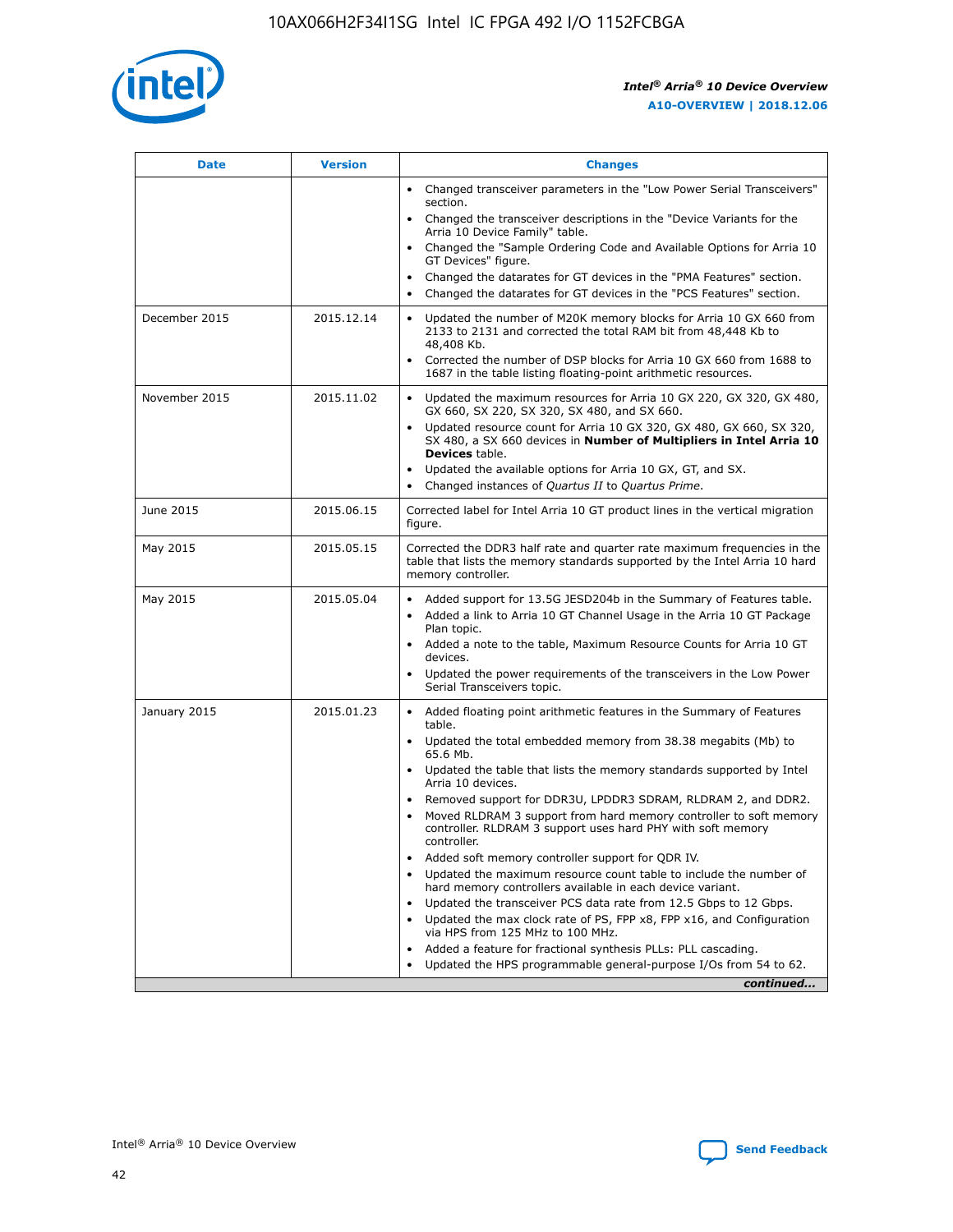r



| <b>Date</b>    | <b>Version</b> | <b>Changes</b>                                                                                                                                                                                                                                                                                                                                                                                                                                                                                                                                      |
|----------------|----------------|-----------------------------------------------------------------------------------------------------------------------------------------------------------------------------------------------------------------------------------------------------------------------------------------------------------------------------------------------------------------------------------------------------------------------------------------------------------------------------------------------------------------------------------------------------|
| September 2014 | 2014.09.30     | Corrected the 3 V I/O and LVDS I/O counts for F35 and F36 packages<br>$\bullet$<br>of Arria 10 GX.<br>Corrected the 3 V I/O, LVDS I/O, and transceiver counts for the NF40<br>$\bullet$<br>package of the Arria GX 570 and 660.<br>Removed 3 V I/O, LVDS I/O, and transceiver counts for the NF40<br>package of the Arria GX 900 and 1150. The NF40 package is not<br>available for Arria 10 GX 900 and 1150.                                                                                                                                       |
| August 2014    | 2014.08.18     | Updated Memory (Kb) M20K maximum resources for Arria 10 GX 660<br>devices from 42,660 to 42,620.<br>Added GPIO columns consisting of LVDS I/O Bank and 3V I/O Bank in<br>$\bullet$<br>the Package Plan table.<br>Added how to use memory interface clock frequency higher than 533<br>$\bullet$<br>MHz in the I/O vertical migration.<br>Added information to clarify that RLDRAM3 support uses hard PHY with<br>$\bullet$<br>soft memory controller.<br>Added variable precision DSP blocks support for floating-point<br>$\bullet$<br>arithmetic. |
| June 2014      | 2014.06.19     | Updated number of dedicated I/Os in the HPS block to 17.                                                                                                                                                                                                                                                                                                                                                                                                                                                                                            |
| February 2014  | 2014.02.21     | Updated transceiver speed grade options for GT devices in Figure 2.                                                                                                                                                                                                                                                                                                                                                                                                                                                                                 |
| February 2014  | 2014.02.06     | Updated data rate for Arria 10 GT devices from 28.1 Gbps to 28.3 Gbps.                                                                                                                                                                                                                                                                                                                                                                                                                                                                              |
| December 2013  | 2013.12.10     | Updated the HPS memory standards support from LPDDR2 to LPDDR3.<br>Updated HPS block diagram to include dedicated HPS I/O and FPGA<br>$\bullet$<br>Configuration blocks as well as repositioned SD/SDIO/MMC, DMA, SPI<br>and NAND Flash with ECC blocks.                                                                                                                                                                                                                                                                                            |
| December 2013  | 2013.12.02     | Initial release.                                                                                                                                                                                                                                                                                                                                                                                                                                                                                                                                    |